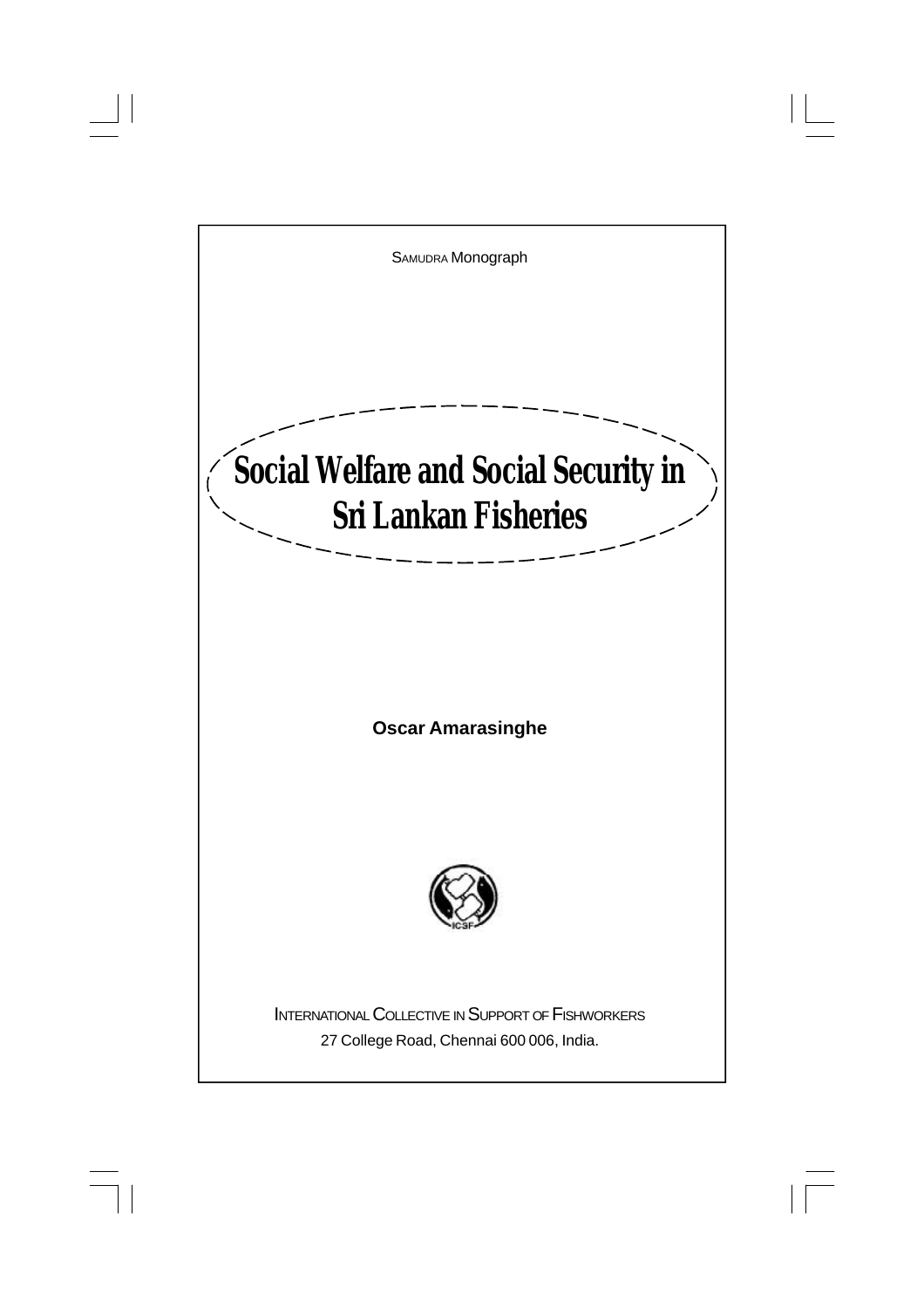## **The Author**

**Oscar Amarasinghe** is a Senior Lecturer at the Faculty of Agriculture, University of Ruhuna, Mapalana, Kamburupitiya, Sri Lanka. After doctoral studies in fisheries economics, for the last 20 years, Amarasinghe has been working with fishing communities along the southern coastal belt of Sri Lanka, focusing on issues related to fisheries insurance, marketing, credit and production relations. He has served as a director of the National Aquaculture Development Authority and has also played a leading role in the preparation of Sri Lanka's draft National Fisheries Policy. Amarasinghe is an Associate Member of the International Collective in Support of Fishworkers(ICSF). He can be contacted at oscar1@sltnet.lk.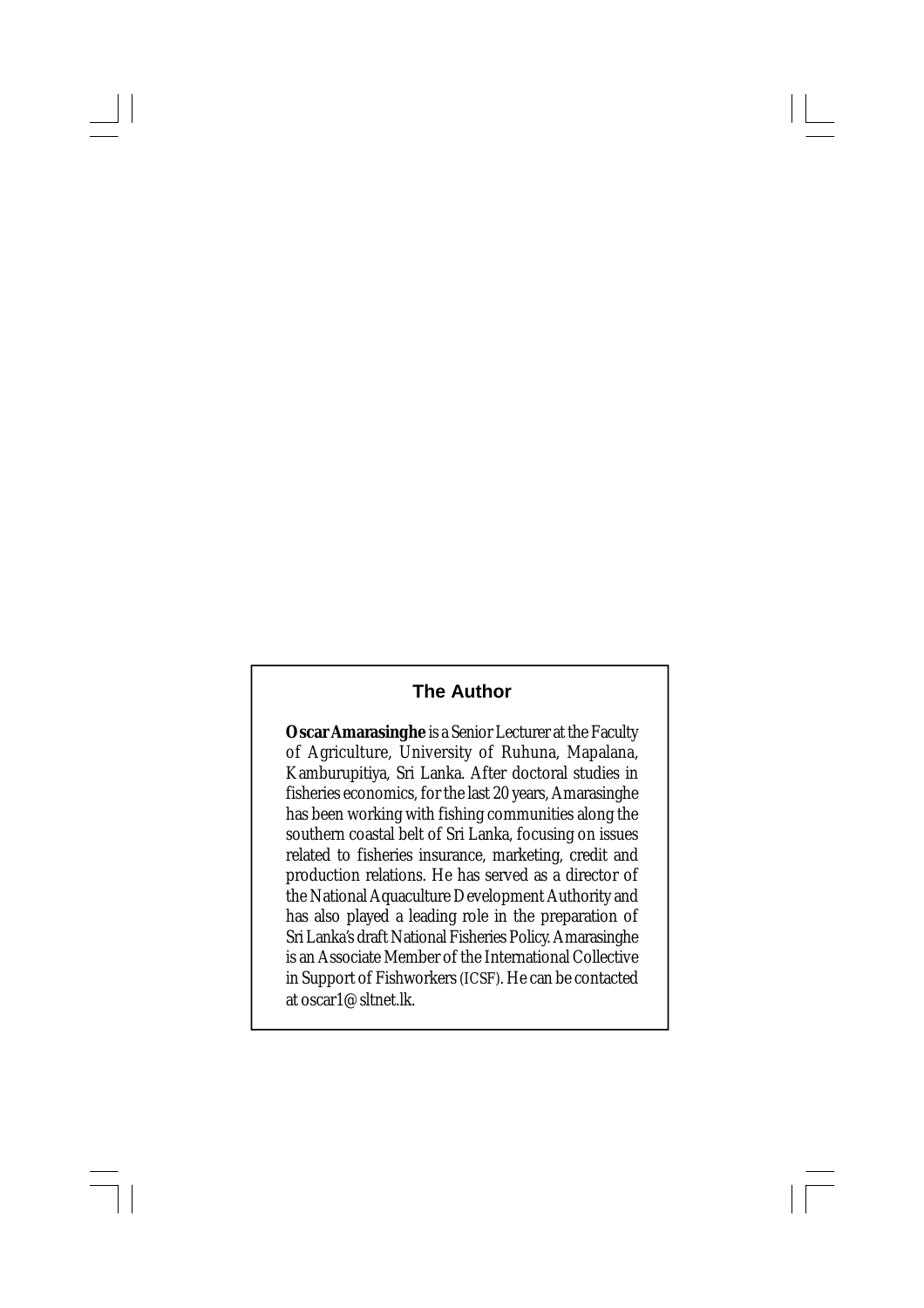# Contents

 $\begin{array}{c|c} \hline \quad \quad & \quad \quad & \quad \quad \\ \hline \quad \quad & \quad \quad & \quad \quad \\ \hline \end{array}$ 

 $\overline{\overline{\phantom{a}}\phantom{a}}$ 

 $\sqrt{1}$ 

| Introduction:                                  |    |
|------------------------------------------------|----|
| Social Welfare and Social Security in          |    |
|                                                | 4  |
| Part I:                                        |    |
| Social Welfare and Social Security for Fishing |    |
|                                                |    |
| Part II:                                       |    |
|                                                | 14 |
| Part III:                                      |    |
| State Involvement in the Provision of Social   |    |
|                                                |    |
| Part IV:                                       |    |
|                                                | 60 |
|                                                | 66 |
|                                                | 68 |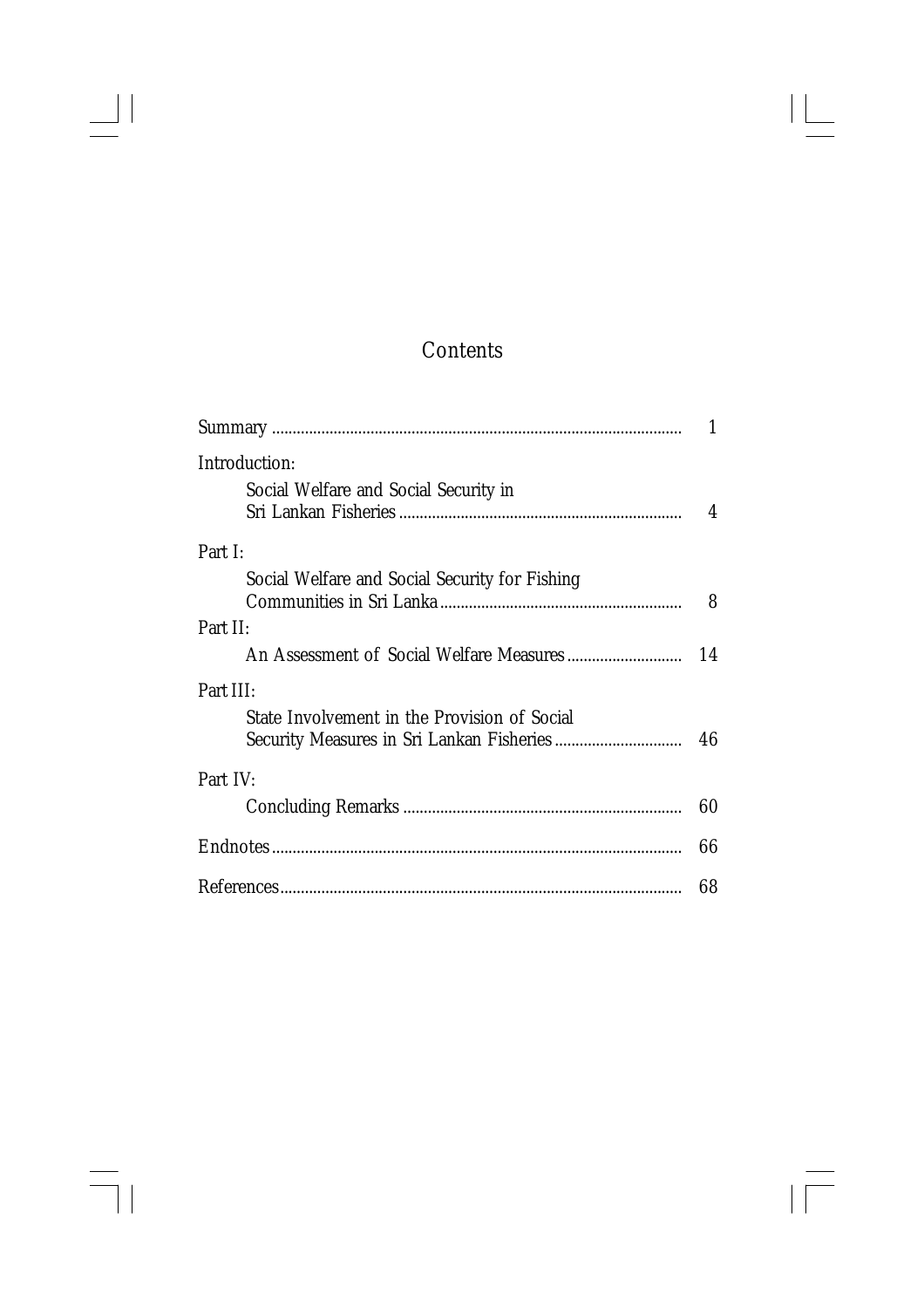## **Social Welfare and Social Security in Sri Lankan Fisheries**

#### **Summary**

Since independence in 1948, the fisheries sector of Sri Lanka has<br>been promoted and assisted by various governments. The shift of<br>emphasis from pure growth-oriented policies to more development-<br>and equity-oriented policie been promoted and assisted by various governments. The shift of emphasis from pure growth-oriented policies to more developmentand equity-oriented policies saw a number of welfare measures being adopted to help asset-poor small-scale fishermen fight their sea and land tenure problems from the 1970s onwards. Sri Lanka's introduction of "open economy" policies in 1977, and the integration of its economy with the global economy had both positive and negative impacts. On the positive side, the rate of mechanization and modernization of craft increased; new fishing techniques were introduced; the international trade in fish and fish products increased; and fishers engaged in mechanized fishing reported increased earnings. On the negative side, the lives of artisanal and small-scale fishers appear to have been threatened by the forces of market expansion and trade; sea and land tenure problems worsened due to the entry into the fisheries sector of powerful business interests and the expansion of the tourism industry; coastal marine resources got degraded; and the need for social security measures in fisheries re-surfaced with a tremendous force.

This study attempts at understanding the various social welfare and social security measures adopted by the State to improve the welfare of fishing communities in Sri Lanka. There are certain fisheries-related nongovernmental organizations and fisheries co-operatives that are also involved in providing certain welfare measures, but the populations served by them appear to be quite small. Therefore, this paper mainly deals with measures adopted by the State in the provision of social welfare and social security. An attempt has also been made to assess these measures in relation to the needs of small-scale and artisanal fishermen and their families.

Over the entire study period, from 1984 to 2003, the highest share (from 65 to 81 per cent) of expenditure on welfare has gone for the construction of houses for fisher families. In 1996-1997, a new housing policy aimed at providing fishing communities with "permanent shelter ensuring their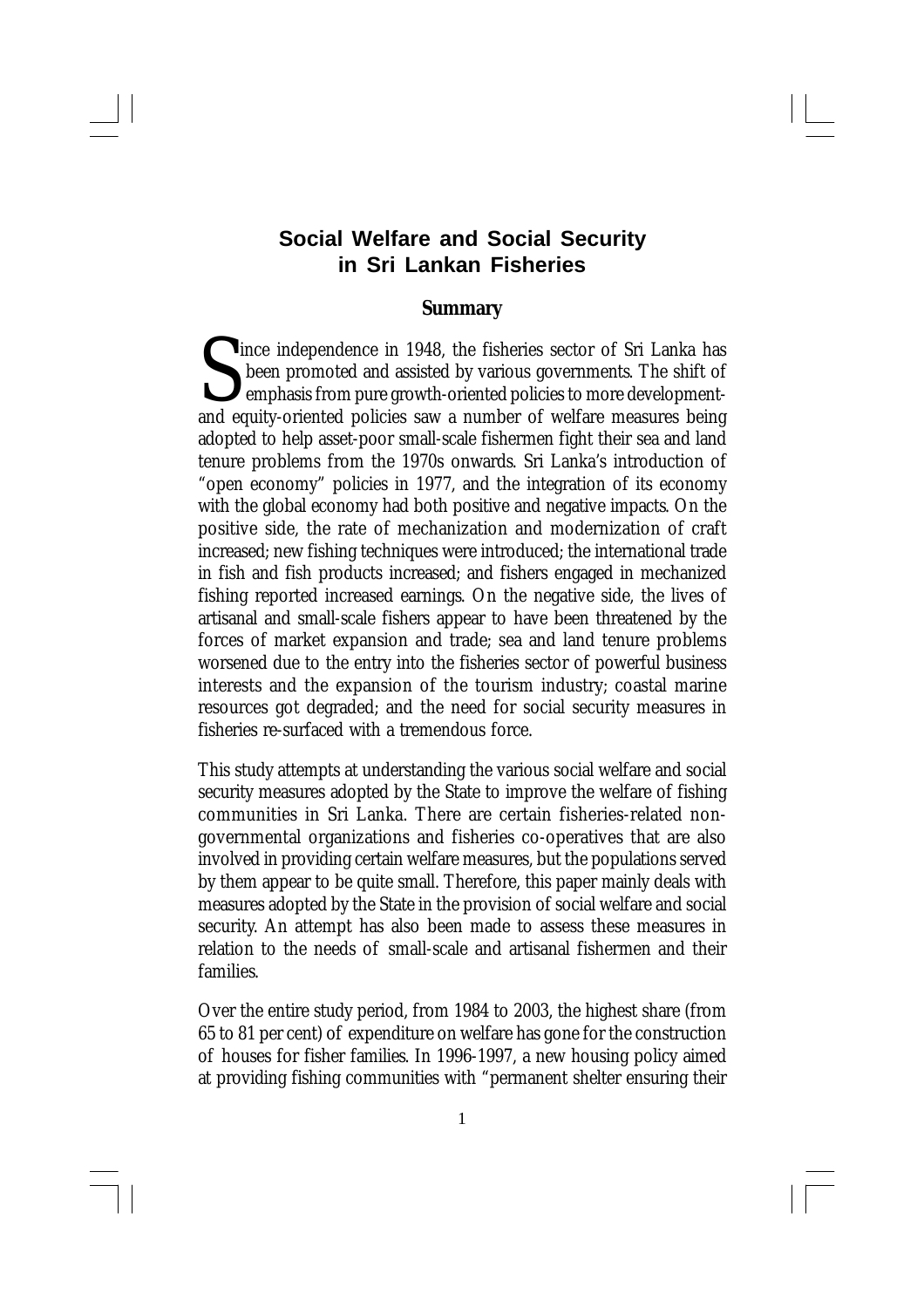social stability" was introduced. A five-year housing programme was initiated in 1997 and in 1998, three new housing programmes were introduced, the *Diyawaragammana* Housing Programme*,* the *Diyawarapura* Housing Schemes and the *Visiri Niwasa* Programme. Some of the common problems identified with these programmes are: regional disparities in the distribution of houses (the southern region receiving the lion's share); allocation of houses to non-fishermen having links to politicians; poor quality of construction material used; and lack of attention to the provision of household amenities.

Some of the other welfare measures that received government attention dealt with the provision of sanitary facilities, especially latrines, drinking water, community centres, access roads and beacon lights. Field studies revealed that the sanitary conditions enjoyed by fishing households, as well as their access to drinking water, remain above the national average standards.

The government has long recognized the importance of investment in human capital as an important means of developing the fisheries sector. The Sri Lanka Fisheries Training Institute at Mattakkuliya and the Divisional Training Centres in Tangalle, Negombo, Jaffna and Batticaloa train youth in navigation, fish-catching technology, boat repairs, and so on. The National Institute for Fisheries and Nautical Engineering (NIFNE) provides more advanced education in fisheries and nautical engineering. However, few young people trained in regional training centres have gone into fisheries. The major setback in the training programmes is their failure to select youths with fisheries backgrounds.

The fisheries co-operative movement in Sri Lanka too has contributed positively to social welfare, because most of the State aid reached the poorest categories of fishers through the co-operative system. Yet, many of the fisheries co-operatives remain dormant today due to poor management, disinterested office bearers, lack of training of personnel in business management, poor awareness of the principles of co-operation, political interventions, short-sighted policies, and poor loan recovery rates.

If social security measures are defined, as by the ILO, to include medical care, sickness benefit, unemployment benefit, old-age benefit, employment injury benefit, family benefit, maternity benefit, invalidity benefit and survivors' benefit, then the Sri Lankan government involvement can only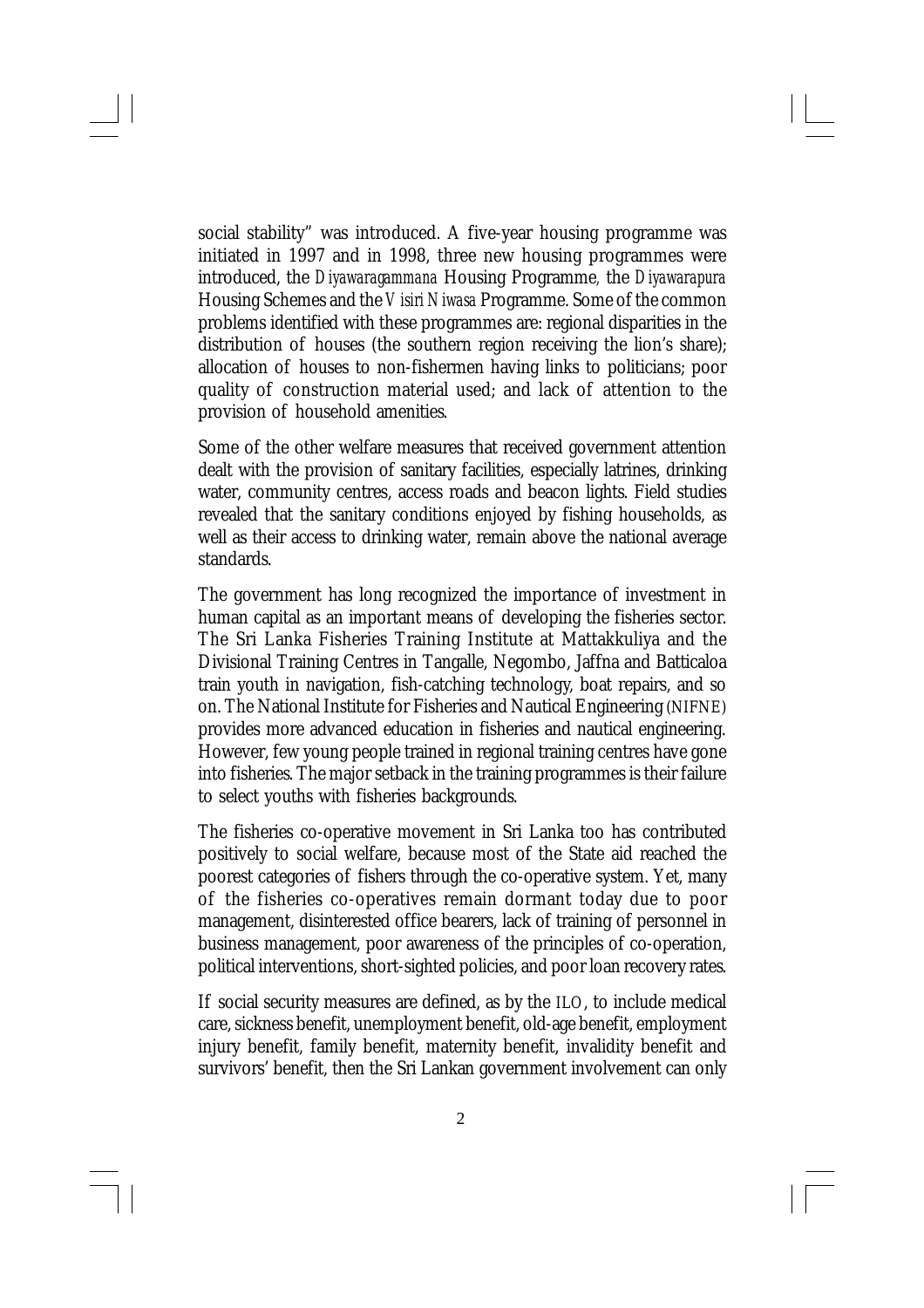be found in the sphere of old-age, invalidity and survivors'/family benefits. Under the Fishermen's Pension and Social Security Benefit Scheme, fishermen are covered in the event of any physical disability (invalidity benefit) or old age (old-age benefit), while upon death, the dependents are provided with compensation (survivors'/family benefit). It seems to be difficult to get fishermen involved in any scheme requiring regular payment of premium because of the irregular nature of fishing incomes. Awareness programmes through community organizations like fisheries co-operatives can educate the fishermen about such schemes.

Due to the hazardous nature of the marine environment, fishing craft and gear often get damaged or lost. The Sri Lanka Insurance Corporation and the National Insurance Corporation are the two major institutions providing insurance against fishing-related risks. However, the interest of craft owners in insurance schemes appears to be quite weak, due to delays in indemnity payments and high premiums. No insurance scheme covers personal injuries, and affected fishermen have to seek help from the community. The absence of national laws protecting crew members against risk of injury and death is the major reason for the apathy of craft owners in insuring their crew against such risks. In order to improve the work conditions of crew on board multi-day vessels, it has recently been suggested that a work agreement (contract) be signed between the owner and crew member at the time of latter's recruitment to the craft, but this has yet to be adopted.

There are also certain other measures of social security that have not yet received the government's attention. Safety at sea is one such important issue. A good majority of multi-day craft do not have even simple lifesaving devices such as life jackets and distress flares. Social security for women and children is another issue that has to be addressed immediately.

Sri Lanka's Ministry of Fisheries and Aquatic Resources recently drafted a National Fisheries Policy, which has paid serious attention to a number of social security needs of fishers and their families. Unfortunately, its adoption and implementation have been delayed by the recent chaotic situation in the country caused by the Indian Ocean tsunami of 26 December 2004.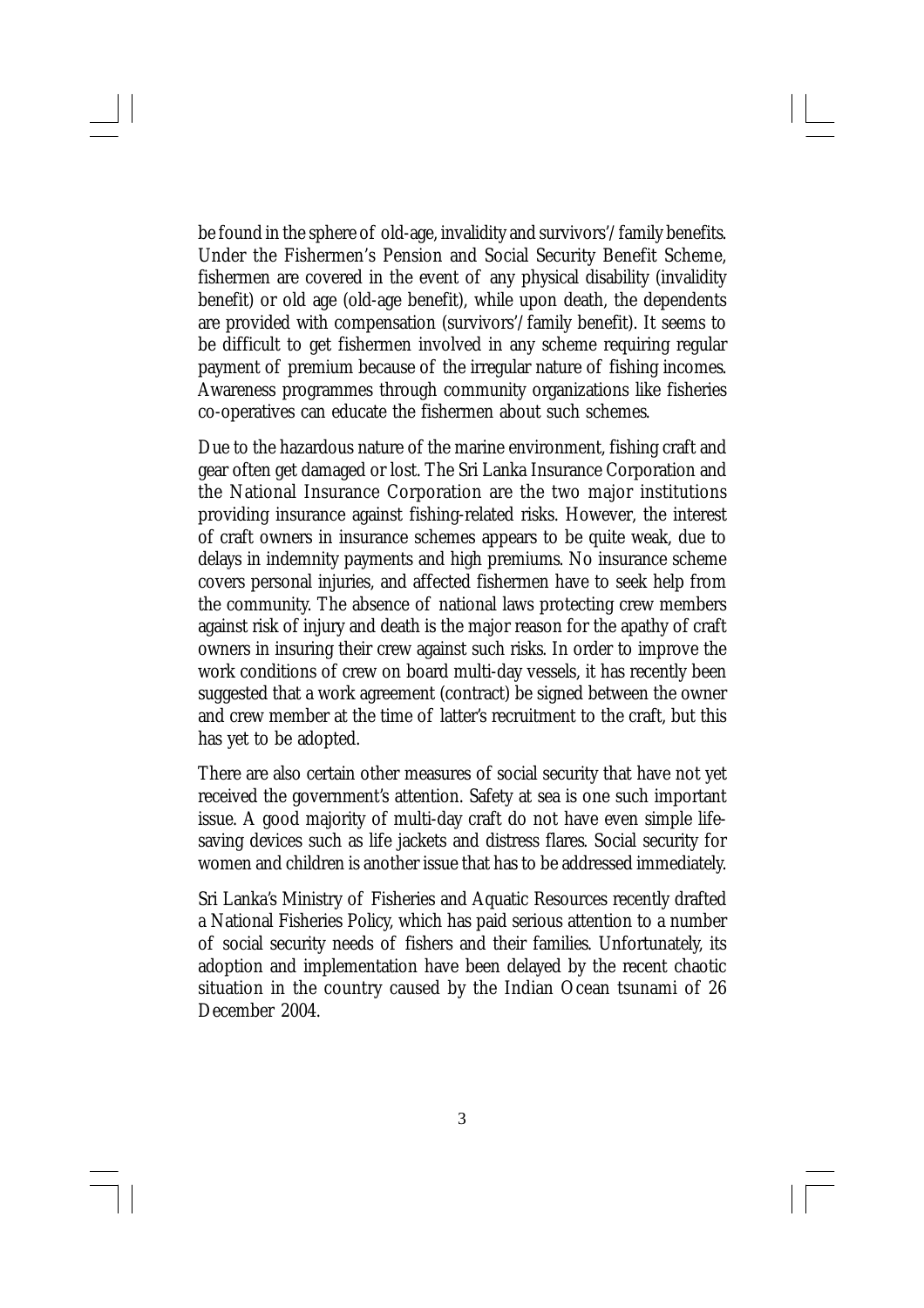### **Introduction**

## **Social Welfare and Social Security in Sri Lankan Fisheries**

## **Oscar Amarasinghe<sup>1</sup>**

I ri Lanka is a small island in the Indian Ocean with a total land area of 65,510 sq km and a 1,760-km long coastline. With the declaration of the exclusive economic zone (EEZ) in 1976, the Government of Sri Lanka obtained area of 65,510 sq km and a 1,760-km long coastline. With the declaration of the exclusive economic zone (EEZ) in 1976, the Government of Sri Lanka obtained sovereign rights over an ocean area of 536,000 sq km.

The fisheries sector in Sri Lanka is basically small-scale, but is very important in terms of employment, food security and generation of foreign exchange. Sri Lanka's fisheries is divided into two major sectors: the marine and the inland. The marine sector consists of the coastal, and the offshore/ deep-sea subsectors, which accounted for 89 per cent of total fish production in 2001, while the corresponding figure for the inland sector was 11 per cent. There are 1,050 fishing villages in the marine sector and  $1,289$  in the inland sector<sup>2</sup>. At present, there are about  $111,335$  active fishermen, of whom 98,404 are engaged in the marine sector and 12,891 in the inland sector. About 22,000 people are also indirectly involved in the provision of auxiliary services. Fishing is done with the use of about 30,000 craft, of which around 46 per cent are motorized. This includes about 1,500 multi-day boats that fish on the outer fringes of the EEZ.

Since the country's independence, the fisheries sector has been promoted and assisted by various governments. The establishment of the Department of Fisheries in 1942 marks the involvement of the "reformist State" in fisheries. Mechanization of traditional craft, and the introduction of modern mechanized craft and gear characterized the form of government involvement in fisheries in the 1950s and 1960s. However, with the shift of emphasis from pure growth-oriented policies to more developmentand equity-oriented policies from the 1970s, a number of measures were adopted to help asset-poor small-scale fishermen fight their sea and land tenure problems. These included the reorganization of fisheries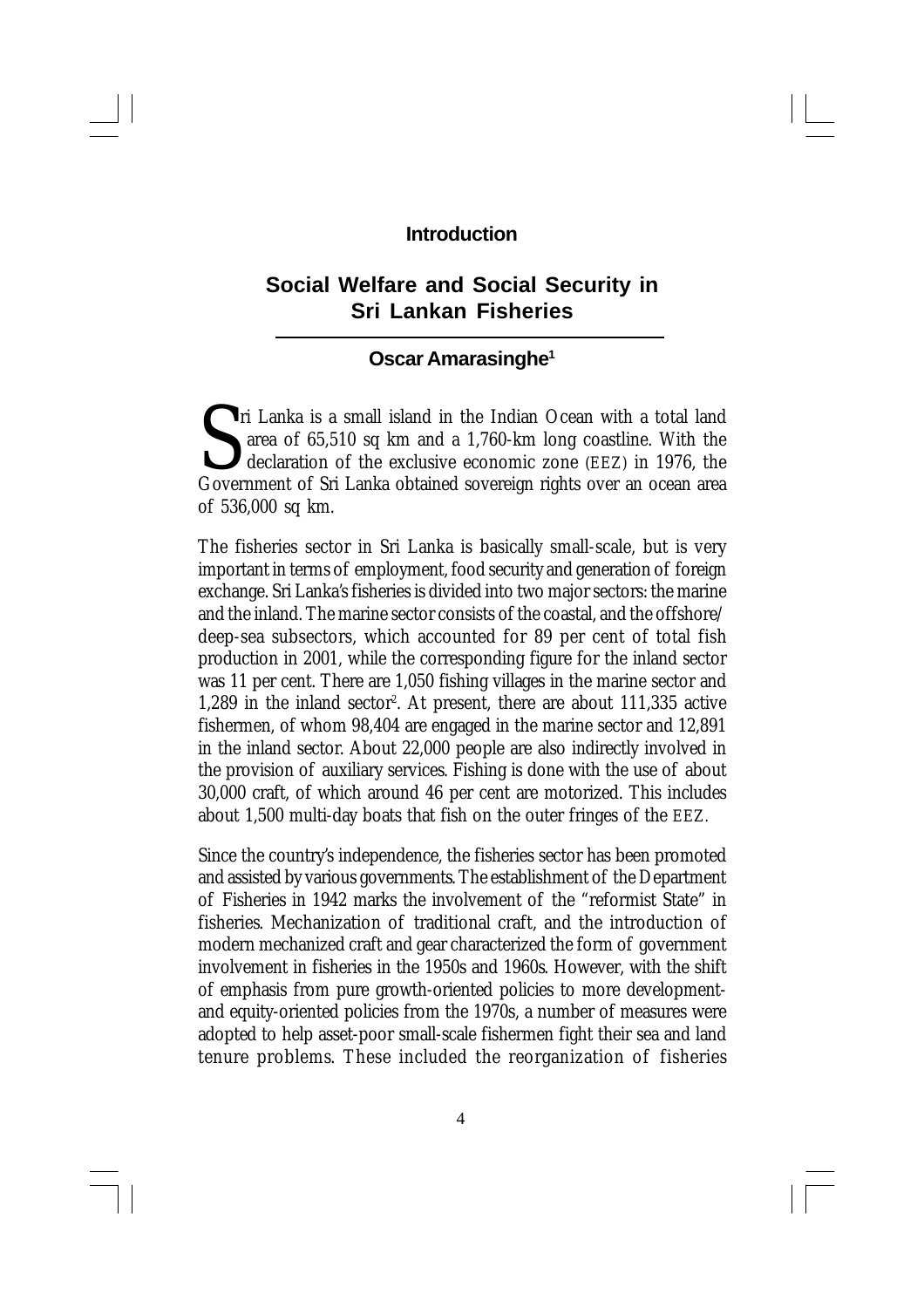co-operative s, and channelling Sate aid (subsidies and credit) through them, the construction of houses for displaced fishermen, development of infrastructural facilities in remote fishing villages, and so on. Large amounts of public funds have been channelled into the fisheries to achieve these aims, and the role of the Sri Lankan government in developing the small-scale fisheries sector has been a commendable one.

The opening up of the national economy to the global economy began in 1977, when the Sri Lankan government introduced "open economy" policies. For the fisheries sector, the integration into the world economy had both positive and negative impacts. On the positive side were the increased rates of mechanization and modernization of craft, the introduction of new fishing techniques, expansion of international trade in fish and fish products, and increased earnings by fishers engaged in mechanized fishing.<sup>3</sup> In fact, Sri Lanka, which remained a net importer of fish (in value terms) became a net exporter by the year 1996, earning a net revenue from fish trade of LKR4 mn (US\$40,057 at current exchange rate). With the adoption of the Fish Health Certification Programme to meet requirements imposed by fish importing regions like the European Union, the United States and Japan, the work conditions of fishworkers in the fish export subsector improved. However, economic liberalisation policies have also had certain adverse impacts on the fisheries sector, including threats to the livelihoods of artisanal and small-scale fishermen, who completely depend on fisheries for their livelihood. Use of nonsustainable and harmful fishing techniques, unregulated expansion of fishing effort to profit from market expansion and trade, sea and land tenure problems due to the entry of powerful business interests into fisheries, expansion of the tourism industry, and degradation of coastal marine resources are some of the newly emerging problems confronted by fishers. Marginalization of traditional fishers and a deterioration of labour conditions in fisheries are also evident. The lives of artisanal and small-scale fishers appear to have come under serious threat, highlighting even more forcefully the need for social security measures in fisheries.

This study is an attempt to understand the various social welfare and social security measures adopted by the State in Sri Lanka. Apart from the State, individual community organizations such as fisheries cooperatives too provide certain forms of social security to their members. However, no published information on such measures could be found.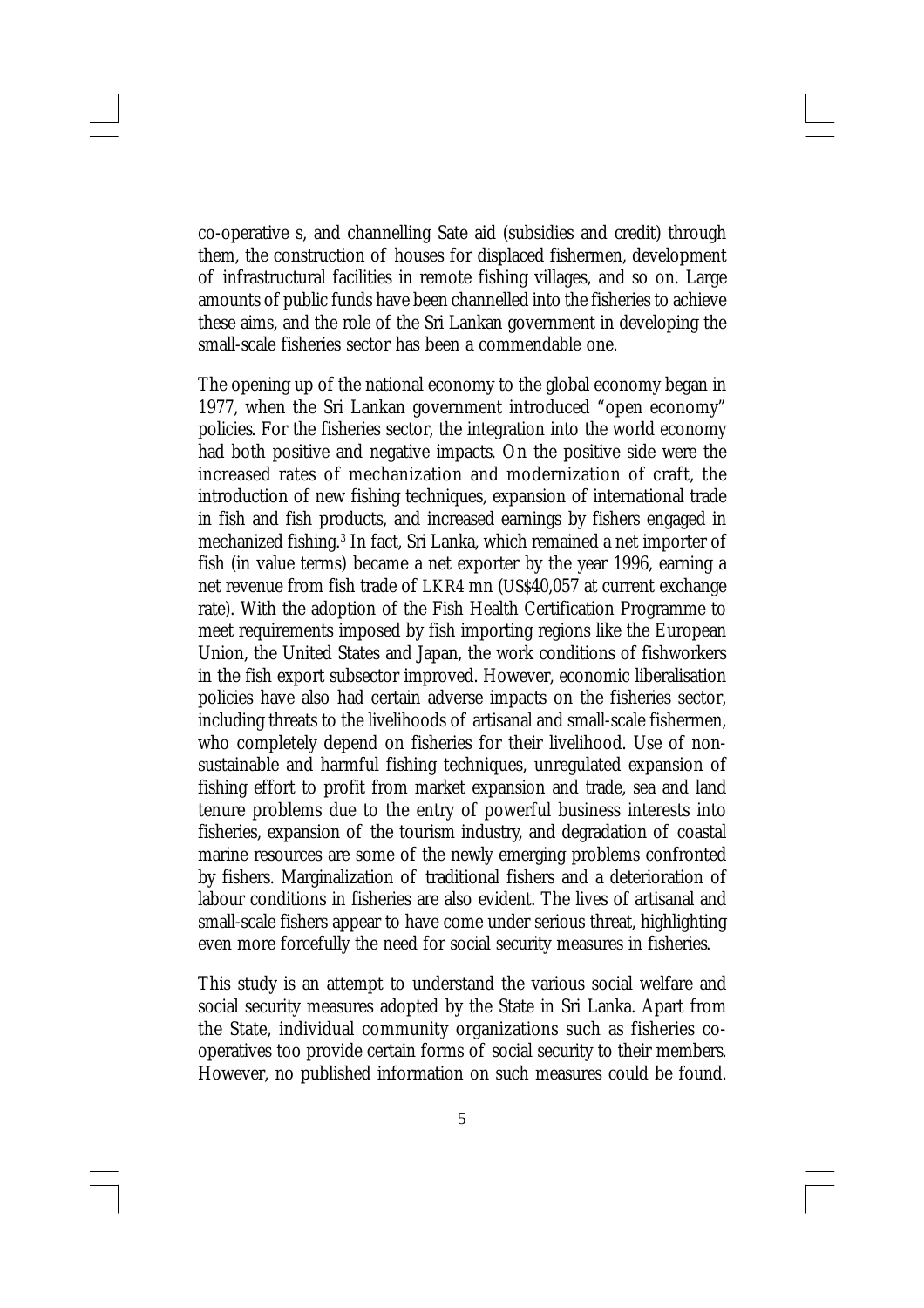There are certain fisheries-related non-governmental organizations (NGOs) that are also involved in the provision of certain welfare measures, but they are very much area-specific in their operations and the populations served by them appear to be quite small. Therefore, this paper mainly deals with measures adopted by the State in the provision of welfare, insurance, social security and improved work conditions in the fisheries sector An attempt is also made to assess them in relation to the needs of small-scale and artisanal fishermen and their families.

## **Major Objectives**

The major objectives of the study are as follows:

- 1. to identify the various social welfare and social security measures adopted by the Sri Lankan government since independence;
- 2. to study the changes and impact of such measures over time; and
- 3. to study the impact of social welfare and social security measures on the livelihood of fishworkers and to suggest means of improving them.

#### **Methodology**

Both secondary and primary data and information were obtained to attain the objectives. Secondary information included those furnished by the Department of Fisheries and Aquatic Resources. The statistical division of the Ministry of Fisheries and Aquatic Resources (MFAR) provided a host of data on various State-sponsored social security schemes. An array of documents, such as journals, annual reports, administration reports and unpublished memos of the Ministry/Department of Fisheries and Aquatic Resources also provided much valuable information for the study. Moreover, research reports and other publications of research workers were also of significant importance as secondary sources of information.

Primary data sources included informal discussions with fisheries officials of the Matara Assistant Director of Fisheries Division, Grama Niladhari of Dondra, Sisilasagama, and so on. Field studies took the form of field surveys with a structured questionnaire, carried out in Dondra and Sisilasagama, villages in the southern district of Hambantota, and focus group discussions carried out in the Kottegoda fishing village.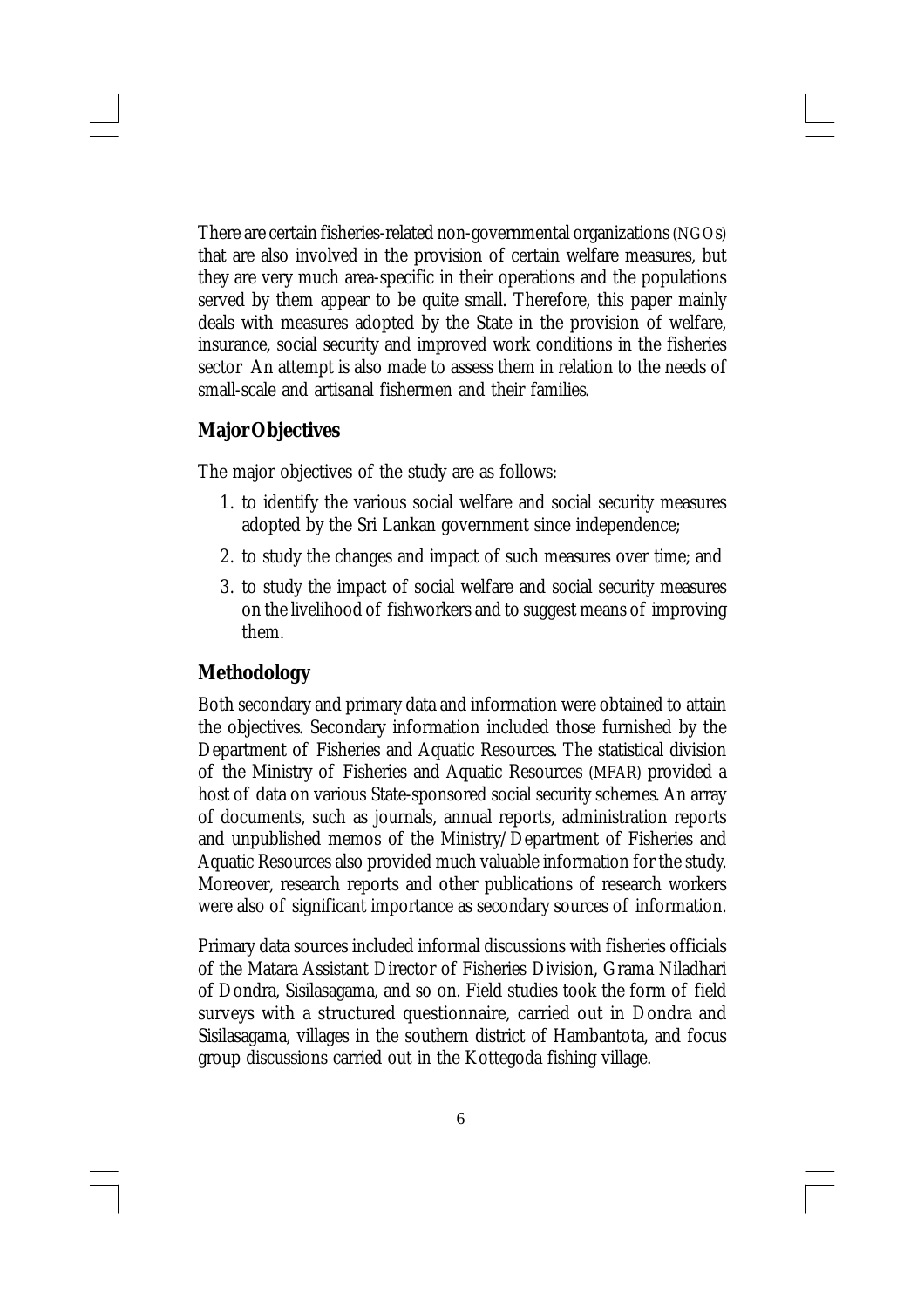This paper is divided into three parts. Part I provides a short description of what is meant by social welfare and social security. State intervention in providing various social welfare measures over the entire study period — from 1983 to 2003 — and assessment of these measures are made in Part II. From 1984 onwards, adequate data is available on the issues under study. Part III provides information on State involvement in the provision of social security. An assessment of the various types of social security measures is also presented. Concluding remarks in Part IV end the paper.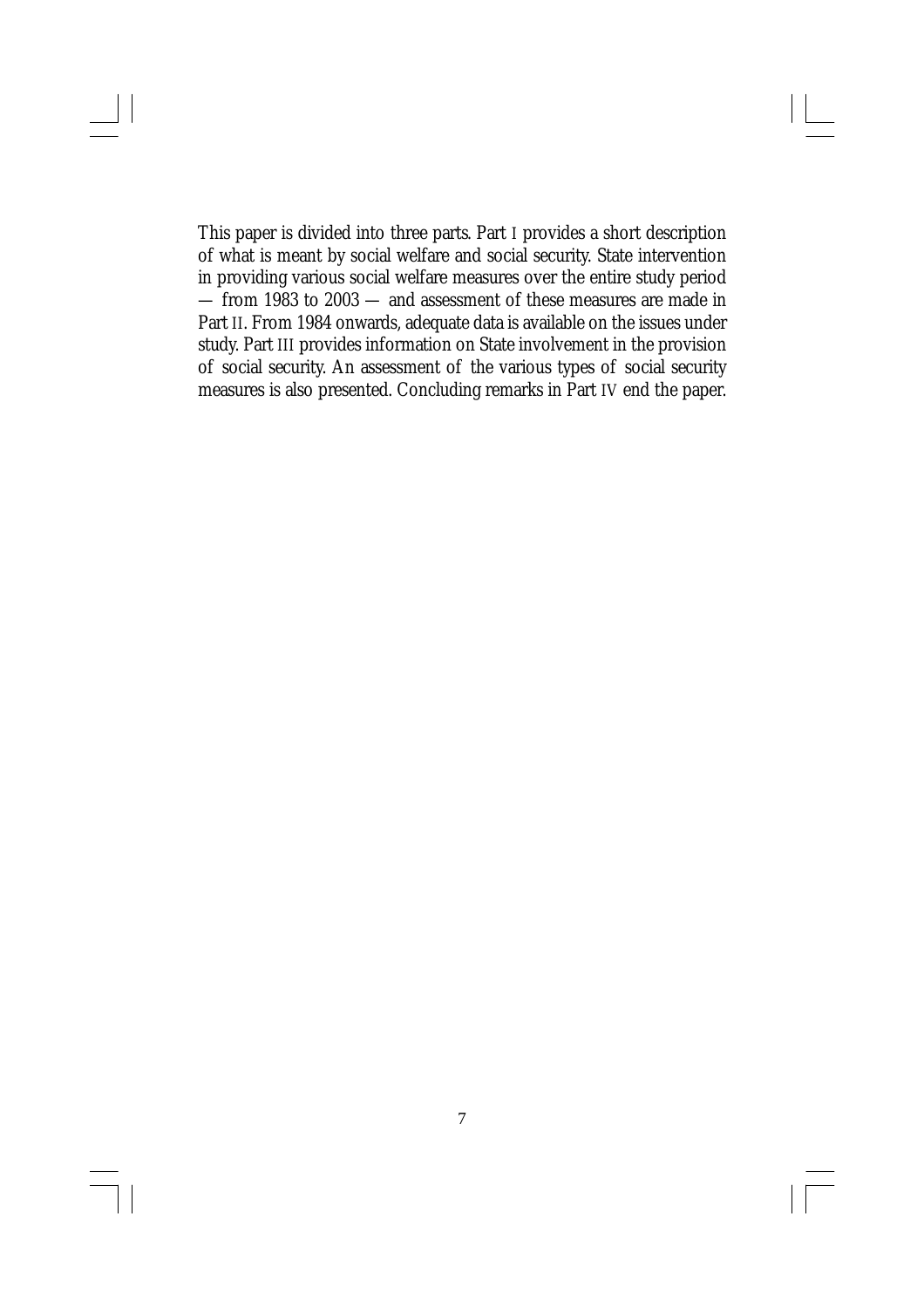## **PART I**

## **Social Welfare and Social Security for Fishing Communities in Sri Lanka**

The literature on growth and development distinguish welfare from growth by the fact that welfare ensures a favourable distribution of income while growth need not. Growth-oriented policies in the immediate post-War period he literature on growth and development distinguish welfare from growth by the fact that welfare ensures a favourable distribution of income while growth need not. Growth-oriented policies in the growth were not enjoyed by all groups in Sri Lankan society. There have been sectoral and regional disparities in growth, which led to a shift of emphasis in State policy from growth to development, the latter taking account of income distribution, and various other social goals. Welfare measures can be considered as those aimed at improving the living standards of the people. Such measures are sometimes called "promotional measures"<sup>4</sup> . Provision of houses, public roads, drinking water, infrastructural facilities (such as community centres, sanitation and health facilities, etc.) can also be considered as measures contributing to poverty alleviation. In Sri Lanka the emergence of the "welfare State" was evident from the late 1960s and quite strongly in the 1970s.

Fishermen are generally considered as poor, and they operate in extremely harsh environments. They are settled along the coastal areas, many of which are isolated from urban and development centres. The State's investment in social capital, such as water, electricity, sanitation, health, education, transportation and communication facilities, remains quite low in such areas. When the State began to play an active role in fisheries after the country's independence, these deficiencies were well recognized and an array of measures adopted to provide the fishing communities with these facilities.

Social security has received government attention only recently. In a broad sense, social security is obtained when deprivation is removed or reduced, which then makes lives and livelihoods more secure<sup>5</sup>. Social security measures in developing countries could also be seen as an expression of the failure of conventional economic development processes, whose fundamental assumption was that vulnerability and deprivation would be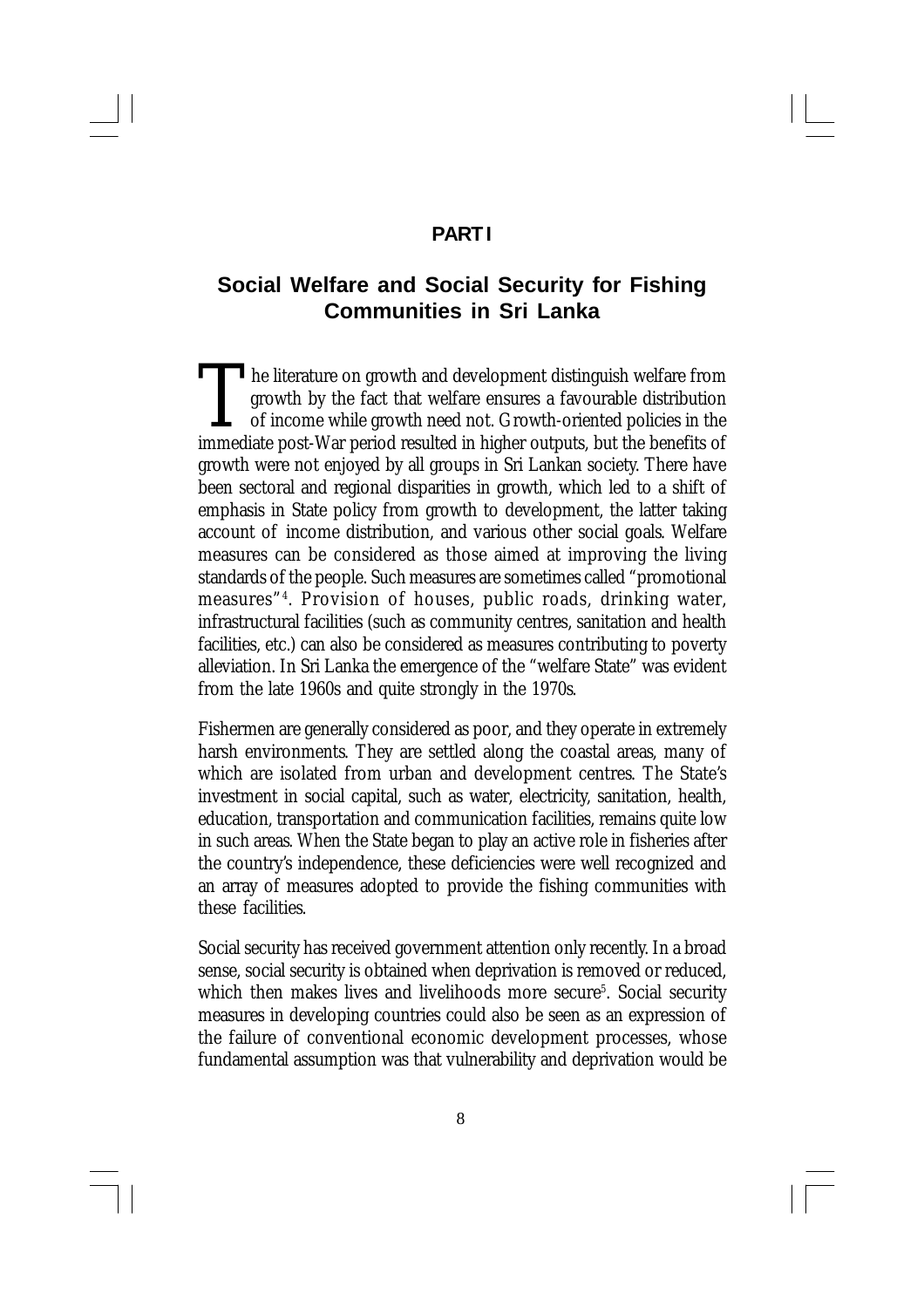removed as a consequence of the general development of the economy. Incomes were supposed to rise; a demographic transition would slow population growth; and more of the workforce would move into the organized sector through processes like industrialization and modernization. The net result would be greater security. This has been referred to as the strategy for "growth-mediated security"<sup>6</sup> . The failure to achieve these goals, despite numerous decades of planned economic activity and market functioning, has led to greater awareness among people about their low standards of living and their fundamental rights for social protection.

Fishing is a particularly hazardous occupation, with a relatively high rate of injury and death. Fishermen and their dependents, therefore, need some form of protection in the event of injury, illness and/or death. The ILO identifies several reasons why many fishermen — perhaps most – do not have social security protection. First, the majority of fishermen resemble the majority of the world's working population: they lack social security protection. Any attempts to provide social security in this sector must, therefore, be seen in the context of the general lack of protection for most workers. Second, fishermen may be considered self-employed under national laws and regulations, and, as with many self-employed workers, they may be excluded from certain forms of protection. Third, fishermen included in contributory social security systems may face problems making their contributions due to the irregular nature of their employment and income. Finally, migrant fishermen, including those working on foreignregistered vessels, may have special problems as they are earning their living outside their country of nationality or domicile. The ILO Social Security (Minimum Standards) Convention of 1952 identifies nine principal branches of social security: medical care, sickness benefit, unemployment benefit, old-age benefit, employment injury benefit, family benefit, maternity benefit, invalidity benefit and survivors benefit. Most of these measures are generally clubbed as "protective measures"<sup>7</sup> .

Apart from insecurities associated with their occupation, large numbers of artisanal and small-scale fishermen confront both sea and land tenure problems. Access to resources is constrained by the dominance of fleets of mechanized craft operated by asset-rich fishermen and non-fishing businessmen. Poor access to credit has prevented artisanal and smallscale fishermen from adopting more efficient technology. Even in the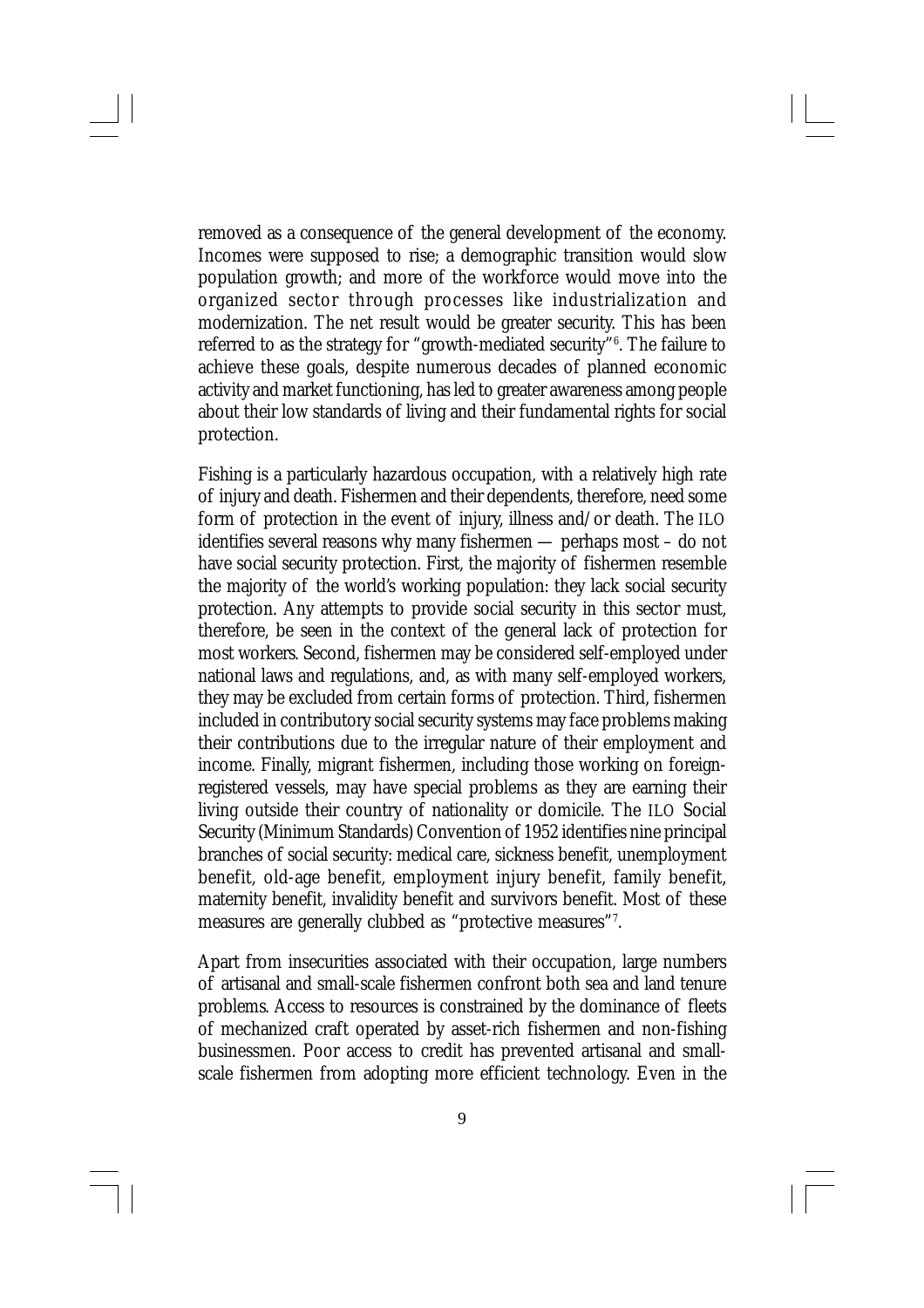sphere of modern fisheries, such as deep-sea fishing with multi-day craft, work conditions are declining. Loss of craft landing and beach-seining sites, due to the expansion of industries and tourism, are also evident. Many fishermen have lost their traditional fishing grounds and homes. The remoteness of the villages and the prevalence of poverty have prevented many children of fishing communities from receiving basic primary and secondary education. Poor education and powerlessness have excluded youth from the mainstream of development. Evidently, these fishers and their families need some kind of protection to enjoy sustainable livelihoods.

The Government of Sri Lanka does not clearly distinguish between social welfare and social security. In respect of the latter, only the pension and social security benefit scheme is under operation. All government welfare and social security schemes are operated by the Fisheries Social Development Division of the Ministry of Fisheries and Aquatic Resources.

#### **Government Expenditure on Social Welfare**

The aim of this section is to study the variation of total expenditure on social welfare measures in the fisheries sector during the period from 1984 to 2003. Information prior to 1984 was hard to obtain and scanty, and the selection of the year 1984 does not represent any significant change or turning point in the evolution of welfare measures in the country.

The 1984-2003 period can be partitioned into three clear time segments (see Figure 1), which differ by the variation of expenditure on welfare measures over time. The period from 1984 to 1993/1994 is characterized by the very low attention paid to social welfare measures, where the average annual expenditure on social welfare measures remained below LKR20 mn<sup>8</sup> (1 LKR = US\$0.0100142 or US\$1 = approx. 100 LKR as on May 2005). During this period (1984 -1994), the highest amount of money was spent in 1990, approximately LKR90 mn. In 1991 it decreased sharply to LKR10 mn. A second period between 1995 and 2001 can be identified as a phase of enhanced attention to welfare measures. 2001 recorded the highest expenditure on welfare measures, approximately LKR815 mn. The average annual expenditure during this period remained at LKR125 mn.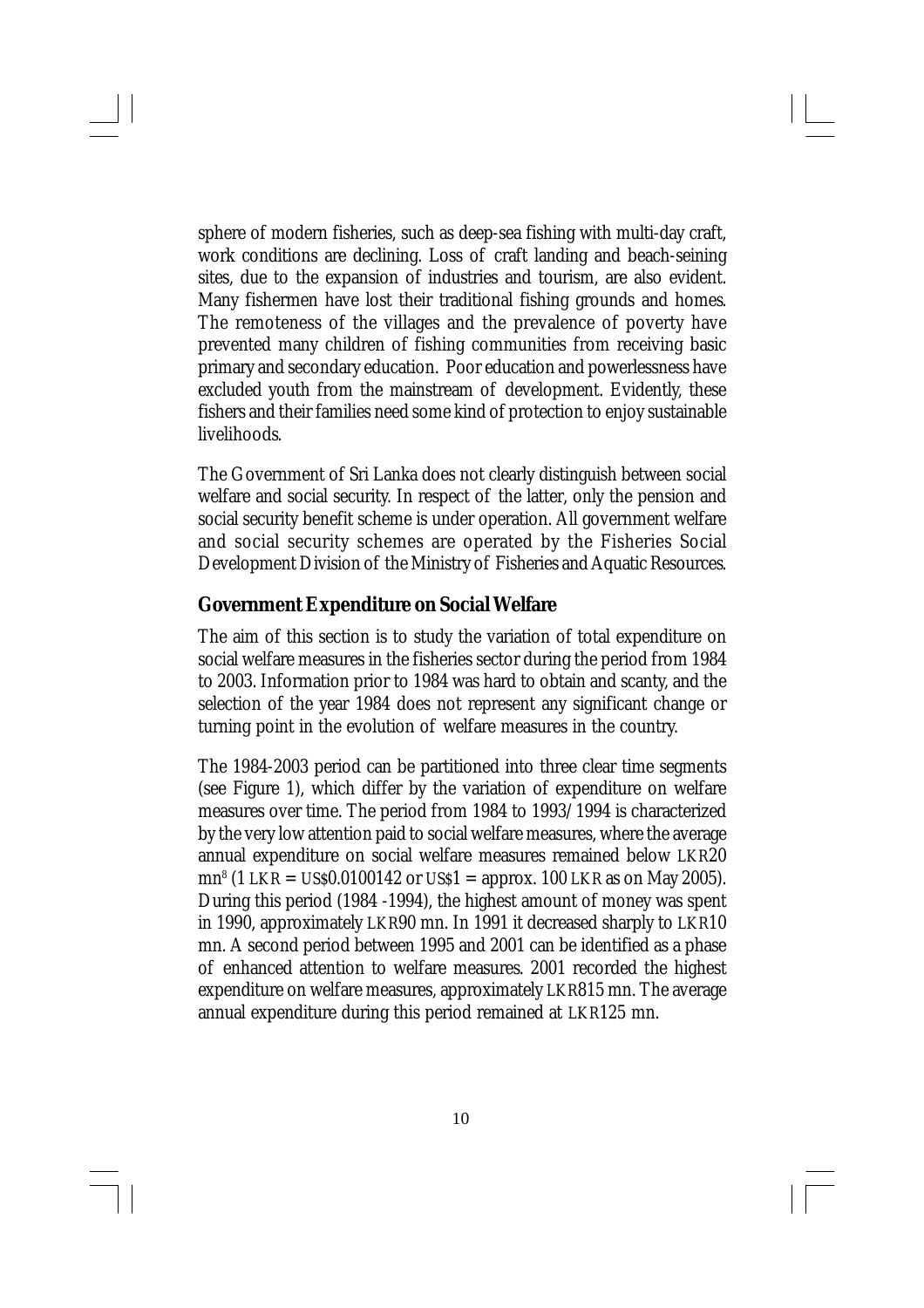

Figure 1. Government Expenditure on Social Welfare 1984-2003

*Sources: MFAR<sup>9</sup> , 1984-1996; MFAR<sup>10</sup>, 1998-2003*

A third period from year 2001 is seen as a phase of declining emphasis on welfare measures. Although the average annual expenditure on social welfare has remained at LKR163 mn, the total expenditure on welfare measures steadily declined, reaching LKR48 mn in 2003.

It is interesting to note that the three time segments mentioned above coincide with three political regimes. The first period falls under the United National Party (UNP) regime. The UNP government introduced openeconomy policies in 1977 and incorporated Sri Lanka well into the global economy. Increased attention was paid to international trade and investment by the private sector, and most of the earlier existing controls over imports were removed during this period. However, widening regional and urban/rural disparities and lack of attention to the poorer groups were cited by many as the major shortcomings during the UNP regime. It is evident that expenditure on social welfare measures has remained low during the 1984-1994 period.

A new government – the United Front  $(UF)$  — was elected to power in 1994, and it formed a coalition with the leftist groups in the country. While open-economy policies and the promotion of private sector initiatives continued, the new government paid more attention to improving the welfare of poorer groups. Hence, funds allocated to social welfare measures started to rise sharply after 1994.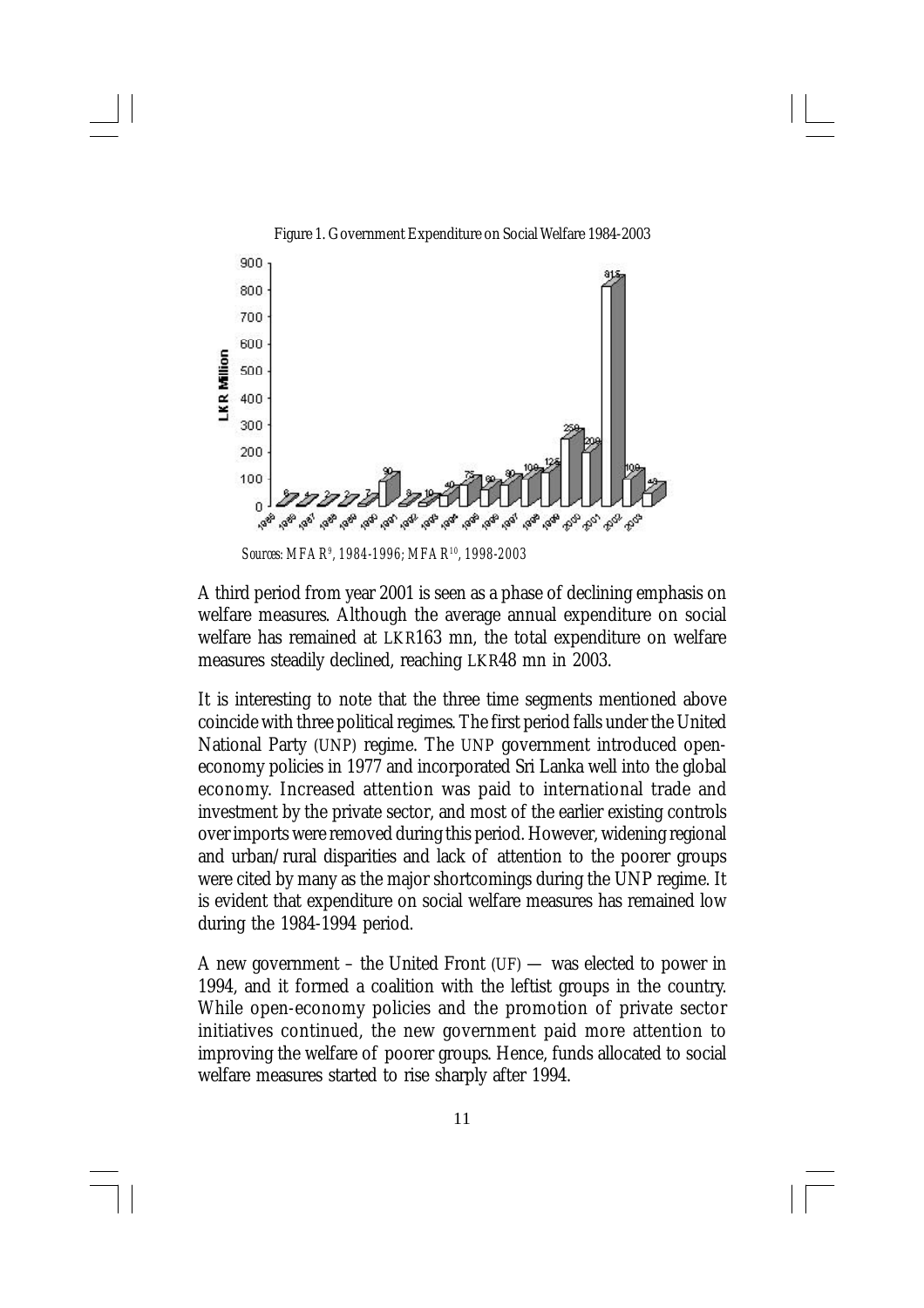The third period starts with the fall of the UF regime in 2001. The UNP formed a coalition with a number of minor political parties to form the United National Front, which continued until the end of the study period (2003). Apparently, expenditure on social welfare measures started to decline since then.

The total annual expenditure during the period of 1984 to 1994 was approximately LKR23 mn, compared to LKR254 mn allocated during 1995- 2001.The amount of funds allocated to welfare during the 2002-2003 was LKR74 mn. It appears that State attention to social welfare measures in fisheries is closely related to the political ideology of diverse governments. Naturally, fisher people, who are supposed to fall in the category of the "poor" in the country have benefited most when their interests were represented in the government. This often happened when there were leftists in the government.

#### *Expenditure on Social Welfare by Province (1984 to 2003)*

The aim of this subsection is to study the pattern of allocation of funds for social welfare measures among provinces over the whole time period.



Figure 2. Welfare Expenditure Among Different Provinces (1984-2003)

Information provided in Figure 2 indicates a high disparity in the expenditure on social welfare among various provinces. The lion's share of funds went to the southern province. The northern and eastern provinces, have received only 2 per cent (north) and 4 per cent (east) of the total expenditure on welfare during the 1984-2003 period. Of course, such ill-treatment would have fuelled the ethnic problems in the country, adding to the already escalating civil disturbances.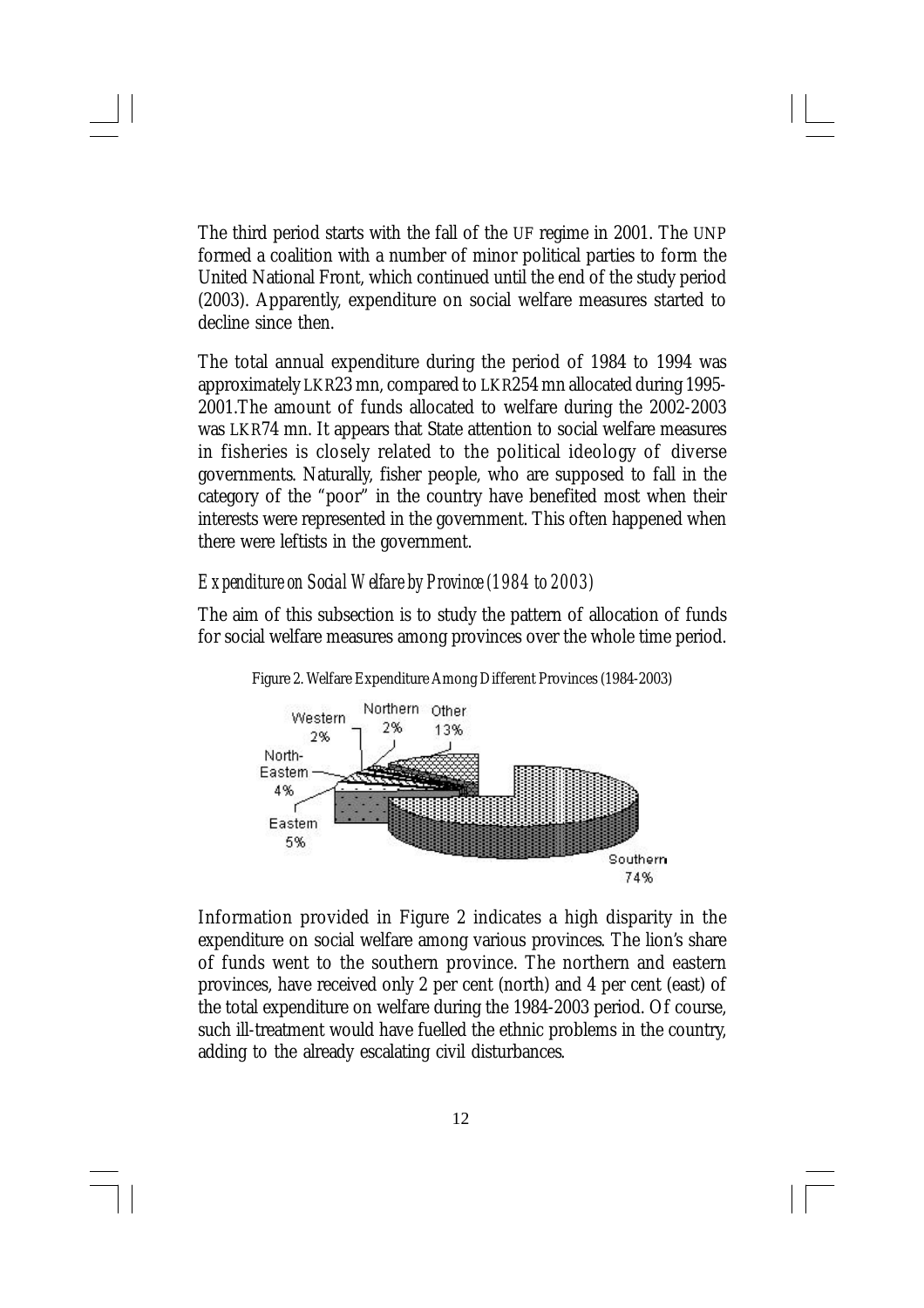#### *Expenditure on Social Welfare by Type of Measure*

As mentioned earlier, on account of limitations of data availability, analysis was confined to the 20-year period from 1984 to 2003. The government has focused its attention on a number of social welfare measures, such as provision of houses, development of infrastructure facilities (drinking water, pre-schools, community centres), provision of sanitary and educational facilities, and so on. It will be interesting to study the pattern of expenditure on various social welfare measures during the three time segments that were noted earlier.

| <b>Time Period</b> | <b>Infrastructure</b><br><b>Facilities</b><br>(LKR mn) | <b>Housing</b><br><b>Schemes</b><br>(LKR mn) | <b>Sanitary</b><br><b>Facilities</b><br>(LKR mn) |
|--------------------|--------------------------------------------------------|----------------------------------------------|--------------------------------------------------|
| 1984-1994          | $23.67(2.15)^{1}$                                      | 252 (22.9)                                   | 39.19 (3.56)                                     |
|                    | $(6.1\%)^2$                                            | (64.5%)                                      | $(10.0\%)$                                       |
| 1995-2001          | 303.2 (43.31)                                          | 1630 (232.9)                                 | 4.5(0.64)                                        |
|                    | $(15.1\%)$                                             | (81%)                                        | (0.2%)                                           |
| 2002-2003          | 55.7 (27.9)                                            | 147.8 (73.9)                                 | 1.3(0.65)                                        |
|                    | $(26.1\%)$                                             | (69.3%)                                      | (0.43%)                                          |

Table 1: Expenditure on Welfare Measures: Infrastructure, and Housing and Sanitation

*1 average annual allocation of funds are given in italics*

*2 given in parentheses are percentages (percentage from the total government expenditure on social welfare and social security)*

*Source : MFAR<sup>11</sup>*

Over the entire study period, the highest share of expenditure on welfare (from 65 to 81 per cent) has gone for the construction of houses for fisher families. A fair proportion of the expenditure has gone for the development of fisheries infrastructure.

With respect to the three reference periods identified earlier, a variation in expenditure on welfare measures is well evident. The average annual expenditure on housing and infrastructure has remained at a very high level during the regime of the United Front. It is also noteworthy that the very high expenditure on the construction of houses during this period (LKR232 mn per year) approximates the total expenditure on housing development during the entire 1984-1994 period.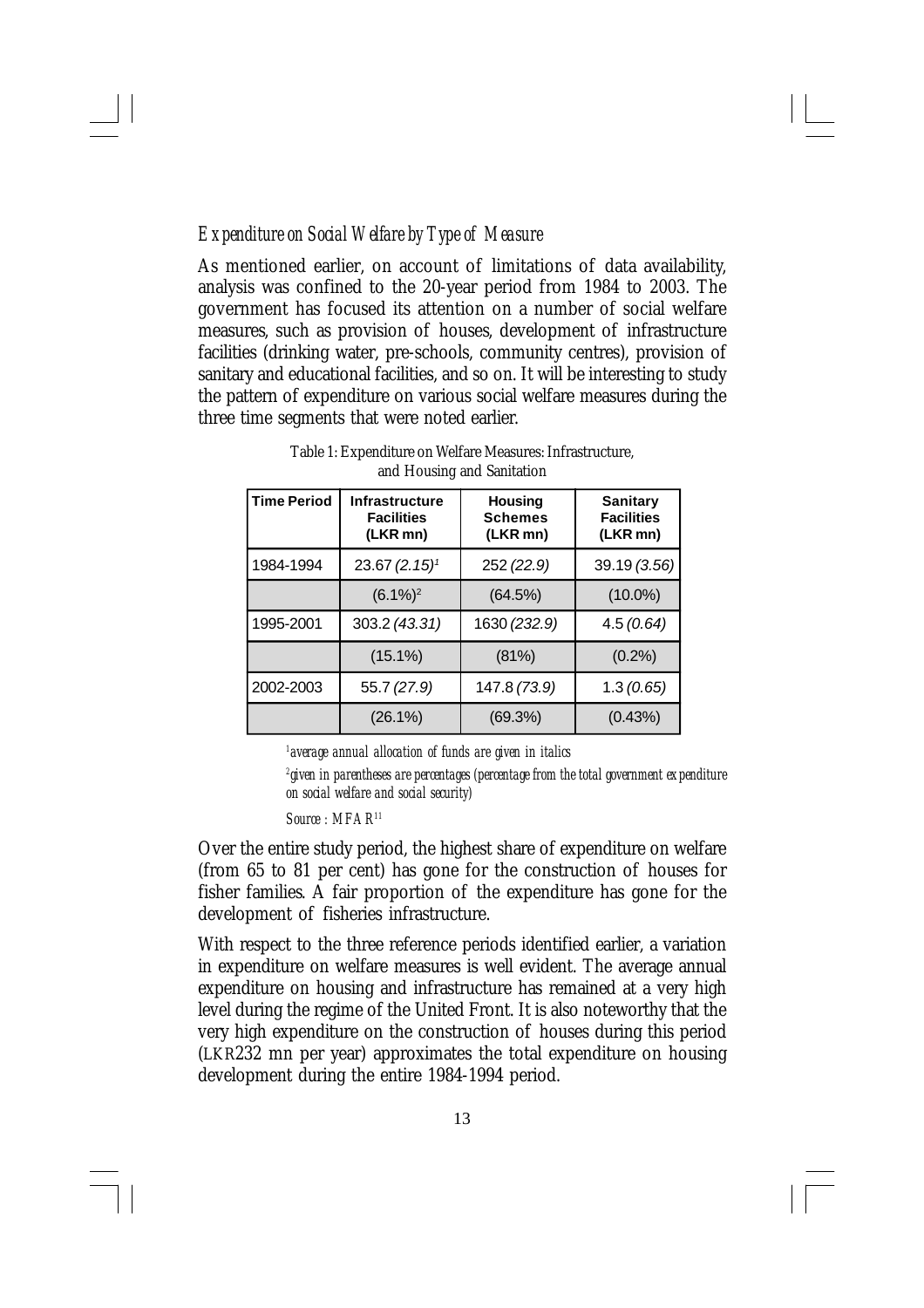## **PART II**

## **An Assessment of Social Welfare Measures**

## **A. Housing and Habitat**

*Extent of Land Allocated to the Fisheries Sector and Expenditure on Housing Schemes*

Il governments were involved in allocating land to the fisheries sector, to be utilized for the construction of fisheries community centres, fisheries harbours, auction sheds, pre-schools and houses. Of the total land allo ll governments were involved in allocating land to the fisheries sector, to be utilized for the construction of fisheries community centres, fisheries harbours, auction sheds, pre-schools and houses. was of significant importance, both in terms of the extent of land allocated and the urgent need that it met.

Housing is becoming an important need of fishers settled along the coastal belt of Sri Lanka, for a number of reasons. It is well known that foreigners are now buying land along the coast (especially in the western and southern provinces of Sri Lanka) by paying very high prices. (The present government, which came to power in 2004, has imposed a tax on foreigners, equal to twice the price of land purchased.) The local prices of coastal land in the country remained quite low in the past (compared to land in the interior areas) because of the poor infrastructural facilities available. However, due to the scenic beauty of the surroundings, an increasing demand for coastal land in the western and southern coastal belts has resulted in the concentration in the hands of foreigners of a considerable extent of land bordering the beach. Even the local elite class too shows an interest in purchasing land in the coastal area. Such a process is likely to cause several negative externalities, as indicated below.

- Foreigners are likely to use such land to construct beach resorts or holiday homes, which could lead to coastal pollution, as has been noticed elsewhere.
- The local population has already lost several access roads to the beach, after the new owners have fenced off their properties. This is already causing severe hardships to the fishermen who have been denied their traditional access routes to the beach.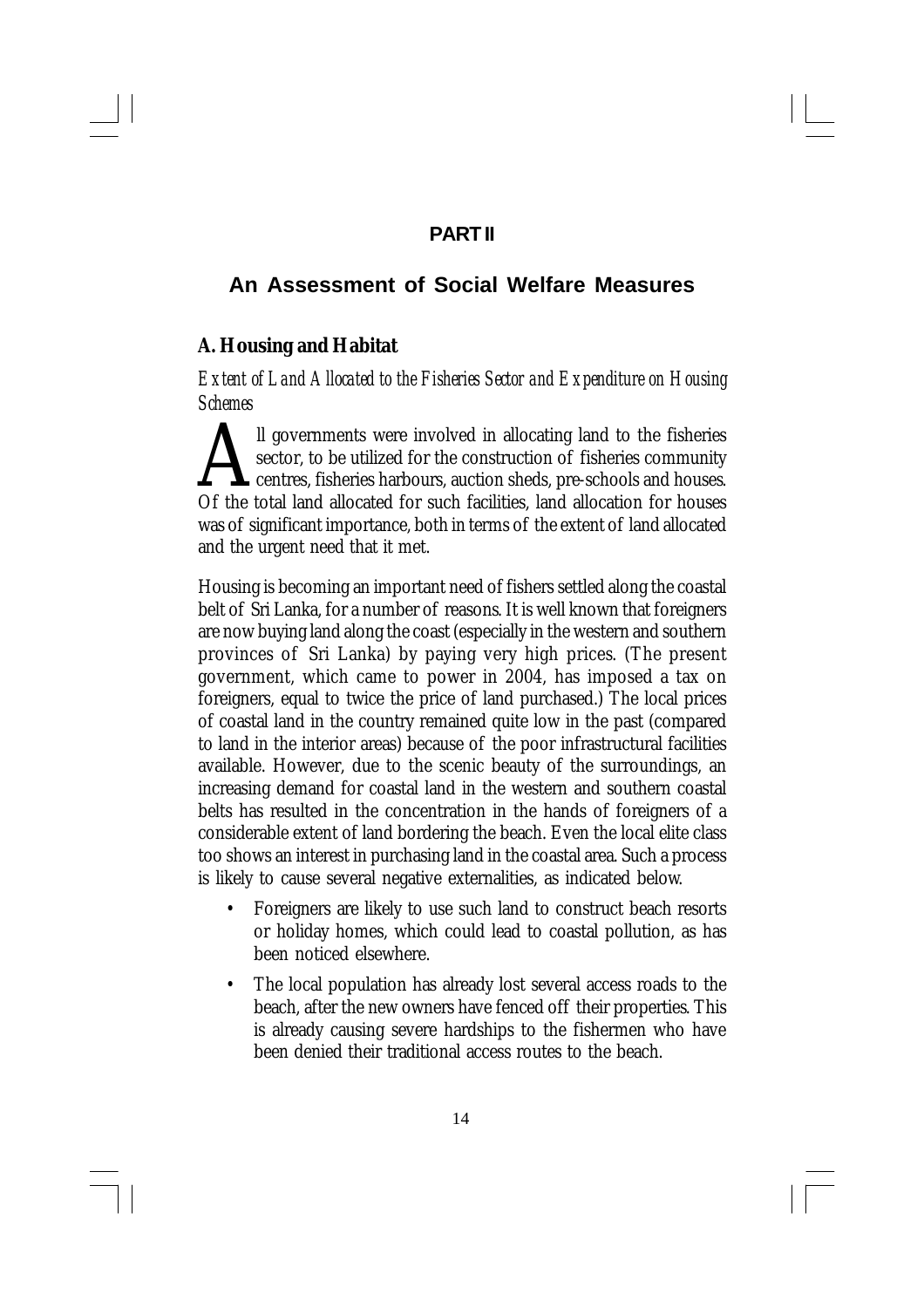- Along with the concentration of land in the hands of foreigners, hoteliers, and so on, the fishermen are gradually being disposed of their traditional dwelling places, while beach-seining sites and craft landing sites are simultaneously being lost.
- As the new owners belong to a privileged class with links to toplevel 7 government officials and politicians in Colombo, there are instances where they have built cabanas and resorts without obtaining proper permission.

The unregulated real estate expansion along the coastal belt led to an increasing demand for land and houses by the fisherfolk. Therefore, the Sri Lankan government was compelled to meet this important need by helping the fishing households to settle in alternative areas, close to the beaches.

#### *Extent of Land Allocated for Housing Development*

The total extent of land allocated for housing development also follows a trend similar to that observed in the total allocation of funds for social security during the 1984-2003 period. The extent of land allocated for housing development has been highest during the 1994-2000 period, which coincides with the UF regime. A gradual decline in the allocation of land for housing development is evident from 1998 to date (see Figure 3).



Figure 3. Extent of Land Allocated for Housing Development

*Source: MFAR12, 1984-1996; MFAR13, 1997-2003*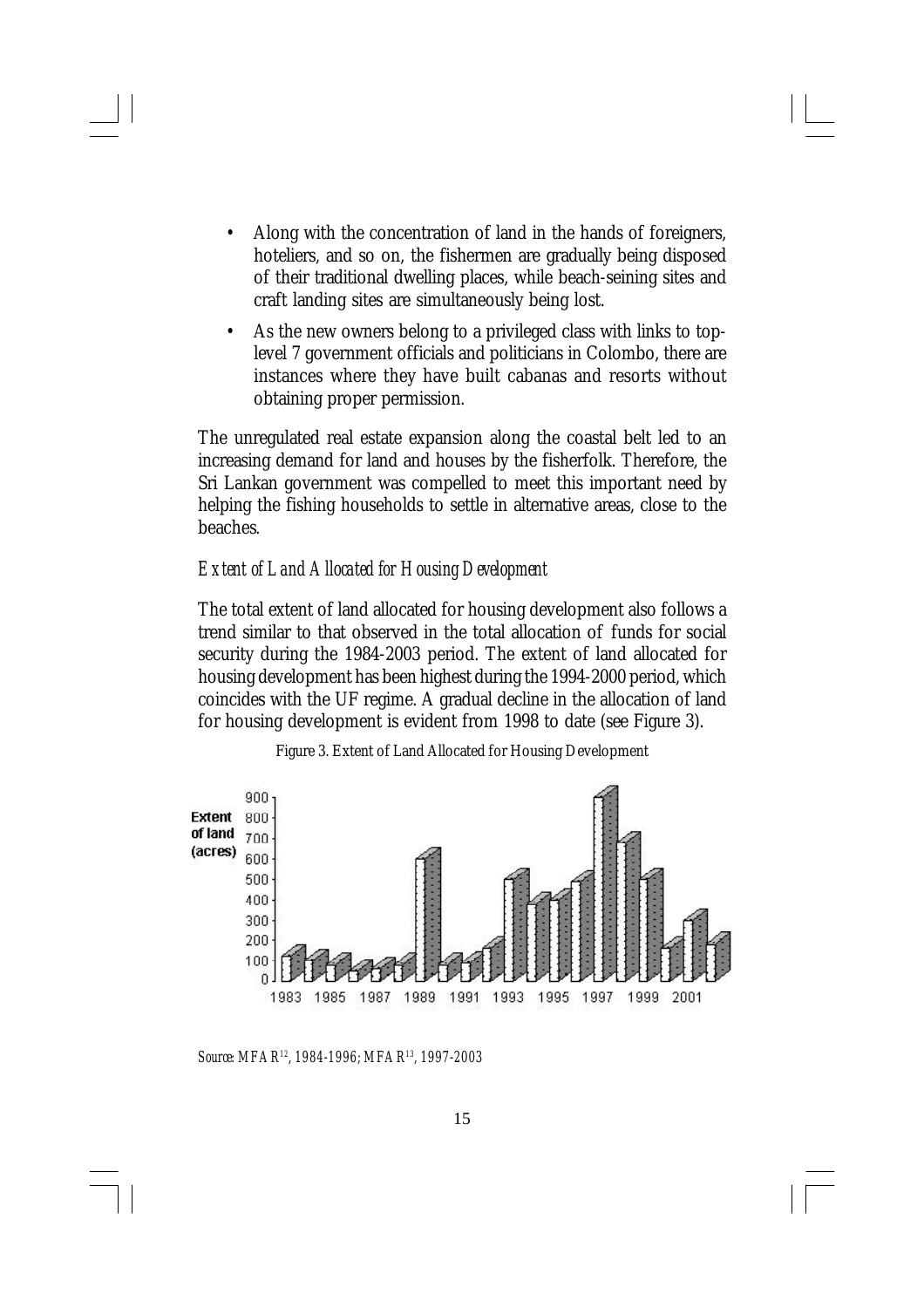It is evident that the expenditure on housing development has increased over the study period, in general. From LKR8 mn spent in 1984, the total amount of expenditure has increased to LKR815 mn by 2001, recording a 800 per cent increase (see Table 2). It should be noted that the civil war in the northern and eastern parts of the country commenced in 1983, and consumed up to 20 per cent of the country's gross domestic product (GDP). This must have probably caused the drop in expenditure on housing development during the 1984-1988 period.

| Year | Expenditure on<br>House<br>Construction<br>(LKR) | Fisher<br>Population | Per capita<br>Expenditure<br>(LKR) |
|------|--------------------------------------------------|----------------------|------------------------------------|
| 1984 | 8000000                                          | 100728               | 79                                 |
| 1985 | 6000000                                          | 104263               | 58                                 |
| 1986 | 4000000                                          | 107799               | 37                                 |
| 1987 | 2000000                                          | 111335               | 18                                 |
| 1988 | 2000000                                          | 114871               | 17                                 |
| 1989 | 7000000                                          | 118407               | 59                                 |
| 1990 | 90000000                                         | 121942               | 738                                |
| 1991 | 8000000                                          | 125478               | 64                                 |
| 1992 | 10000000                                         | 129014               | 78                                 |
| 1993 | 40000000                                         | 132550               | 302                                |
| 1994 | 75000000                                         | 136086               | 551                                |
| 1995 | 60000000                                         | 139621               | 430                                |
| 1996 | 80000000                                         | 143157               | 559                                |
| 1997 | 100000000                                        | 146693               | 682                                |
| 1998 | 125000000                                        | 150229               | 832                                |
| 1999 | 250000000                                        | 153765               | 1626                               |
| 2000 | 200000000                                        | 157300               | 1271                               |
| 2001 | 815000000                                        | 160836               | 5067                               |
| 2002 | 100000000                                        | 164372               | 608                                |
| 2003 | 47780000                                         | 167908               | 285                                |

Table 2: Expenditure on the Construction of Houses

*Source: MFAR<sup>14</sup>, 1984-1996; MFAR<sup>15</sup>, 1997-2003*

In per capita terms, the annual on house construction has increased tremendously during the 1993-2001 period, but has declined seriously since then (from LKR 5,067 per fisher in 2001 to LKR 285 per fisher in 2003).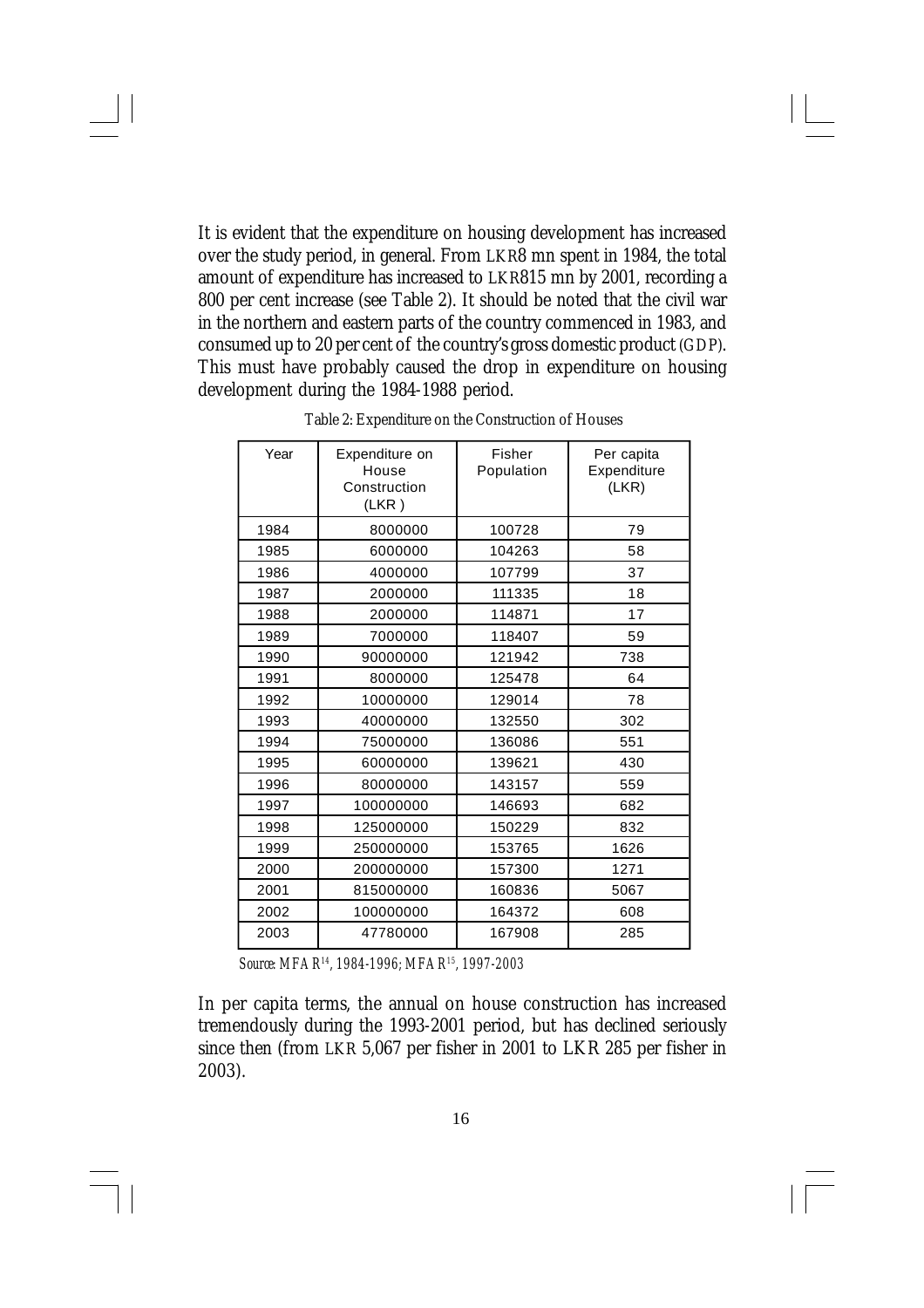#### *The Various Housing Schemes Under Operation*

The Ministry of Fisheries and Aquatic Resources has been providing houses to displaced fishermen for the last six decades since independence. Along with the expansion of industries and tourist activities along the coastal belt, fishermen were increasingly facing land tenure problems. As a means of helping the displaced fishermen, the Ministry used to channel public funds to construct houses and several housing schemes were established, especially in the 1970s, a period during which the country adopted more equity-oriented development policies. However, there was no clear-cut national policy on housing for fishermen and it was only in 1996-1997 that a new housing policy was introduced aimed to provide fishing communities with "permanent shelter ensuring their social stability". This scheme also aimed to help fishermen who were displaced by the escalating fighting between the Liberation Tigers of Tamil Eelam (LTTE) and the government troops in the north and the east.

Under the above scheme, financial assistance was provided in instalments to cover the cost of raw materials, while most of the labour needs were to be secured from the village on a "mutual help" basis. To be eligible for assistance, the applicant had to show that he was engaged in marine/ inland fishing, and that he had only temporary shelter and that he possessed land that was not located in the Coastal Protection Zone (if he opts to construct his house on land other than that acquired by the Ministry for the construction of houses for fishermen). Moreover, housing assistance was not granted to applicants who had previously obtained loans for the same purpose. The list of persons requiring houses was prepared at the divisional level and the Divisional Secretariats were asked to select the beneficiaries.

As a way of solving the land tenure problems confronted by the fisherfolk, a five-year housing programme was initiated in 1997 by the MFAR to provide for 15,000 houses to fishermen, with assistance and guidance provided by the National Housing Development Authority (NHDA). Under the programme, each fisherman was provided with a loan of LKR 25,000 to build his own house, using community labour on a self-help basis. Financial assistance was provided for 3,000 housing units each year.

In 1998, three new housing programmes were introduced: the *Diyawaragammana* Housing Programme*,* the *Diyawarapura* Housing Schemes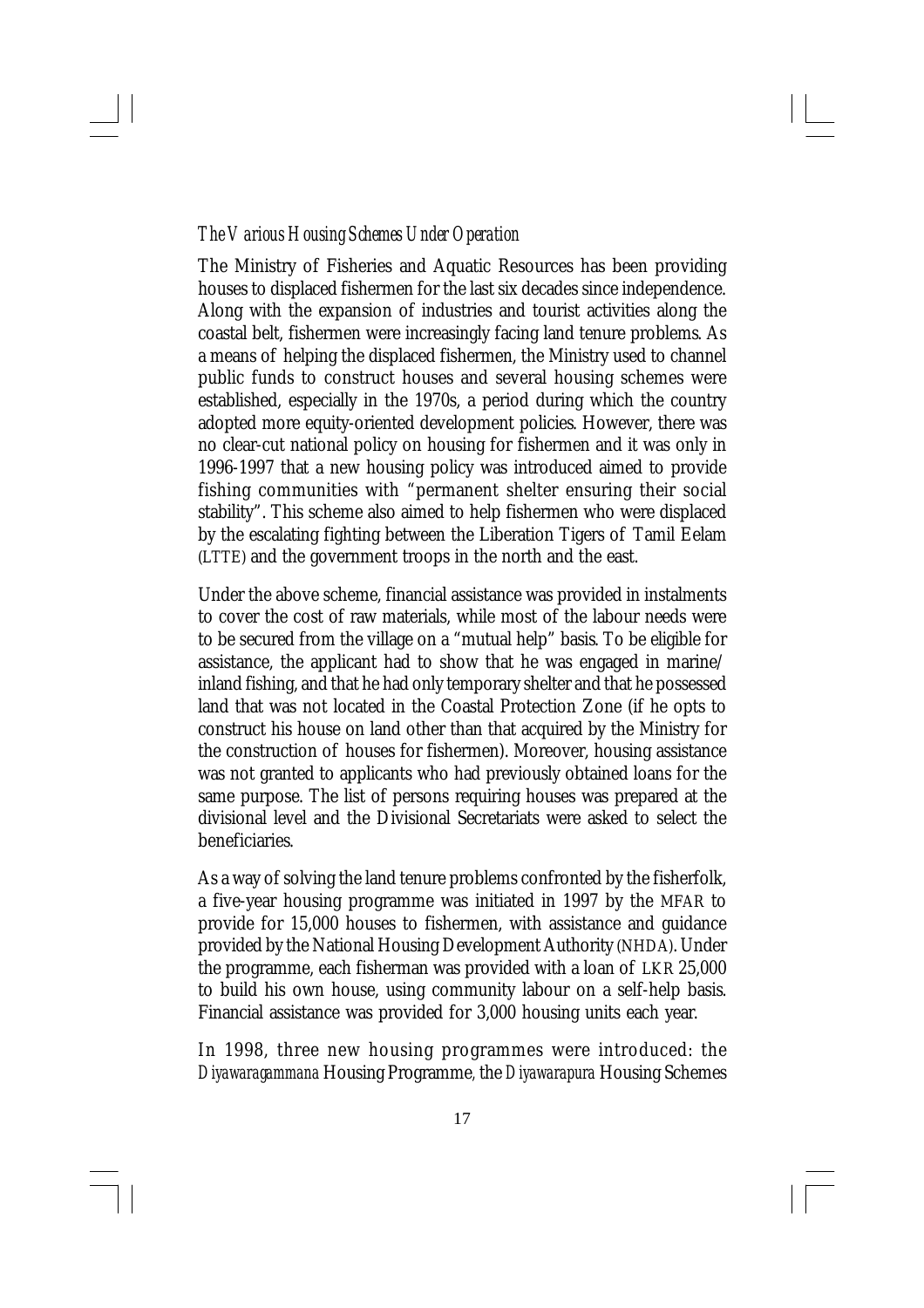and the *Visiri Niwasa* Programme. According to the MFAR, these programmes aimed to provide a total of 22,000 housing units, along with the required infrastructure facilities. The MFAR also received 3,025 housing units from the NHDA to be distributed among fishermen.

#### *Diyawara Gammana* **Housing Programme**

In December 1998, the MFAR initiated the *Diyawara Gammana* housing scheme with the aim of establishing 60 *diyawara gammana* (fishing villages) in 19 districts of the country. The amount of funds allocated under this scheme is given below.

| Year | Amount of funds |  |
|------|-----------------|--|
|      | (LKR mn)        |  |
| 1998 | 150.00          |  |
| 1999 | 200.00          |  |
| 2000 | 200.00          |  |
| 2001 | 125.00          |  |
| 2002 | 21.50           |  |
|      |                 |  |

Information furnished in respect of the progress of the scheme also shows that it had been successfully implemented (see Table 3).

| Progress of the scheme         | 1998 | 1999 | 2000 | 2001 |
|--------------------------------|------|------|------|------|
| Houses completed               | 455  | 1440 | 3808 | 1714 |
| Constructed up to roof level   | 748  | 473  | 1144 | 1001 |
| Constructed up to lintel level | 293  | 605  | 874  | 616  |
| Foundation only                | 219  | 1590 | 964  | 740  |
| Laying of foundation           |      | 311  |      | 316  |

Table 3: Progress of the *Diyawara Gammana* Housing Scheme

In fact, the actual number of fishing villages initiated under this scheme has been 73, which covered 19 districts (as planned), consisting of inland and coastal districts. The maximum number of housing schemes was targeted for the Hambantota district, which is considered to be one of the poorest districts of the country. However, due to continued violence in the north and the east of the country, only a few housing schemes have been initiated in the districts there.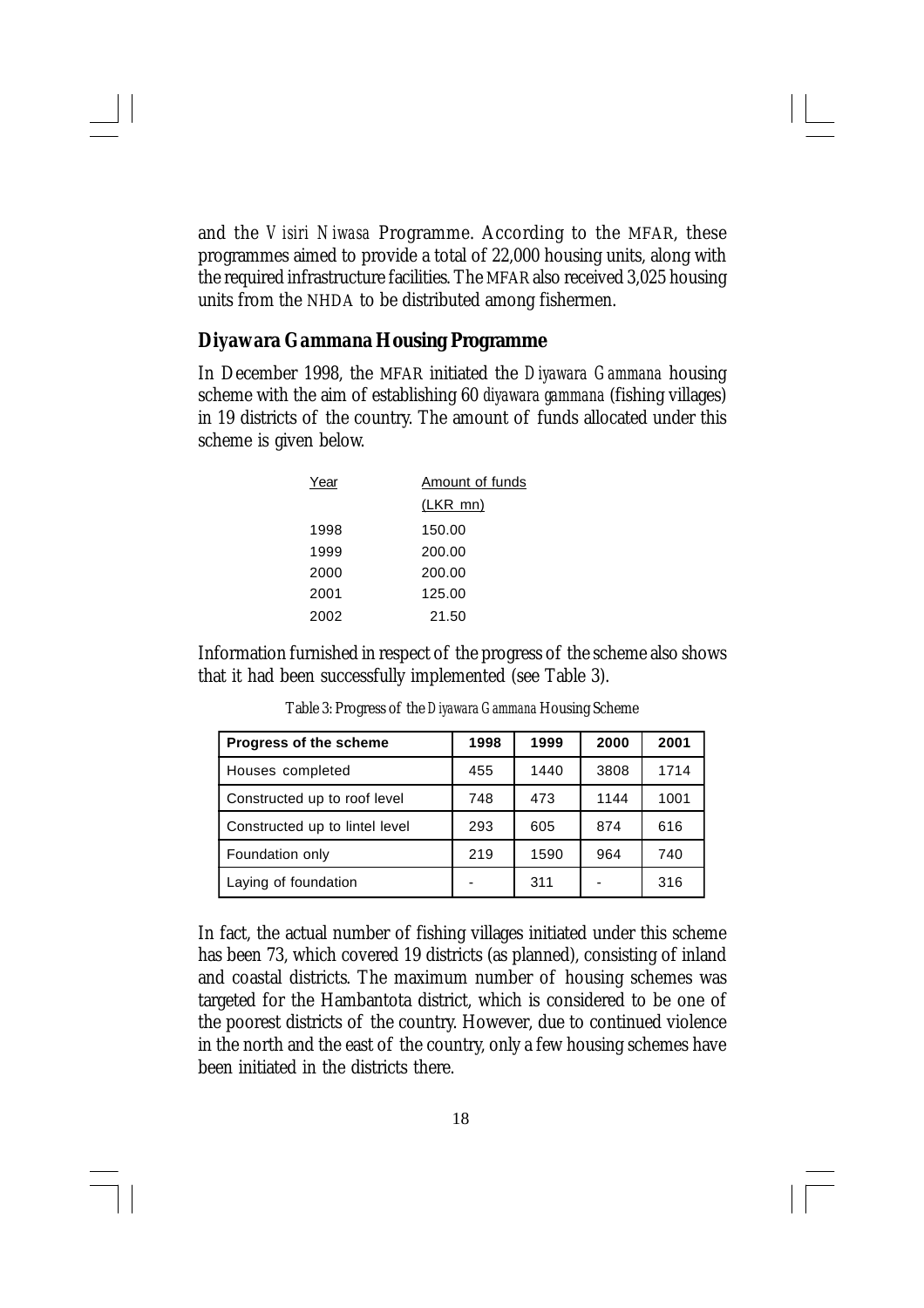| <b>District</b> | Number of<br><b>District</b><br>fishing villages |                                 | Number of<br>fishing villages |
|-----------------|--------------------------------------------------|---------------------------------|-------------------------------|
| Hambantota      | 14                                               | <b>Batticaloa</b>               | 04                            |
| Moneragala      | 04                                               | Matara                          | 03                            |
| Puttalam        | 09                                               | Ampara                          | 04                            |
| Rathnapura      | 04                                               | Kegalle                         | 02                            |
| Matale          | 04                                               | Mannar                          | 02                            |
| Anuradhapura    | 04                                               | Kandy                           | 02                            |
| Galle           | 04                                               | Gampaha                         | 03                            |
| Jaffna          | 01                                               | Vaunia                          | 02                            |
| Trincomalee     | 01                                               | Polonnaruwa                     | 02                            |
| Kurunegala      | 04                                               | <b>Total Number of villages</b> | 72                            |

#### Number of fishing villages established under the *Diyawara Gammana* Scheme

Of the 73 villages proposed to be established, 29 were declared open by end 2002. Some of the problems associated with the failure to establish the remaining 44 villages as targeted were:

- Non-release of funds earmarked for the said housing schemes by the government treasury.
- Failure of some housing schemes to complete all planned activities.
- Failure to develop proposed infrastructural facilities in planned fishing villages, again due to lack of funds.

It should be noted that the year 2001 marked a negative growth rate for the country's GDP and there were drastic cuts on capital expenditure.

Table 4 gives the number of houses that have been constructed under the above programme, along with information on their locations.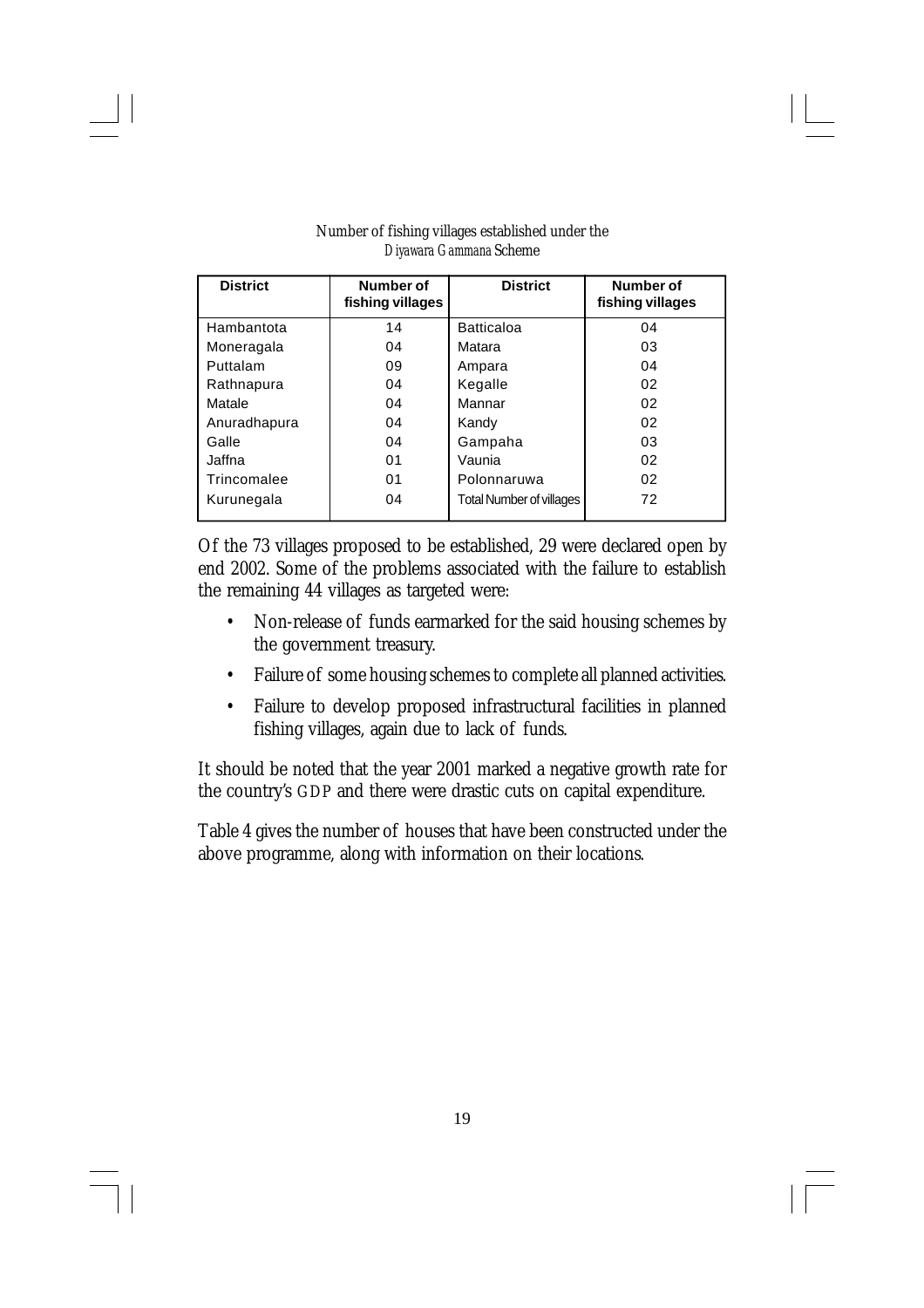| Name of the<br><b>Projects</b> | <b>District</b> | <b>Divisional of</b><br><b>Secretarial</b> | <b>Housing</b><br><b>Units</b><br><b>Completed</b> | <b>Total</b><br>spent<br>(LKR mn) |
|--------------------------------|-----------------|--------------------------------------------|----------------------------------------------------|-----------------------------------|
| Lunugamwehera                  | Hambantota      | Lunugamwehera                              | 134                                                | 6,700                             |
| Kahademodera                   | Hambantota      | Tangalle                                   | 91                                                 | 4,550                             |
| Sitinamaluwa                   | Hambantota      | <b>Beliatta</b>                            | 122                                                | 6,100                             |
| Madamulana                     | Hambantota      | Weeraketiya                                | 128                                                | 6,400                             |
| Badagiriya                     | Hambantota      | Hambantota                                 | 171                                                | 4,946                             |
| Mahagalwewa                    | Hambantota      | Suriyawewa                                 | 185                                                | 5,425                             |
| <b>Boralessa</b>               | Hambantota      | Tissamaharamaya                            | 86                                                 | 4,300                             |
| Ruhunu Ridiyagama              | Hambantota      | Ambalantota                                | 163                                                | 8,150                             |
| Kirindagama                    | Hambantota      | Tissamaharamaya                            | 193                                                | 4,439                             |
| Halekada                       | Hambantota      | Agunukolapelssa                            | 152                                                | 7,600                             |
| Tabbowa                        | Puttalam        | Karuwalagaswewa                            | 150                                                | 7,500                             |
| Thunkama                       | Rathnapura      | Embilipitiya                               | 42                                                 | 2,000                             |
| Wilgamuwa                      | Mathale         | Welgamuwa                                  | 122                                                | 6,100                             |
| Kandalama                      | Mathale         | Dambulla                                   | 101                                                | 5,050                             |
| Lediyangala                    | Mathale         | Welgamuwa                                  | 110                                                | 2,750                             |
| Kalawena                       | Anuradhapuraya  | Ipalogama                                  | 125                                                | 6,250                             |
| Hambegamuwa                    | Monaragala      | Thanamalwila                               | 110                                                | 5,500                             |
| Karandeniya                    | Galle           | Karandeniya                                | 40                                                 | 2,000                             |
| Akuressa                       | Matara          | Akuressa                                   | 51                                                 | 2,545                             |
| Mamaduwa                       | Vavniya         | Vavniya-south                              | 61                                                 | 3,050                             |
| Kawdulawewa                    | Polonnaruwa     | Medirigiriya                               | 163                                                | 8,150                             |
| Iranawila                      | Puttalam        | Mahawewa                                   | 109                                                | 5,433                             |
| Ulhitiya                       | Badulla         | Mahiyanganaya                              | 115                                                | 5,750                             |
| Kataragama                     | Monaragala      | Kataragama                                 | 100                                                | 5,000                             |
| Pokunubadawatta                | Gampaha         | Negambo                                    | 40                                                 | 2,000                             |
| Malwatta                       | Puttalam        | Dankotuwa                                  | 174                                                | 8,700                             |
| Nabiriththankadawala           | Kurunagala      | Pannala                                    | 72                                                 | 3,600                             |

| Table 4: Houses Constructed under the Diyawara Gammana Housing Programme |  |  |  |  |
|--------------------------------------------------------------------------|--|--|--|--|
|                                                                          |  |  |  |  |

*Source : MFAR, 2001<sup>16</sup>; NARA, 2001<sup>17</sup>*

## *Visiri Niwasa* **Programme**

Following the difficulty of securing land for housing schemes and to help families construct houses in locations of their choice, the *Visiri Niwasa* programme was initiated, which provided financial assistance to families directly or indirectly involved in fisheries and needing assistance to construct houses or to complete partly constructed houses. Since these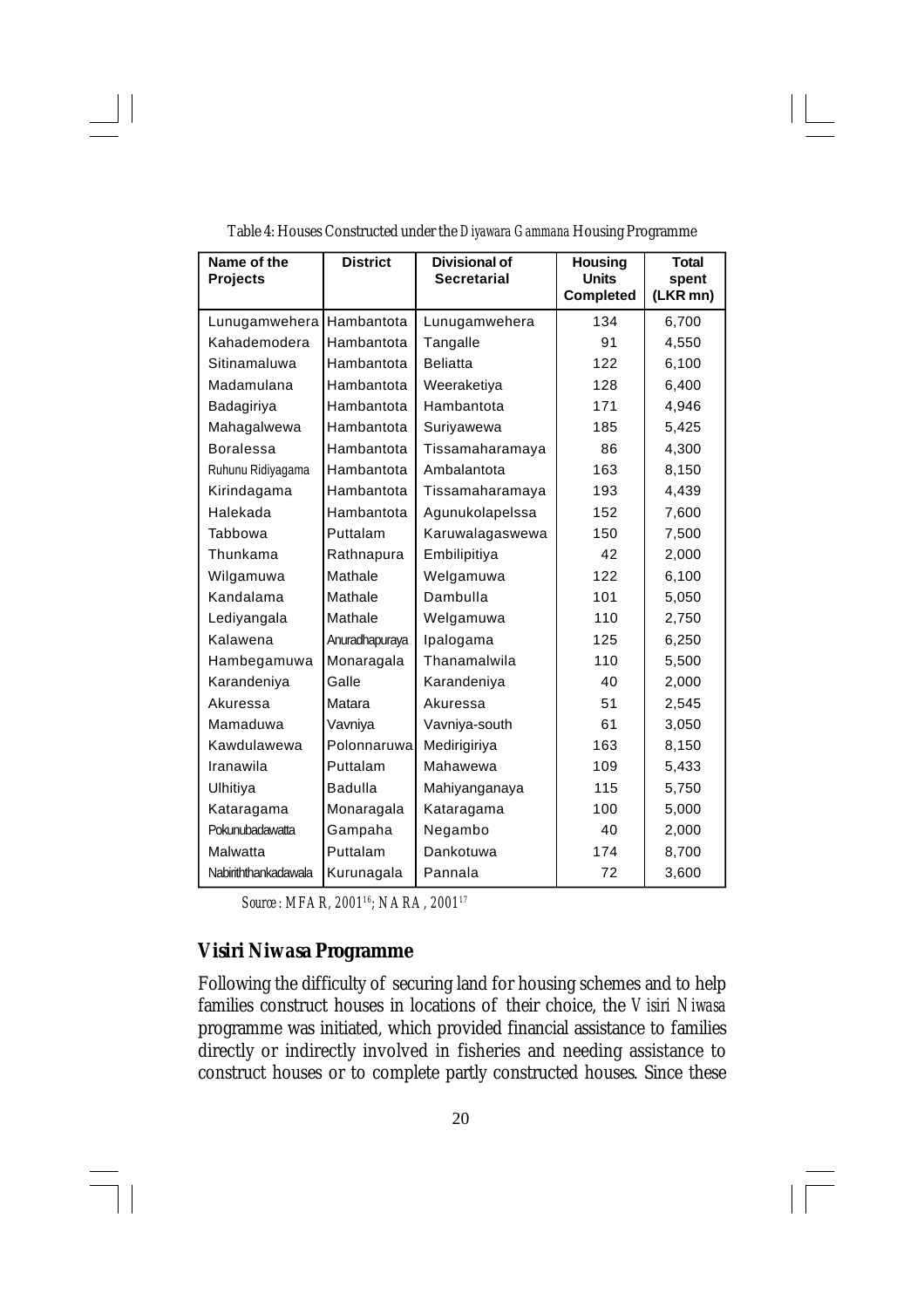houses are not located in a particular place or a village, they are called *visiri* (dispersed) houses. Funds for this project were secured from the Japanese government and the number of houses constructed under this programme is indicated in Table 5.

| <b>Level of Construction Activity</b> | <b>Number of Houses</b> |
|---------------------------------------|-------------------------|
| Completed houses                      | 2053                    |
| Constructed up to roof level          | 298                     |
| Foundations laid                      | 790                     |
| Total                                 | 3641                    |

Table 5: Number of Houses Constructed Under the Visiri Housing Programme

*Source: MFAR, 2003<sup>18</sup>*

This scheme also provided assistance to fishing families displaced due to the war situation prevailing in the northern and eastern districts of the country.

### *Diyawara Pura Mahal Niwasa* **Programme**

This is a special scheme for constructing storied apartments (flats) for fisher families, which was initiated in 1998. The scheme aimed at establishing four housing schemes in Moratuwa, Ambalangoda, Rathmalana and Tangalle by the Ministry of Fisheries. The number of houses proposed to be constructed under each scheme is given in Table 6.

> Table 6: Number of Houses Proposed to be Constructed Under the *Diyawarapura Mahal Niwasa* Programme

| Divisional secretariat division | No. of housing units |
|---------------------------------|----------------------|
| Rathmalana                      | 132                  |
| Moratuwa                        | 62                   |
| Tangalle                        | 128                  |
| Ambalangoda                     | 64                   |
| Total                           | 397                  |

*Source: MFAR, 1999*

However, only the housing scheme at Ambalangoda has been completed so far.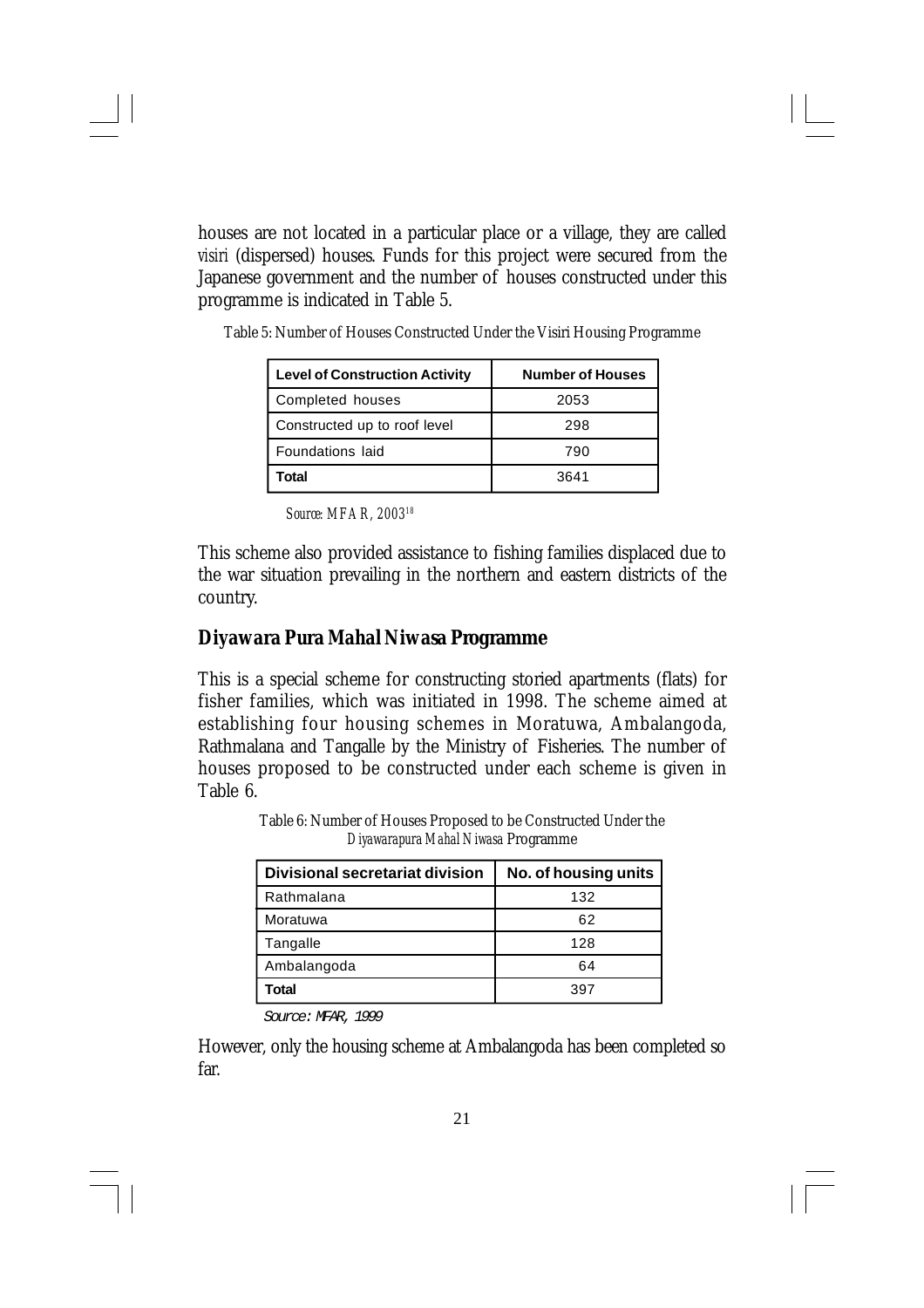Undoubtedly, the three housing schemes mentioned above have been successfully implemented and a large number of housing units have been constructed under these programmes (see Table 7).

| <b>District</b>   | <b>Diyawara</b> | Gammana | Visiri Niwasa | <b>Diyawarapura</b> |
|-------------------|-----------------|---------|---------------|---------------------|
|                   | $\star$         | $***$   |               | <b>Mahal Niwasa</b> |
| Hambantota        | 1425            | 14      | 03            | 128                 |
| Puttalam          | 433             | 09      | 371           |                     |
| Rathnapura        | 42              | 04      |               |                     |
| Matale            | 333             | 04      |               |                     |
| Anuradhapura      | 125             | 04      | 236           |                     |
| Monaragala        | 210             | 04      | ٠             | -                   |
| Galle             | 40              | 04      | 158           | 64                  |
| Matara            | 51              | 03      | 371           |                     |
| Vavniya           | 61              | 02      |               | ä,                  |
| Pollonnaruwa      | 163             | 02      | 600           |                     |
| <b>Badulla</b>    | 115             |         |               |                     |
| Gampaha           | 40              | 03      | 495           |                     |
| Kurunegala        | 72              | 04      | ä,            |                     |
| Jaffna            | ٠               | 01      | 16            | -                   |
| Trincomalee       | ٠               | 01      | 53            |                     |
| <b>Batticaloa</b> |                 | 04      | 481           |                     |
| Ampara            |                 | 04      | 525           |                     |
| Mannar            |                 | 02      | 30            |                     |
| Colombo           |                 |         | 239           | 194                 |
| Kaluthara         |                 |         | 63            |                     |
| Kandy             |                 | 02      |               |                     |
| Kegalle           |                 | 02      |               |                     |

Tables 7: Total Number of Houses Constructed Under the Three Major Housing Schemes

*Source: MFAR*

Number of houses

\*\*\* Number of villages

## **The Self-help Housing Investment Project**

This housing project commenced in March 1999, with financial assistance provided by the Japanese government. While the project provides financial assistance to meet the material costs, the beneficiaries are expected to resort to self-help type of labour. A total of 22,618 families have benefited from the scheme, which has been a tremendous success. The number of houses constructed under this programme is given in Table 8.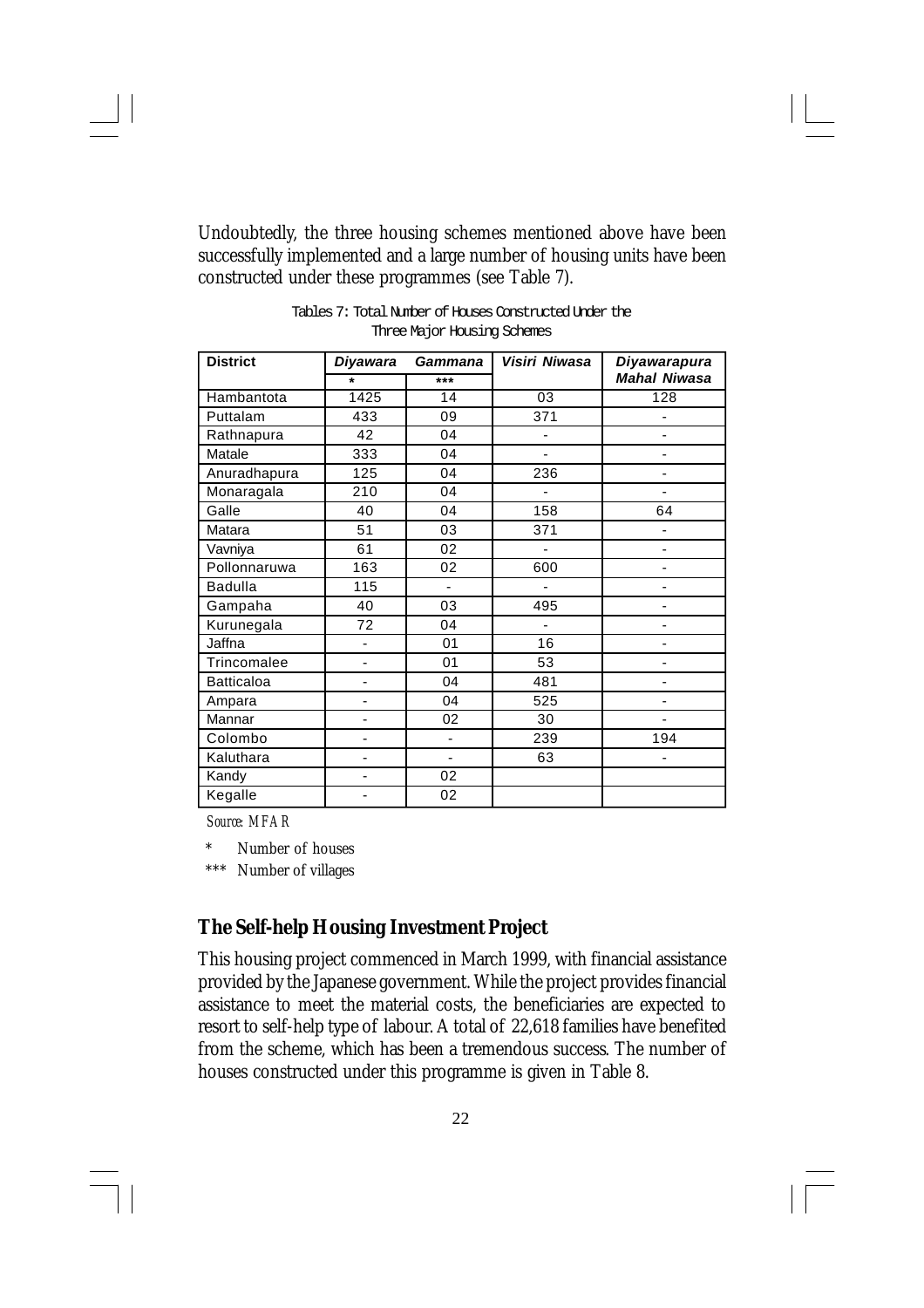| <b>District</b>   | <b>No. of Houses</b><br>(construction<br>completed) |
|-------------------|-----------------------------------------------------|
| Puttalam          | 3,761                                               |
| Kurunala          | 378                                                 |
| Gampaha           | 779                                                 |
| Colombo           | 547                                                 |
| Kaluthara         | 137                                                 |
| Galle             | 2,456                                               |
| Matara            | 1,794                                               |
| Hambantota        | 10,574                                              |
| Monaragala        | 168                                                 |
| <b>Batticaloa</b> | 514                                                 |
| Ampara            | 281                                                 |
| Trincomalee       | 203                                                 |
| Jaffna            | 136                                                 |
| Mannar            | 200                                                 |
| Nuwara Eliya      | 258                                                 |
| Matale            | 213                                                 |
| Anuradhapura      | 63                                                  |
| Rathnapura        | 01                                                  |
| Sub total         | 22,463                                              |
| <b>District</b>   | <b>Houses under</b><br>construction<br>(No.)        |
| Colombo           | 56                                                  |
| Puttalm           | 79                                                  |
| Matara            | 20                                                  |
| Trincomalee       | 63                                                  |

Table 8: Houses Constructed Under the Self-help Housing Project

*Source: MFAR, 2004<sup>19</sup>*

## **Assessment of Benefits**

#### *Regional Disparities in Fund Allocation*

The southern region of the country has received the lion's share of the expenditure on housing development. Of the total expenditure on housing development during the 1994-2003 period, 43 per cent went to the southern province (Figure 4). The amount of funds channeled to the warstricken northern province have been minimal, only 3.07 per cent of the total. The low priority given to the northern region could be due to the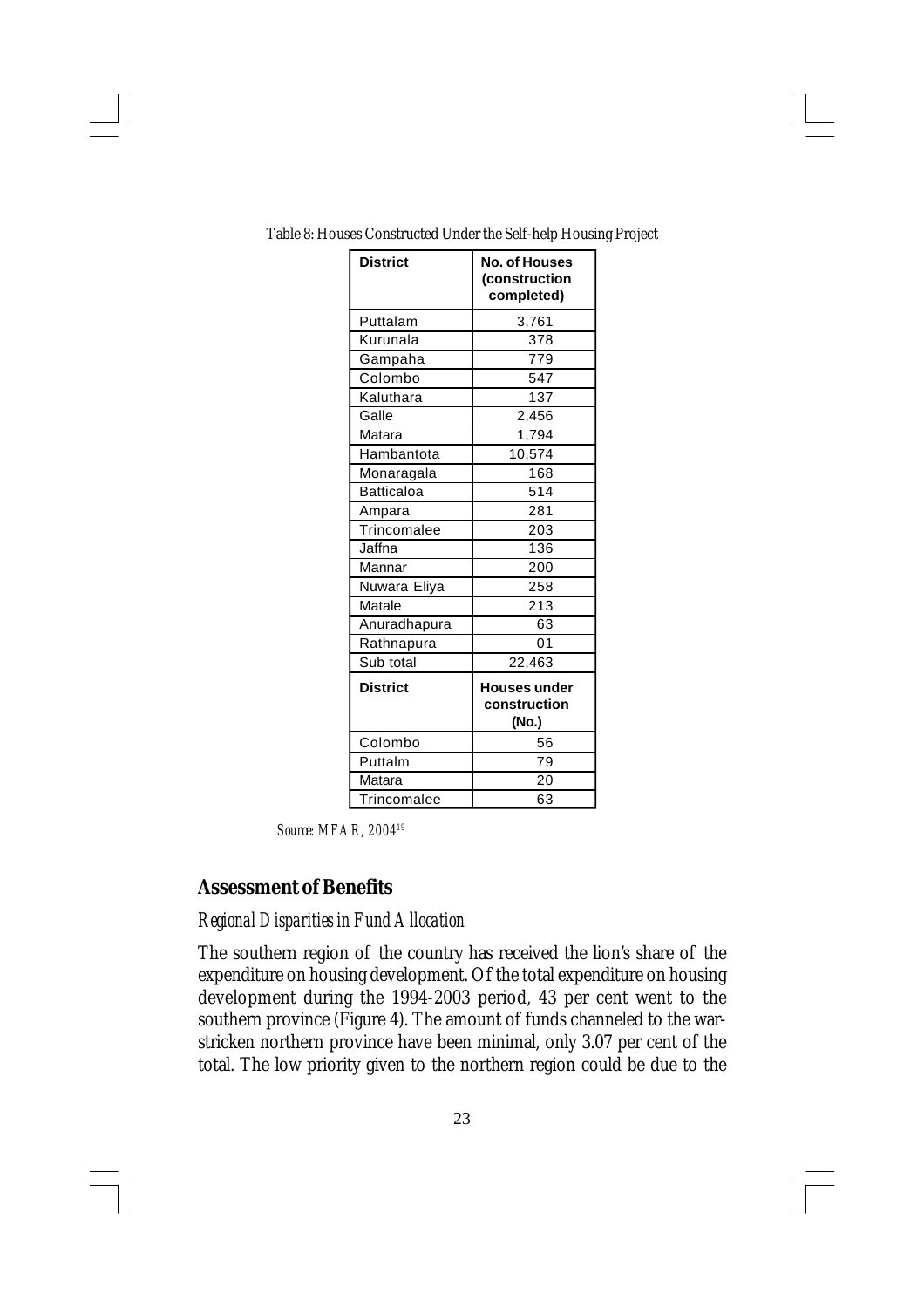

inability of the government to carry out any development activity there due to the continuing war situation during the period under study.

Figure 4. Expenditure on the Aquisition of Land for House Construction

*Problems Associated with Fisheries Housing Schemes*

Field studies were carried out in three fishing villages in the Matara and Hambantota districts to find out the benefits of the diverse housing schemes from the perspective of fisher households. The villages selected for this survey included Dondra and Kandegodella of Matara district, and Sisilasagama of Hambantota district.

#### *Kandegodalla*

The government has distributed 18 acres of land among 360 families in the village, each family receiving  $6$  perches<sup>20</sup> to construct a house. Each family was provided with a loan of LKR 25,000 for construction of houses. However, of the 360 beneficiaries, 45 were non-fishermen. A large number of beneficiaries have used political influence to gain access to land. Many such persons have been non-fishermen, whose objective of obtaining land has been to earn a profit by re-selling them to needy fisher households.

#### *Dondra*

About 83 households in the Dondra village of Matara district have also been benefited from the diverse housing schemes operated by the Ministry of Fisheries. However, of the beneficiaries, only 83 per cent consist of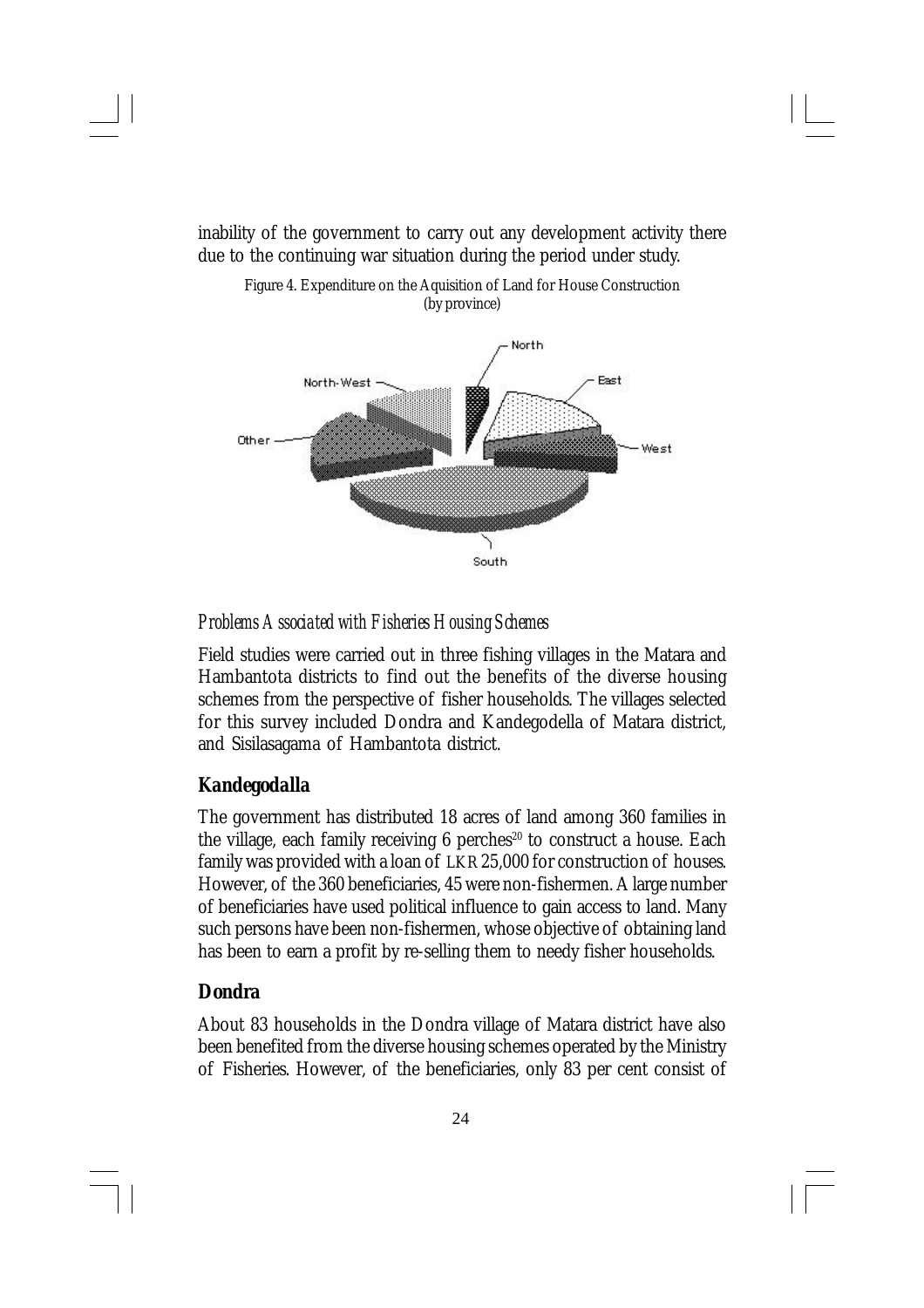fishing households. Those who lost their dwelling places due to sea erosion have been afforded top priority in getting housing assistance. About 26 per cent of the households have had access to State housing assistance to overcome the effects of sea erosion. **A**s major shortcomings of the government housing schemes, households cite the inadequacy of the extent of land given, the low quality of materials used to construct houses, the poor road networks, lack of electricity and poor sanitary conditions.

#### *Sisilasagama*

In respect of land tenure and housing, fisher families in Sisilasagama are less privileged because of the insecurity of land tenure and their inability to obtain land under the State land distribution schemes. Many fisher families are living on crown land. Few people have settled on leased land, while the majority live on land without clear titles. Land tenure and housing problems have been seriously felt prior to 1986, but with the launching of the *Gam Udawa* (village reawakening) concept by the former president, R. Premadasa, 67 per cent of the villagers have been granted LKR10,000 to construct houses. During the 1994-2001 UF regime, 36 per cent of households were provided with housing loans of LKR 25,000 each. However, the loan repayment rate has been poor. As is very well known, highly fluctuating fishing incomes force fishermen to face the high risk of not being able to repay loans in fixed monthly installments.

#### *A Comment on the Housing Development Activities of the Government*

It appears that most of the fishing villages have benefited from some form of housing development assistance provided by the government. Such help has been extended in the form of land and grants/loans for house construction (apart from the *Diyawarapura Mahal Niwasa* Programme).

Some of the common problems identified and certain suggestions for circumventing them are indicated below.

1. In almost all villages studied, a good number of non-fishermen have also had access to the housing assistance meant for fishermen, through their links to politicians. This is a reality in almost all parts of the country and in all spheres of activity. Political intervention at all levels, politicization of the State administration and the police have occurred during all political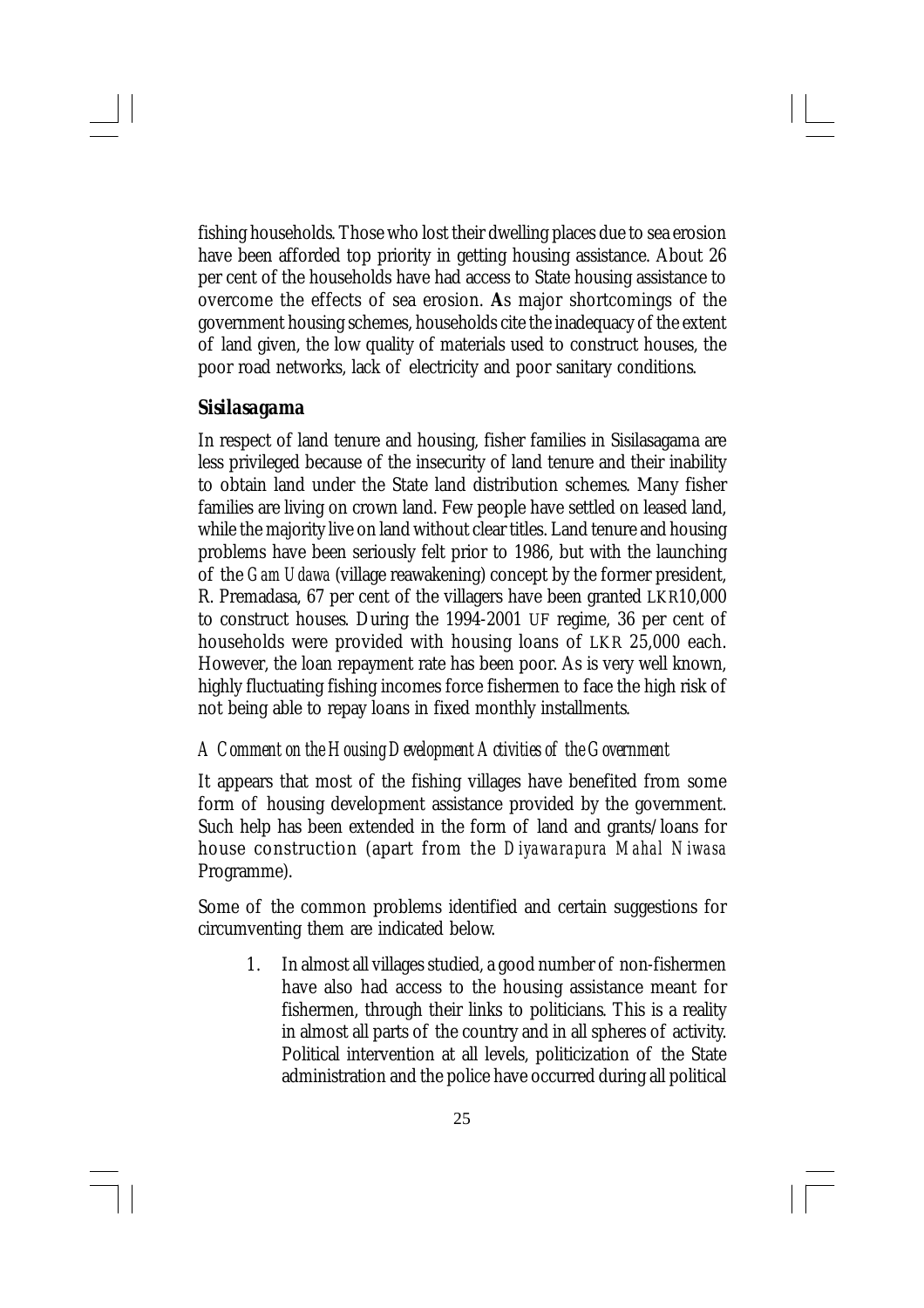regimes. The politics of clientelism also works to ensure that the limited State help is channelled to those who voted the ruling political party into power.

- 2. Another shortcoming in the houses constructed by the government is the poor quality of construction materials used and, consequently, the low life span of the houses built. This results from the poor selection of contractors and the low level of supervision of the construction activities of subcontractors.
- 3. The poor attention paid to the provision of household amenities is also a grave problem in certain areas. For example, when access to pipe-borne water supply is limited, "attached latrines" (latrines situated inside the houses) are of no use. In such instances, these toilets commonly end up being used as storerooms and kitchens.

## **B. Other Welfare Measures**

The other important facilities provided by the State as a means of improving the welfare of the fishing population in the country are as follows:

- a) Provision of sanitary facilities
- b) Provision of drinking water
- c) Construction of community centres, pre-schools, daycare centres, playgrounds
- d) Improvement of access roads
- e) Provision of beacon lights

#### *Total Expenditure on Other Welfare Facilities*

The expenditure on other welfare measures was negligible during the 1984- 1990 period, with the highest amount on fisheries welfare measures incurred in 1988 (LKR3.09 mn). However, 1990 marks the beginning of increased attention paid to fisheries welfare measures. The expenditure rose from LKR2.22 mn in 1989 to LKR10.76 mn in 1990 (see Figure 5).

The real boost to other welfare measures came in 1996, when expenditure on social welfare measures in the fisheries sector recorded an approximately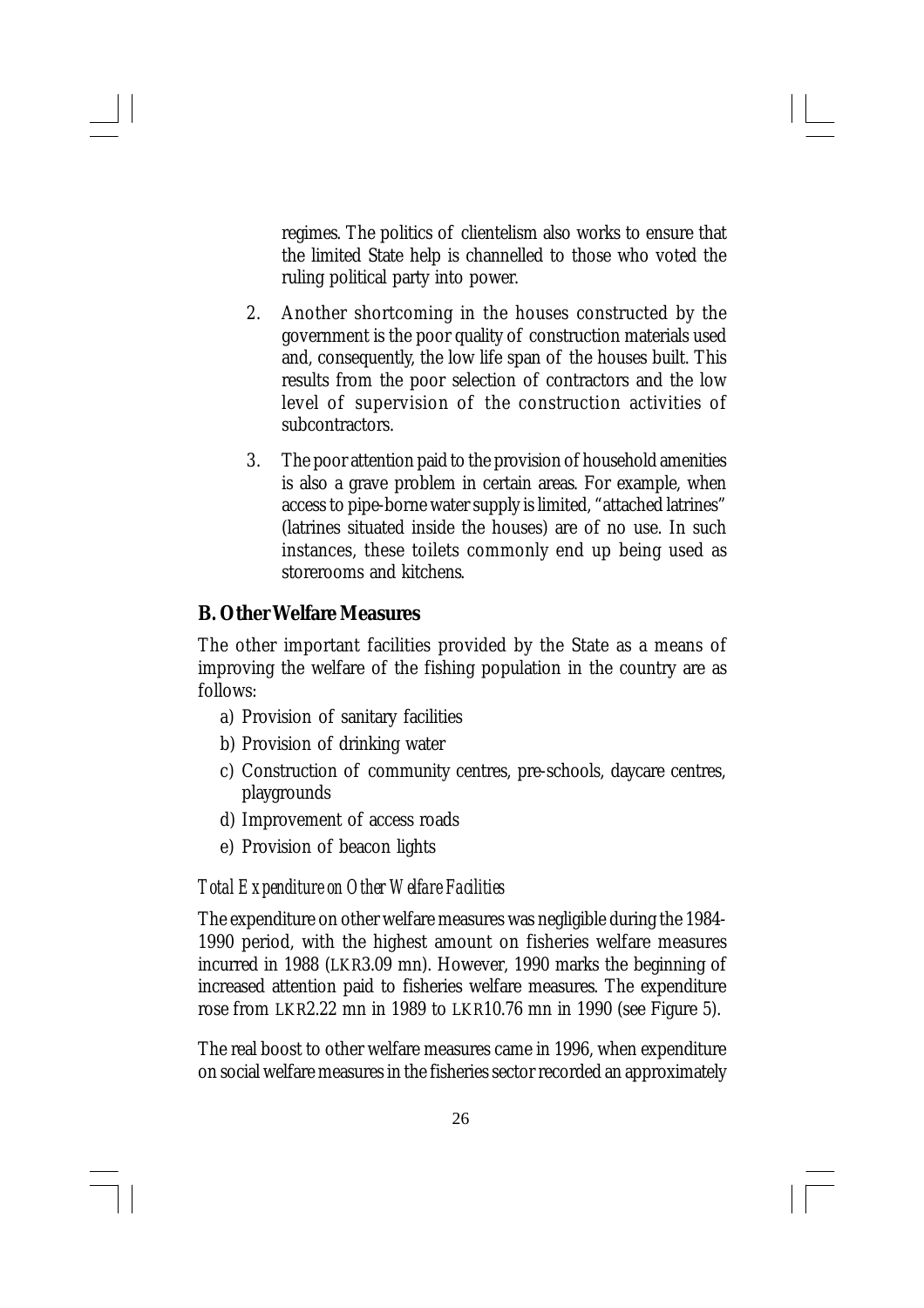400 per cent increase over the previous year. The 1997 allocation for the social welfare programme was LKR57 mn. This increased to about LKR93 mn under the recent project cost revision. Approximately 761 activities have been identified, of which 709 have commenced and 436 completed. The total disbursement for the period is LKR8.4 mn. The programme continued in 1999 and 2000, the latter year recording the highest expenditure on social welfare measures (LKR104 mn). The various welfare schemes operated in 1999 and 2000 are shown in Tables 9 and 10.



Table 9: Social Welfare Schemes Operated in 1999

| Type of project                       | No. of schemes |
|---------------------------------------|----------------|
| Drinking water supply                 | 32             |
| Electricity                           | 153            |
| Access roads                          | 104            |
| Other constructions                   | 74             |
| Sanitary facilities                   | 910            |
| Supply of beacon lamps                | 02             |
| Playgrounds and pre-school equipments | 24             |
| Buildings for <i>idiwara</i> banks    | 25             |

Table 10: Social Welfare Schemes Operated in 2000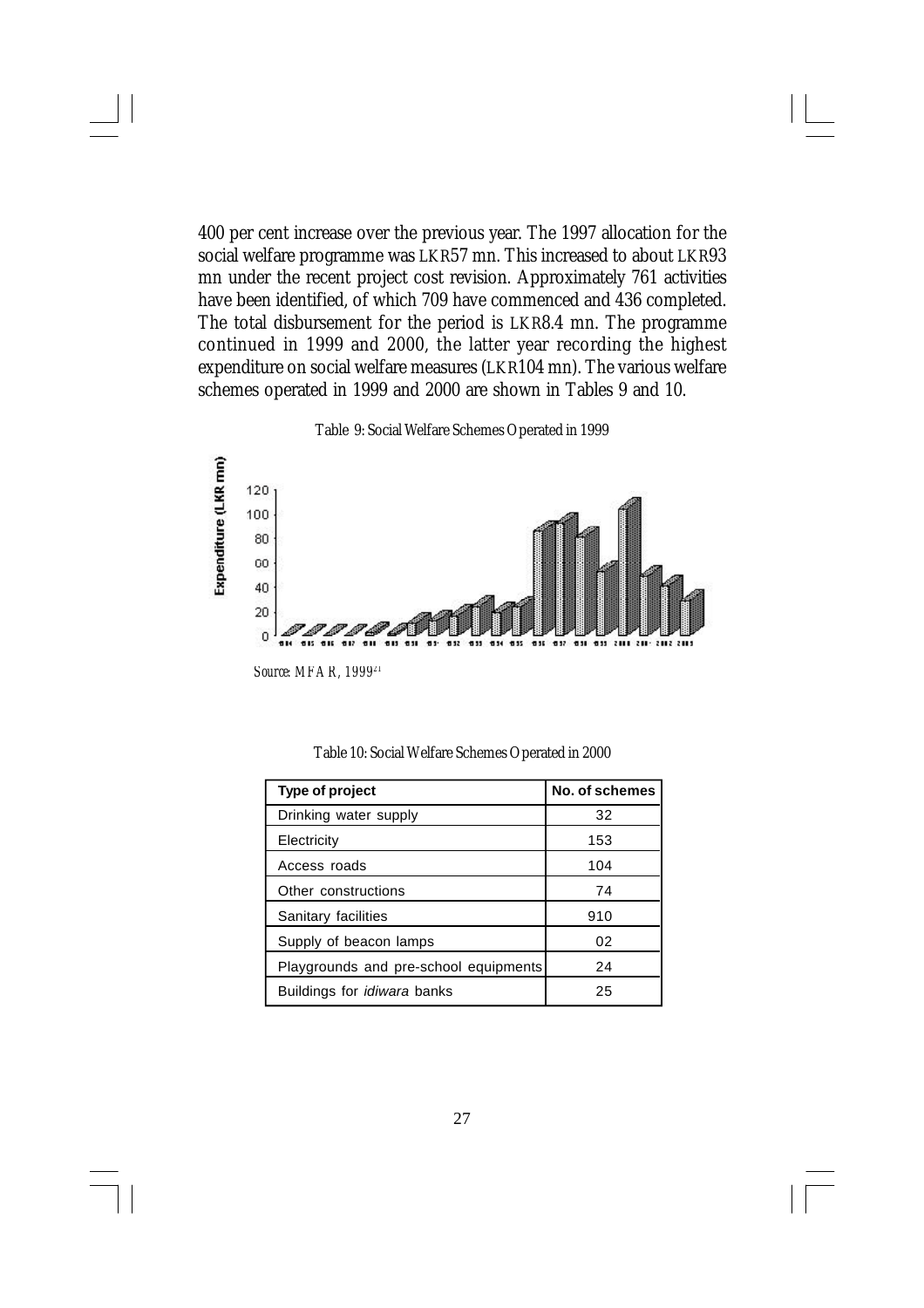| <b>Facilities</b>                  | No. of<br>projects<br>completed | <b>Expenditure</b><br>incurred<br>(LKR mn) |
|------------------------------------|---------------------------------|--------------------------------------------|
| Drinking water                     | 15                              | 2.2                                        |
| Electricity                        | 68                              | 23.6                                       |
| Approach roads                     | 69                              | 29.5                                       |
| Community centres                  | 8                               | 6.3                                        |
| Sanitary facilities                | $\overline{a}$                  | 2.0                                        |
| Beacon lamps                       | 02                              | 0.2                                        |
| Equipments to pre-schools          | 17                              | 0.6                                        |
| Buildings for <i>idiwara</i> banks | 61                              | 8.8                                        |
| <b>Others</b>                      | 28                              | 15.5                                       |
| Total                              | 278                             | 88.7                                       |

Figure 5. Expenditure on 'Other' Welfare Measures

*Source: MFAR, 2000<sup>22</sup>*

A serious decline in funds allocation is evident from 2000. As in the case of other measures under consideration, it is evident that the UF government has paid the highest attention to social welfare measures in the past, compared to the other regimes.

### *B. 1. Sanitation and Health*

### *Total Expenditure on Sanitation and Health*

As in many parts of the Third World, the costal fishing populations in Sri Lanka are generally found settled along the coastal belts, usually on crown land along the beach. Due to the general poverty and the extremes of weather prevailing in the sandy coastal areas, houses are found in ribbonlike settlements. They are mostly one- or two-compartment semipermanent or temporary dwellings, with mud walls and thatched roofs. Most of these houses are devoid of latrines. Due to the presence of sea water nearby, the beach is used by the fishers as the open-air toilet. The women use the beach for this purpose before dawn, while it is still fairly dark, while the men do not hesitate to use it at any time of the day, although it is more common for them to use the beach in the early morning. Having traditionally used the beach as a toilet for a very long time, many of these households do not see the need to invest in proper latrines, and so they afford very low priority to latrines in their urgent construction needs.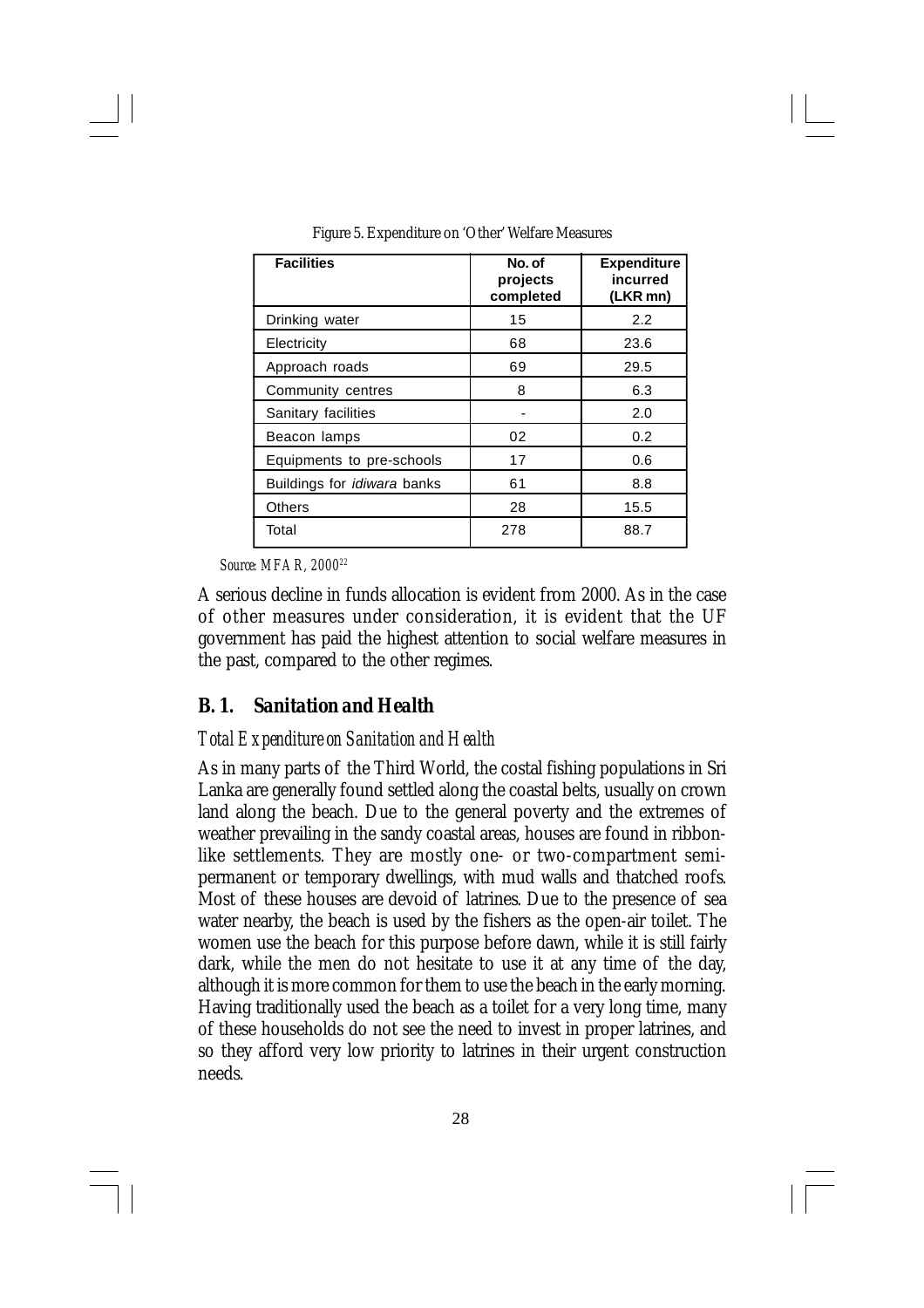Figure 6 shows the total expenditure on sanitary facilities and health during the 1984-2003 period. It is evident that the highest expenditure on sanitation and health has been LKR13.6 mn in 1992, which then declined gradually, showing a gradual withdrawal of government assistance. Unfortunately, available information does not allow us to make an indepth analysis of sanitary facilities provided to fishing communities.



Having recognized the poor sanitary conditions of the fisher population, the government took several steps to improve the sanitary conditions of fishing villages. Proper toilets were constructed in houses under the various housing development schemes. Public toilets were constructed in a number of fishing villages, usually in high-density areas. Apart from these measures, the government also organized maternity clinics in many fishing villages.

It would be interesting to find out the number of latrines constructed during the 1990-1994 period, when the government attention to sanitation was highest. Table 11 shows the statistics for the 1989-1994 period.

| Year | No. of latrines constructed |
|------|-----------------------------|
| 1991 | 787                         |
| 1992 | 975                         |
| 1993 | 1358                        |
| 1994 | 609                         |

Table 11: Latrines Constructed During 1991-1994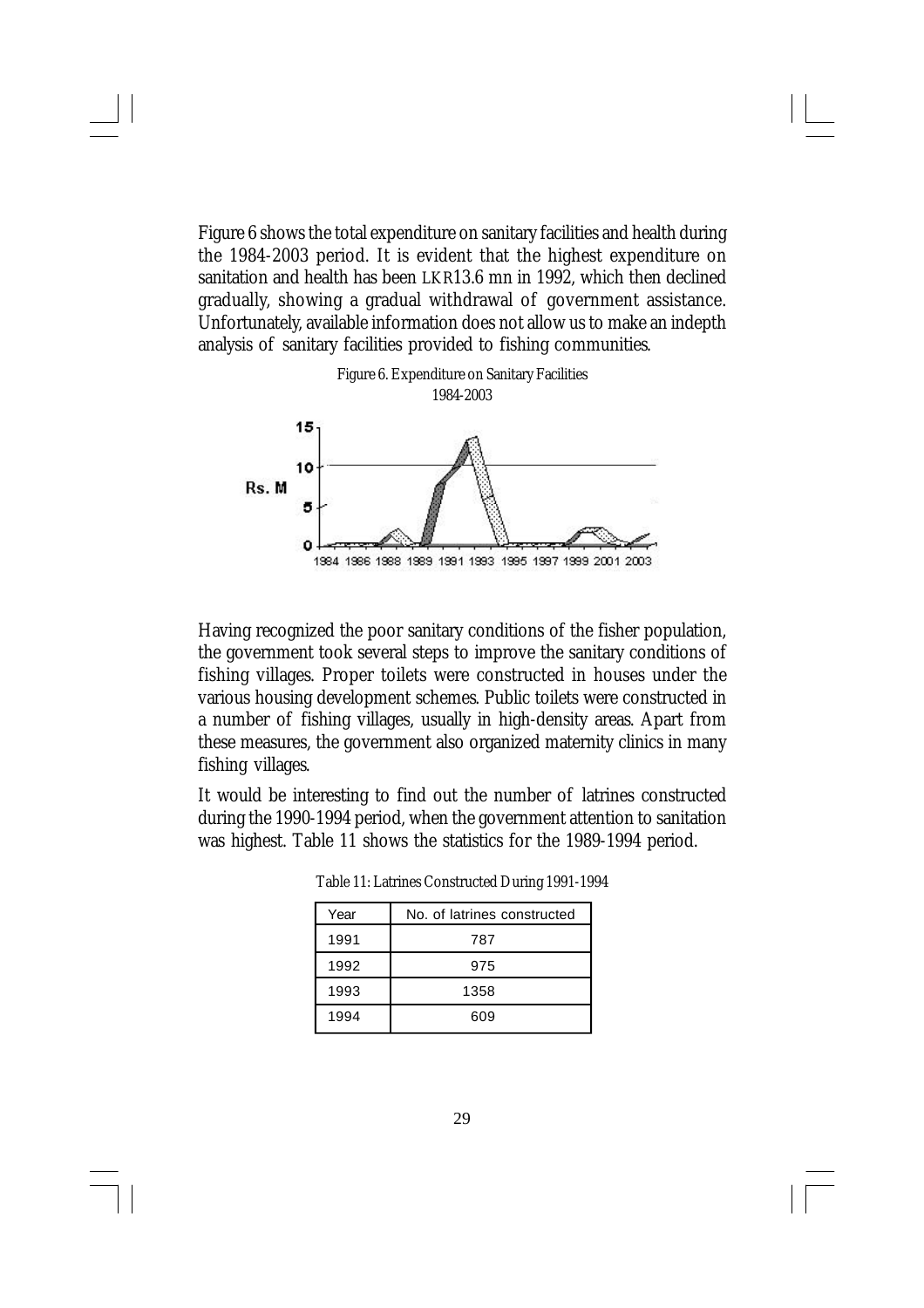The regional distribution of latrines constructed by the government (see Table 12) shows that disparities in the distribution of funds for the construction of latrines have been minimal.

| <b>DFEO Division</b> | No. of latrines |
|----------------------|-----------------|
| Kalutara             | 33              |
| Batticaloa           | 79              |
| Ampara               | 97              |
| Matara               | 67              |
| Puttlam              | 90              |
| Chillaw              | 34              |
| Trincomalee          | 48              |
| Tangalle             | 72              |
| Inland Areas         | 89              |

Table 12: Districtwise Distribution of Latrines Constructed by the Government in 1994

## **Assessment of Benefits**

A study carried out in 1996 in six fishing communities in southern Sri Lanka<sup>24</sup> provides a host of information on the sanitary facilities available for craft-owner households (see Table 13). In all fishing villages, the households of almost all owners of large mechanized craft had access to good and hygienic latrines, which were either flush- or commode-type. The proportion of households not having such facilities increased with decreasing degree of mechanization of fishing craft. A large proportion of owners of traditional craft used pit-type latrines, which are considered to be unhygienic. It is evident from information furnished in Table 13 that the higher the degree of mechanization of fishing craft, the higher was the living standard of fishermen, in terms of sanitation.

*Source: MFAR, 1994<sup>23</sup>*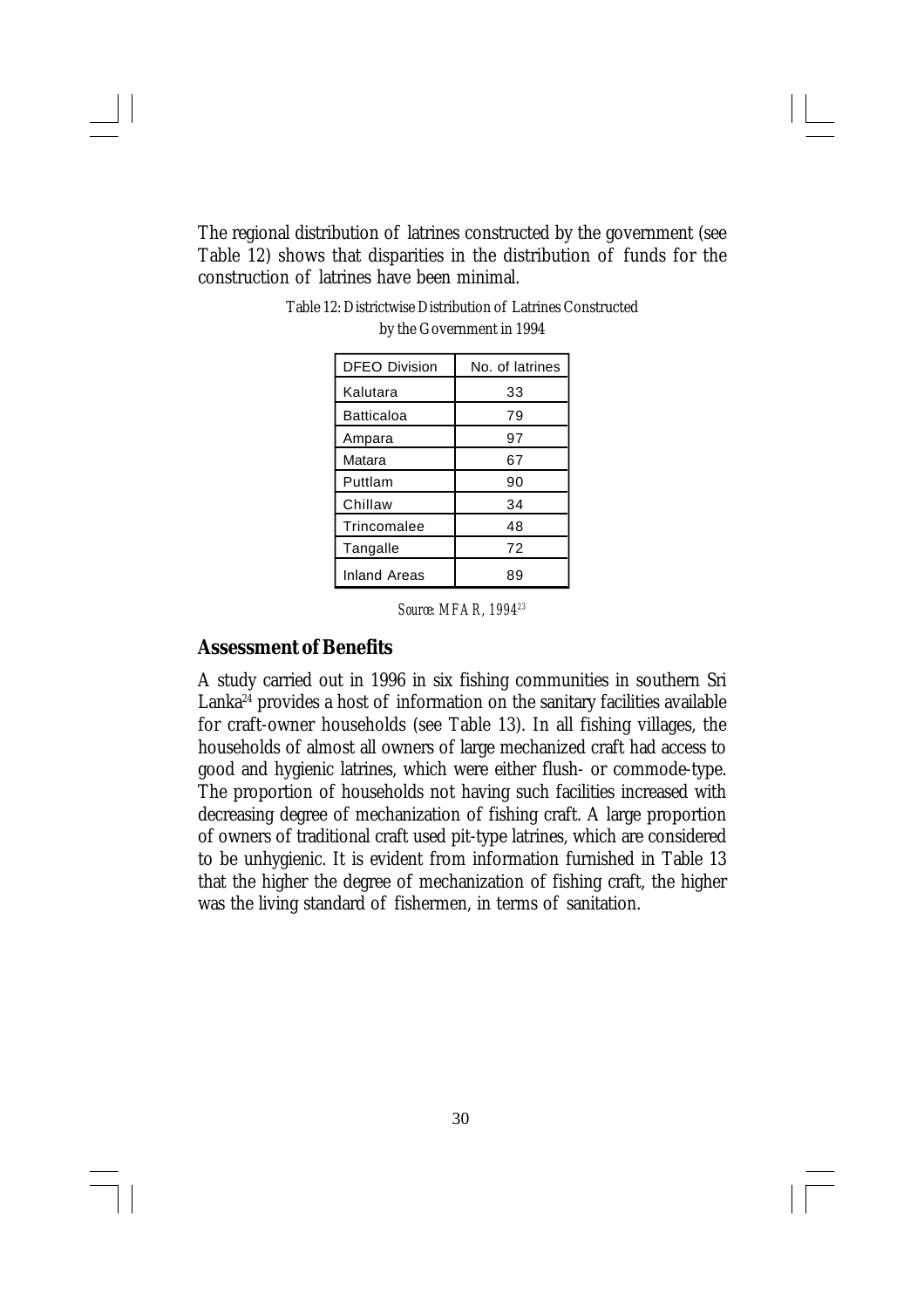| Type of Latrine                                                   | Balapitiya                              | Hikkaduwa                               | Mirissa                       | Dondra                                 | Kudawella           | Kirinda                        | All villages                             |
|-------------------------------------------------------------------|-----------------------------------------|-----------------------------------------|-------------------------------|----------------------------------------|---------------------|--------------------------------|------------------------------------------|
| MDOC <sup>1</sup><br>- No toilet<br>- Pit<br>- Flush<br>- Commode | 5(62.5)<br>3(37.5)                      | 11(91.7)<br>1(8.3)                      | 9(81.8)<br>2(18.2)            | 32(94.1)<br>2(5.9)                     | 21(95.5)<br>1(4.5)  | 1(14.3)<br>5(71.4)<br>1(14.3)  | 1<br>1(1.1)<br>83(88.3)<br>10(10.6)      |
| ODOC <sup>2</sup><br>- Open-air<br>- Pit<br>- Flush<br>- Commode  | 2(100.0)                                | 11(100.0)                               | 11(84.6)<br>2(15.4)           | 5(100.0)                               | 17(100.0)           | 3(100.0)                       | 49(96.1)<br>2(3.9)                       |
| FRP <sup>3</sup><br>- Open-air<br>- Pit<br>- Flush<br>- Commode   | 17(94.4)<br>1(5.6)                      | 1(7.7)<br>3(23.1)<br>9(69.2)            | 2(15.4)<br>11(84.6)           | 16(100.0)                              | 26(100.0)           | 4(20.0)<br>15(75.0)<br>1(5.0)  | 1(1.0)<br>9(8.5)<br>94(88.7)<br>2(1.9)   |
| MTC <sup>4</sup><br>- Open-air<br>- Pit<br>- Flush<br>- Commode   | 1(14.3)<br>6(85.7)                      | 1(11.1)<br>8(88.9)                      | 8(100.0)                      | 2(12.5)<br>14(87.5)                    | 24(100.0)           | 6(12.5)<br>10(62.5)            | 3(3.8)<br>3(3.8)<br>74(92.5)             |
| NMTC <sup>5</sup><br>- Open-air<br>- Pit<br>- Flush<br>-Commode   | 8(40.0)<br>12(60.0)                     | 1(14.3)<br>6(85.7)                      | 4(36.7)<br>7(63.6)            | 1(7.1)<br>1(7.1)<br>12(85.7)           | 14(100.0)           | 3(37.5)<br>5(62.5)             | 1(1.4)<br>17(23.0)<br>56(75.7)           |
| All craft owners<br>- Open-air<br>- Pit<br>- Flush<br>- Commode   | 1(2.0)<br>8(15.0)<br>42(76.0)<br>4(7.0) | 1(2.0)<br>5(10.0)<br>45(86.0)<br>1(2.0) | 6(11.0)<br>46(82.0)<br>4(7.0) | 3(4.0)<br>1(1.0)<br>79(93.0)<br>2(2.0) | 102(99.0)<br>1(1.0) | 14(26.0)<br>38(70.0)<br>2(4.0) | 5(1.2)<br>30(7.4)<br>356(879)<br>14(3.5) |

### Table 13: Sanitary Facilities in Craft-owner Housing Units (by type of latrines)

Table 14: Sanitary Facilities in Housing Units – Sri Lanka

| Type of Latrines                                       | <b>Percentage of Population</b> |  |  |
|--------------------------------------------------------|---------------------------------|--|--|
| Housing units without latrines                         | 6.9 (in 1996)                   |  |  |
| Housing units having water-sealed<br>and flush toilets | 63.4 (in 1994)                  |  |  |

*Source: Central Bank<sup>25</sup>*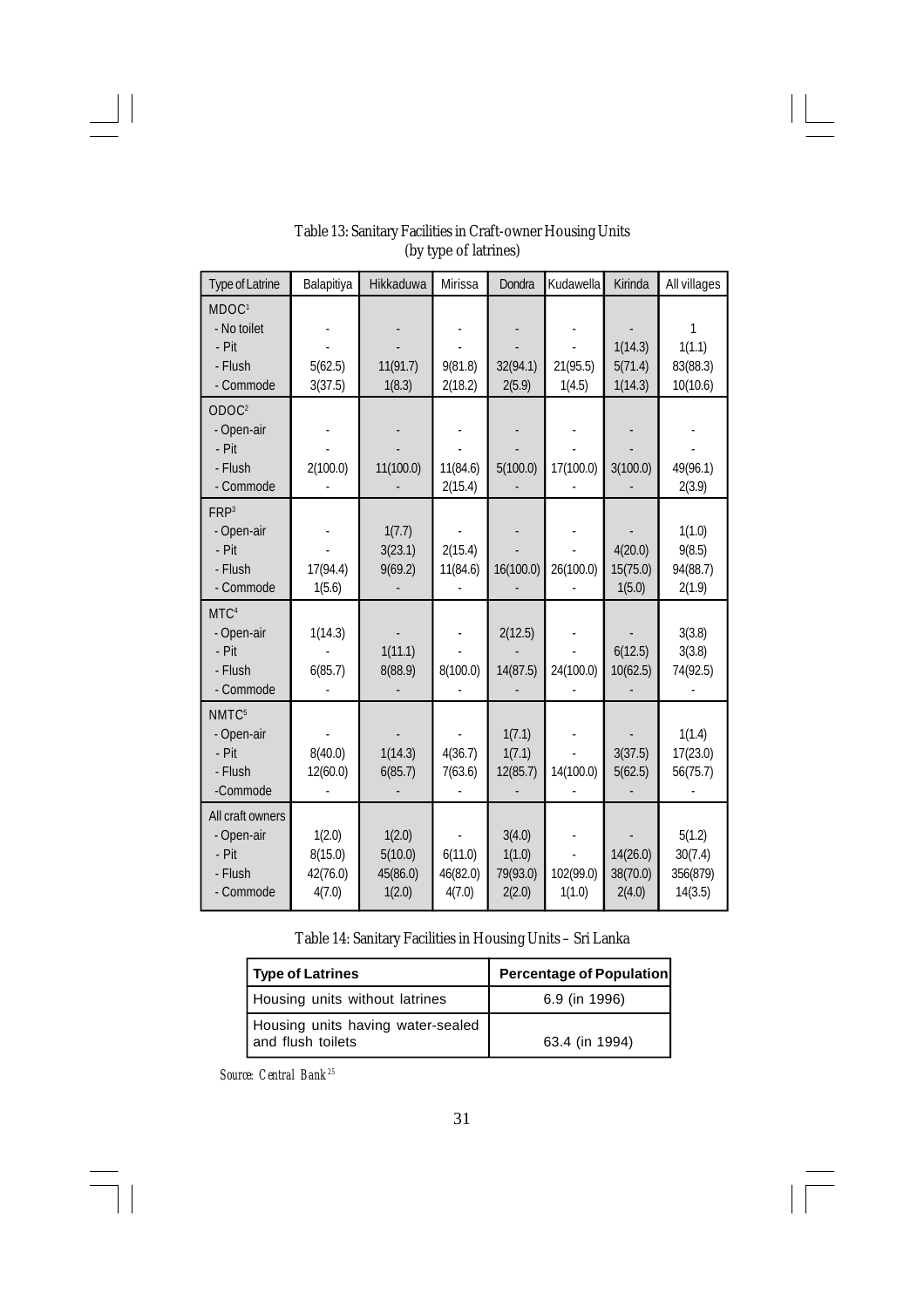In respect of aggregate information on sanitary facilities, 6.9 per cent of the housing units in Sri Lanka did not have latrines, while 63.4 per cent were equipped with either water-sealed or flush-type latrines (see Table 14). According to these standards, all craft-owner households enjoyed better sanitary conditions than those enjoyed by the average Sri Lankan.

It should be mentioned at this juncture that, unlike the rural agrarian villages in Sri Lanka, fishing villages are often densely populated and, therefore, poor sanitation will have increased social costs. It was observed that fishermen who live along the coastal strip of south Sri Lanka pay less attention to good latrines. The fishermen find the open sandy beaches a cheap and more convenient alternative to costly latrines. For instance, a row of latrines built by the government on the beach of the Hambantota landing centre is not used by the fishers, who prefer the sea's edge as a "toilet" facility. This gives rise to serious negative environmental externalities, given that beaches are the centres of productive activities and highly valued resources in both fisheries and the tourism trade. The lack of awareness of the high social costs of poor sanitation, rather than the lack of finance to build latrines, has evidently led to this sad state of affairs.

### *B. 2. Drinking Water*

Among the various measures adopted by the Sri Lankan government to improve water supply to rural areas have been assistance for the construction of wells, and building infrastructure for pipe-borne water supply and rainwater harvesting. While fishing villages situated close to urban areas and the main roads have benefited significantly from pipeborne water supply, most rural dwellers depend on water from wells.

Figure 7 shows the expenditure on the provision of drinking water over the 1984-2003 period. It is quite evident that government involvement in the provision of drinking water has been highest during the UF regime, during 1994-2001. As in the case of other facilities, expenditure on the provsion of drinking water declined since 1999. In 2003, only LKR1 mn was allocated for the provision of drinking water, which is hardly sufficient for meeting the needs of the fishing communities, especially those living along the remote coastal areas.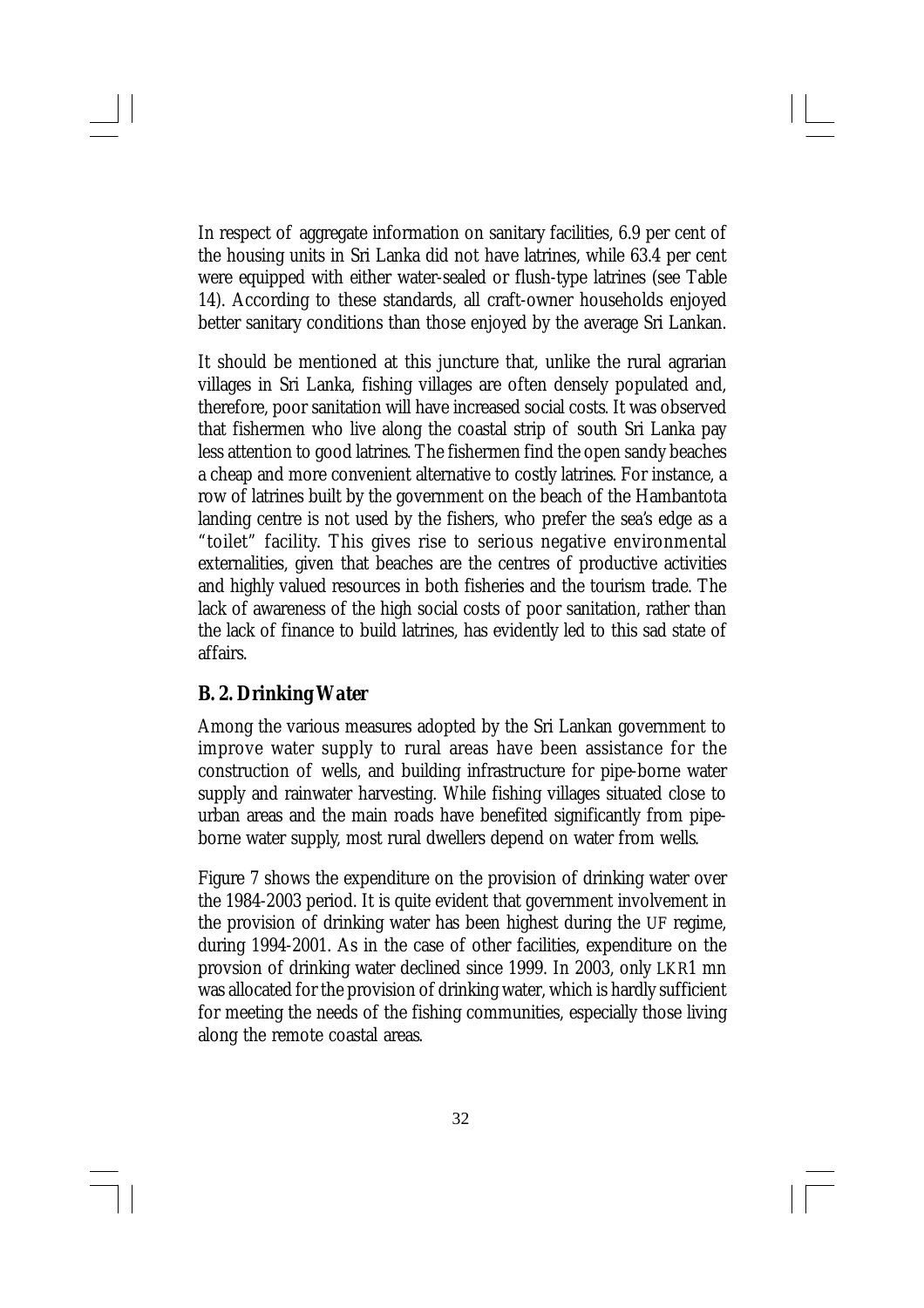

Figure 7. Funds Allocated for the Provision of Drinking Water, 1984-2003

#### **Assessment of Benefits**

The availability of water can also be considered an index of the welfare of a household. It should be noted that the availability of pipe-borne water in fishing villages depends on services extended by the country's Water Supply and Drainage Board. Wells in coastal areas suffer from high salinity and often do not provide good drinking water. However, wellwater is widely used in other household activities such as bathing and washing. Those who lack easy access to good drinking water and water for washing and bathing are likely to suffer from water-borne diseases and/or incur costs in terms of labour time spent in search for water. Table 15 gives information on the availability of a source of water within the premises of households of different types of craft owners.

| <b>Fishing Village</b> | NMTC <sup>26</sup> | MTC <sup>27</sup> | FRP <sup>28</sup> | ODOC <sup>29</sup>      | MDOC <sup>30</sup>   | All craft<br>owners |
|------------------------|--------------------|-------------------|-------------------|-------------------------|----------------------|---------------------|
| <b>Balapitiya</b>      | 8<br>(40.0)        | $\Omega$<br>(0.0) | $\Omega$<br>(0.0) | $\Omega$<br>(0.0)       | $\Omega$<br>(0.0)    | 8<br>(15.0)         |
| Hikkaduwa              | (14.3)             | (11.1)            | 5<br>(38.5)       | $\overline{0}$<br>(0.0) | $\mathbf 0$<br>(0.0) | (13.0)              |
| <b>Mirissa</b>         | 5<br>(45.5)        | (12.5)            | (7.7)             | $\mathbf 0$<br>(0.0)    | $\mathbf 0$<br>(0.0) | 7<br>(13.0)         |
| Dondra                 | 3<br>(21.4)        | $\Omega$<br>(0.0) | $\Omega$<br>(0.0) | $\Omega$<br>(0.0)       | 3<br>(8.8)           | 6<br>(7.0)          |

Table 15: Craft-owner Households Not Having Own Source of Water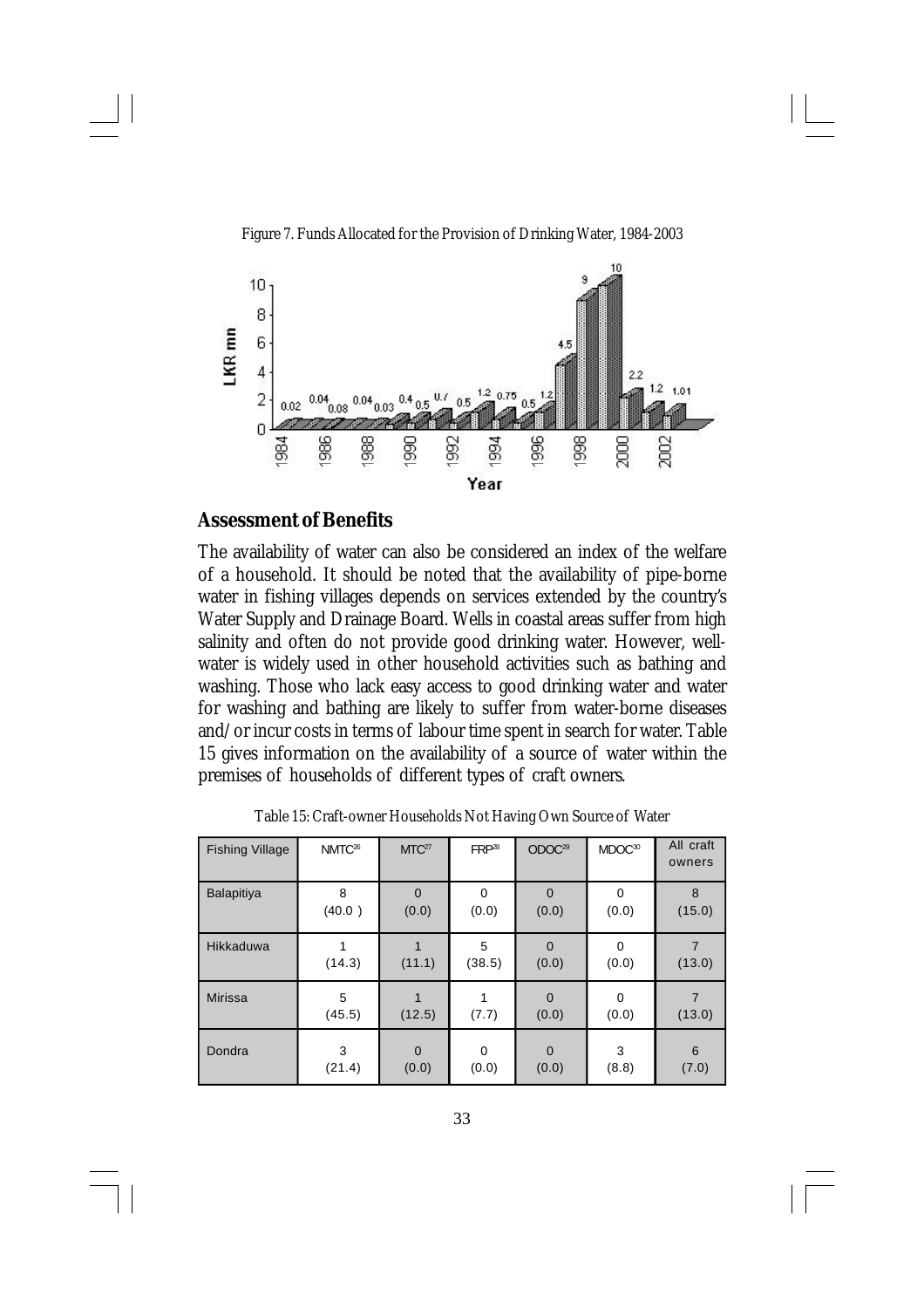| Kudawella                                                                                              | $\overline{7}$ | 6           | 5           | $\overline{2}$        | 0           | 20           |
|--------------------------------------------------------------------------------------------------------|----------------|-------------|-------------|-----------------------|-------------|--------------|
|                                                                                                        | (50.0)         | (25.0)      | (19.2)      | (11.8)                | (0.0)       | (19.0)       |
| Kirinda                                                                                                | 4<br>(50.0)    | 5<br>(31.3) | 7<br>(35.0) | $\mathbf{0}$<br>(0.0) | 2<br>(28.6) | 18<br>(33.0) |
| <b>TOTAL</b>                                                                                           | 28             | 13          | 18          | 2                     | 5           | 66           |
| Total no. of<br>households                                                                             | 74             | 80          | 106         | 51                    | 94          | 405          |
| Households not<br>having own<br>source<br>of water as a<br>percentage of<br>total no. of<br>households | 37.8%          | 16.3%       | 17.0%       | 3.9%                  | 5.0%        | 16.0%        |

Table 16: Availability of Water Among Households in Sri Lanka

| Availability of water                     | Percentage of housing units (1996) |
|-------------------------------------------|------------------------------------|
| Households not having own source of water | 27.9                               |
| Households having pipe-borne water supply | 30.6                               |

*Source: Central Bank<sup>31</sup>*

More than a third of fishermen engaged in traditional fisheries did not have their own source of water and, only a mere 4-5 per cent of owners of ODOC (large day boats with inboard engines) and MDOC (multi-day craft) lacked this facility. It is apparent that the modernization of fisheries has increased the living standards of fishermen, if the availability of water is taken as a good indicator of wealth. In general, 16 per cent of all fishing households did not have their own source of water, while the corresponding figure for Sri Lanka as a whole was 27.9 per cent (see Table 16).

Pipe-borne water supply is available in almost all areas of the study since they are located close to the main transport routes. An attempt had been made to determine the availability of pipe-borne water supply in craftowner households, which is also an indication of the living standards of the fishermen studied (see Table 17).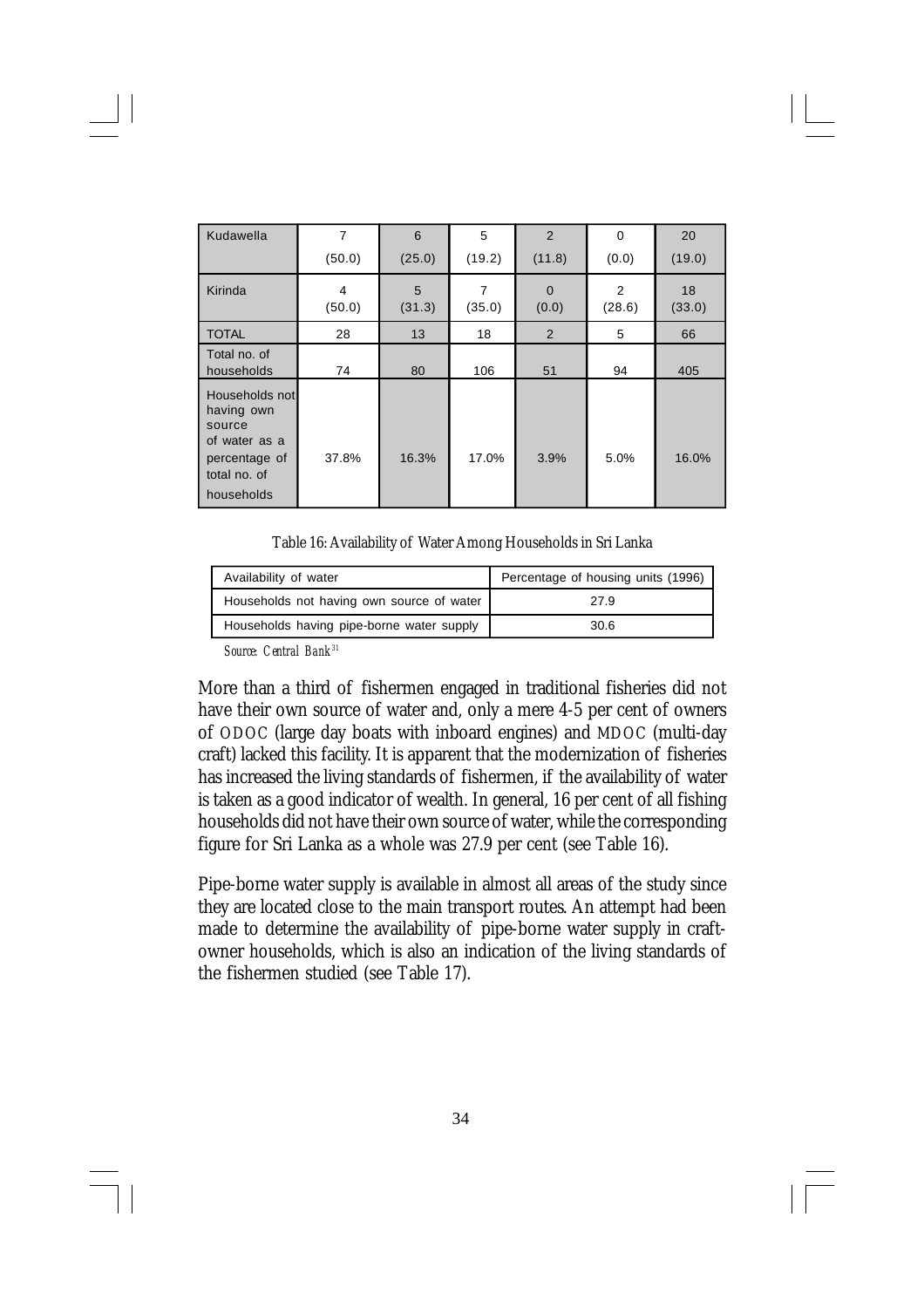| <b>Fishing Village</b>                                                                              | NMTC <sup>26</sup> | MTC <sup>27</sup>        | FRP <sup>28</sup> | ODOC <sup>29</sup>        | MDOC <sup>30</sup> | All craft<br>owners     |
|-----------------------------------------------------------------------------------------------------|--------------------|--------------------------|-------------------|---------------------------|--------------------|-------------------------|
| <b>Balapitiya</b>                                                                                   | 4<br>(20.0)        | $\overline{4}$<br>(57.1) | 12<br>(66.7)      | $\mathfrak{p}$<br>(100.0) | 5<br>(62.5)        | 27<br>(49.0)            |
| Hikkaduwa                                                                                           | 1<br>(14.3)        | $\overline{4}$<br>(44.4) | 2<br>(15.4)       | 8<br>(72.7)               | 9<br>(75.0)        | 24<br>(46.0)            |
| Mirissa                                                                                             | $\mathbf 0$        | $\Omega$                 | 0                 | 3<br>(23.1)               | 1<br>(9.1)         | $\overline{4}$<br>(7.1) |
| Dondra                                                                                              | 5<br>(35.7)        | 14<br>(87.5)             | 14<br>(87.5)      | $\overline{4}$<br>(80.0)  | 30<br>(91.2)       | 67<br>(79.0)            |
| Kudawella                                                                                           | $\mathbf 0$        | 5<br>(20.8)              | 9<br>(34.6)       | 6<br>(35.3)               | 16<br>(72.7)       | 36<br>(35.0)            |
| Kirinda                                                                                             | $\mathbf 0$        | $\overline{4}$<br>(25.0) | 2<br>(10.0)       | $\mathcal{P}$<br>(66.7)   | 1<br>(14.3)        | 9<br>(17.0)             |
| <b>TOTAL</b>                                                                                        | 10                 | 31                       | 39                | 25                        | 62                 | 167                     |
| Total No. of<br>households                                                                          | 74                 | 80                       | 106               | 51                        | 94                 | 405                     |
| Households<br>having pipe-borne<br>water supply<br>as a percentage<br>of total no. of<br>households | 13.5%              | 38.8%                    | 36.8%             | 49.0%                     | 66.0%              | 41.0%                   |

Table 17: Availability of Pipe-borne Water supply in Craft-owner Households

Access to pipe-borne water supply is available to a limited number of fishing households, but that reveals the presence of such a facility in the neighbourhood. However, obtaining pipe-borne water supply to one's own house depends on one's wealth. It is clearly evident from Table 17 that, with the increasing degree of mechanization of fishing craft, fishermen enjoy higher living standards in terms of easy access to drinking water. The traditional and artisanal fisherfolk are the ones who have the least access to pipe-borne water supply.

In the three villages of Kandegodalla, Dondra and Sisilasagama, studied this year (2004), about 77 per cent have access to pipe-borne water supply, indicating that the majority of fishing households (at least those in the southern coastal regions of the country) have access to sources of clean water.

Of all households in Sri Lanka, about 30.6 per cent had pipe-borne water supply (Central Bank 2001<sup>32</sup>) and, compared to these national standards,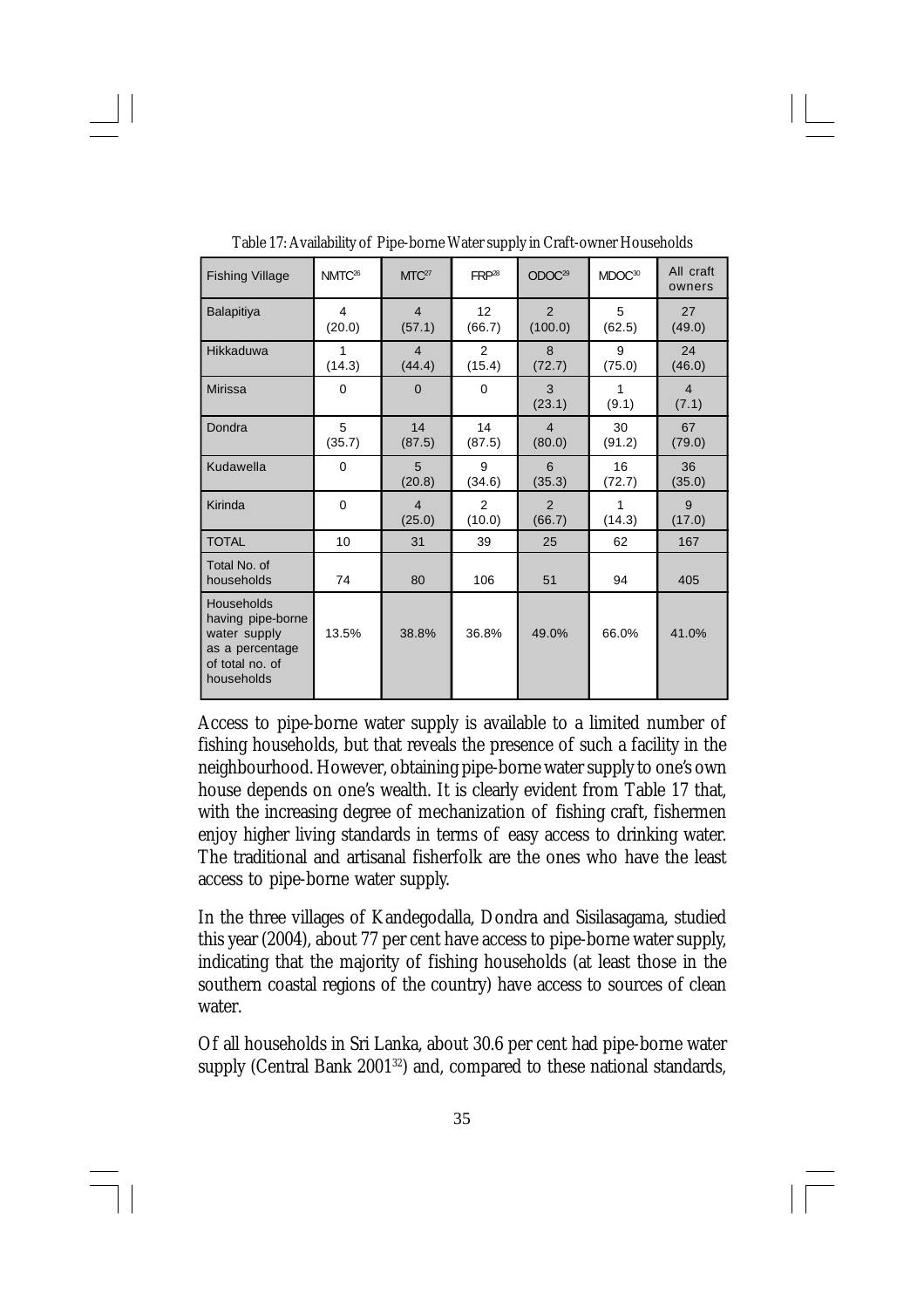the fishermen appear to enjoy better facilities. This is mainly because most development activities in Sri Lanka are concentrated along the coastal areas of the country, which enjoy good infrastructural facilities. However, one must note the sectoral differences, as large parts of the rural areas in the country are not served by the Water Supply and Drainage Board, which provides pipe-borne water, while a good number of urban areas have easy access to it. Most of the fishing villages studied are located close to urban areas, but we do not have sectorwise data to make a more robust analysis.

### *B. 3. Community Centres and Pre-schools*

Community centres have been constructed by the government in many fishing villages to provide the fishing population with facilities for reading, community interaction (discussions, meetings), and for various training classes, while pre-schools have been constructed to improve the educational standards of the younger generation. Some of the community centres have developed into well-equipped libraries and discussion centres, while some have been abandoned for lack of facilities. The total expenditure on these two facilities during the study period is shown in Figure 8.



**MI Community Centres C Pre-schools** 

It is quite evident that no serious attention to these facilities has been paid by the government until 1994. The expenditure on community centres and pre-schools reached the LKR30 mn mark during the 1996-1998 period. While interest in community centres continues, although at a low ebb, it appears that the government is now paying very low attention to the provision of pre-schools to fishing communities.

*Source: MFAR<sup>33</sup>, 1984-1996; MFAR<sup>34</sup> 1997-2003*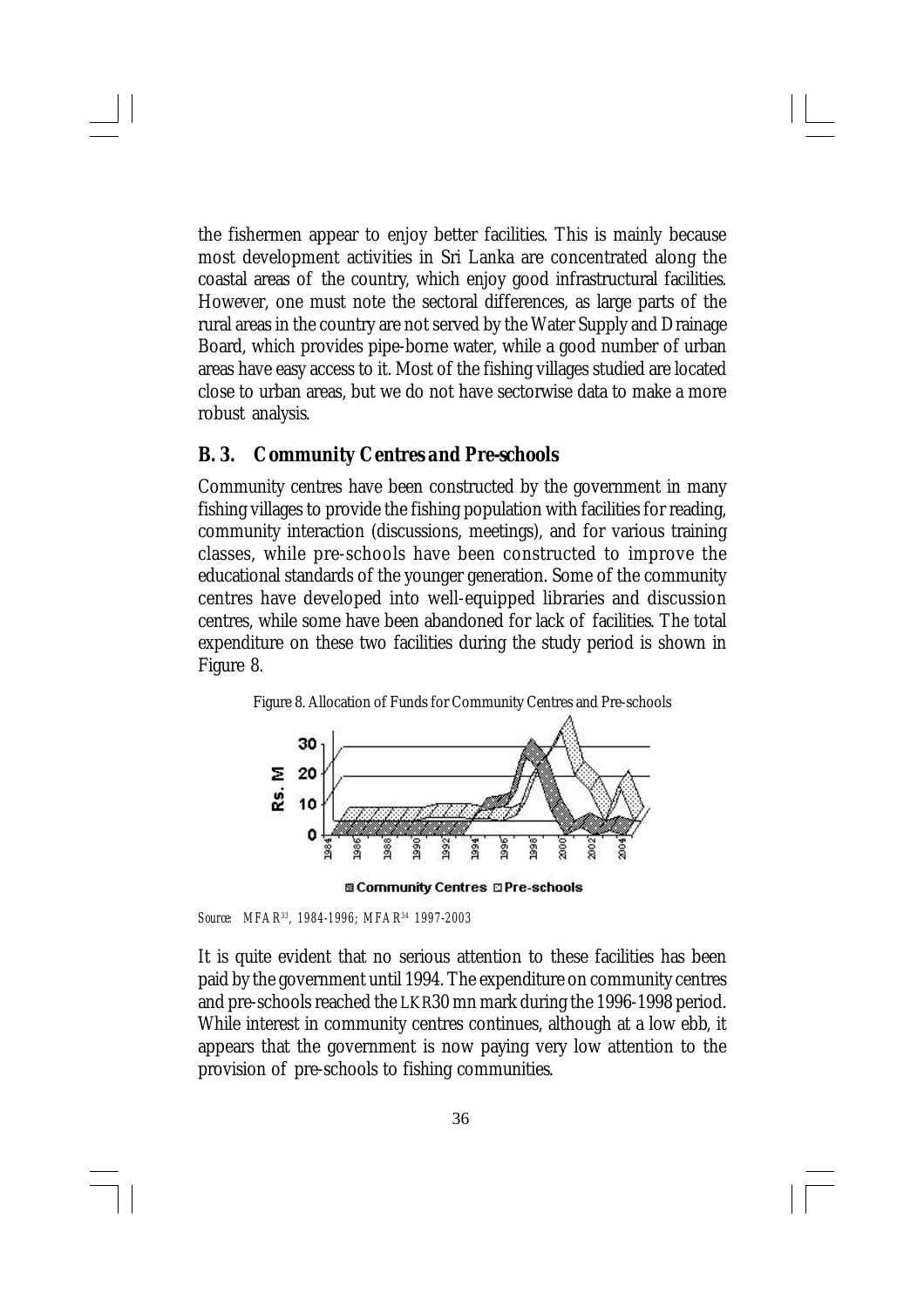### **Assessment of Benefits**

#### *Regional Disparities*

Allocation of funds for community centres during the study period (1984- 2000) shows very high regional disparities (see Figure 9). There are nine provinces in the country and only the southern, eastern, western, Wayamba (northwestern) and northern provinces have coastal districts, while the rest ("other" in Figure 9) consists of inland districts where a large number of inland fishing communities are present.

Figure 9. Expenditure on Community Centres by Province



*Source: Galappaththy, 2003<sup>35</sup>*

It is important to note that the funds channelled to "other" provinces refer to those channelled to inland fishing areas in the interior of the country. Apparently, the southern province has had privileged access to funds, compared to the Tamil-speaking northern and eastern provinces.

### *Lack of Facilities*

While the government has been involved in providing community centres and pre-schools to fishing villages, the communities themselves have built a large number of such facilities, especially with the involvement of fisheries co-operative s. Field studies reveal that these facilities have been better located and constructed to suit the needs of the communities since the initiatives came from the community organizations rather than from the government.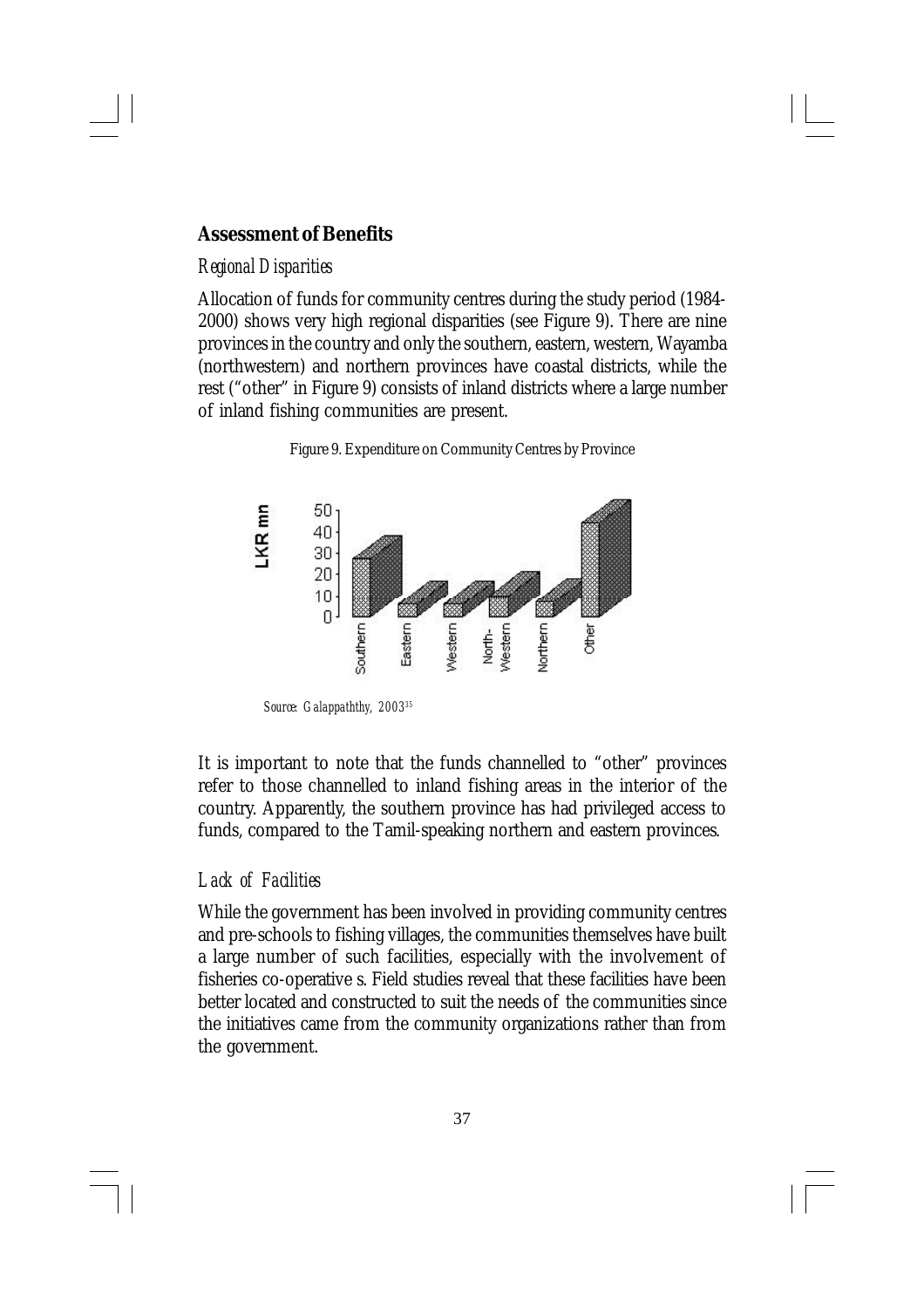## *Sisilasagama*

Sisilasagama has two community centres, one constructed with the involvement of the fisheries co-operative and the other by the government. The latter was constructed first, but it was badly located and ill-equipped. The one constructed by the co-operative was well located and is being used for mending nets, weighing catches, as shelter during rainy days and as a resting place. However, the community is not satisfied with the facilities available and are waiting for government support to improve the centre.

Field studies revealed the following shortcomings in the community centres and pre-schools:

- Lack of space, the centres being too small for the size of the community
- Lack of proper access roads to the centres
- Lack of any source of water and latrines
- Poor maintenance

Due to the above deficiencies, some of the community centres have been abandoned and are being used by groups engaged in the selling of illicit liquor and drugs.

# *B. 4. Fisheries Training and Education*

The government has long recognized the importance of investment in human capital as an important means of developing the fisheries sector. Although training is not generally considered a welfare measure, due to the fact that it helps people improve their productive capacities and adds to their welfare, it is discussed here as a welfare measure.

The Sri Lanka Fisheries Training Institute, located at Mattakkuliya, and the Divisional Training Centres, located in Tangalle, Negombo, Jaffna and Batticaloa, provide the youth training facilities in navigation, fishcatching technology, boat repairs, and so on (see Table 18). The impetus for the establishment of these training facilities came with the introduction of mechanized fishing. On-the-job training was also extended to fisher people by "mobile services" of the training centres, which took groups of instructors and training vessels to fishing villages.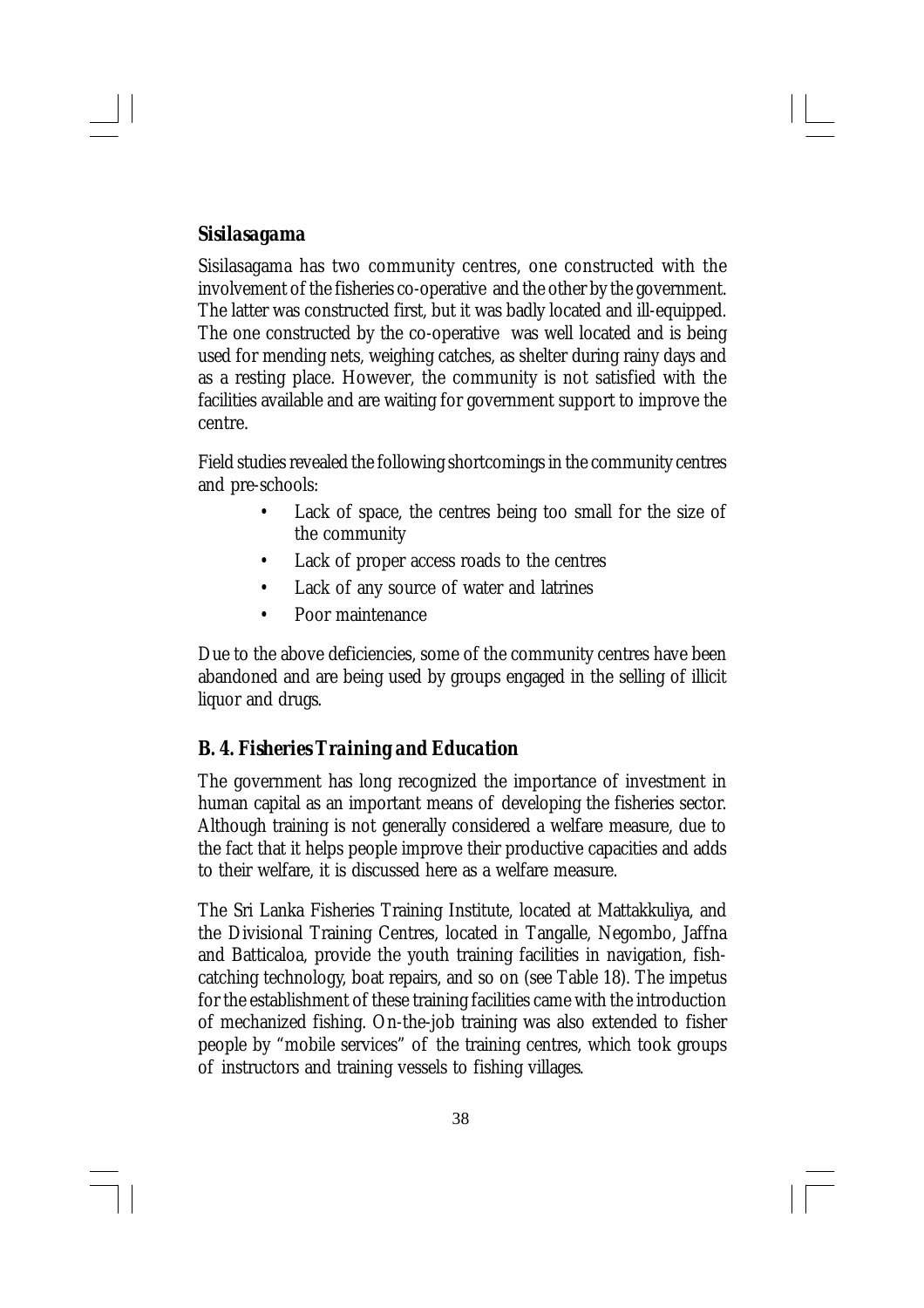Youth having completed the Graduate Cambridge Examinations (GCE) (Ordinary) Level are selected for training. Residential facilities are provided to trainees. After satisfactory completion of the courses, the trainees are awarded the Higher National Certificate in Marine Fisheries by the Sri Lanka Fisheries Training Institute. The National Certificate of Marine Fisheries is awarded to those trainees who satisfactorily complete the courses offered by the provincial fisheries training institutes. A subsistence allowance of LKR150/ per day is also paid to the resident trainees. The mobile fisheries training component and extension activities are financed by the United Nations Development Programme (UNDP) and the Food and Agriculture Organization of the United Nations (FAO). Training modules have also been designed for Assistant Directors of Fisheries (formerly District Fisheries Extension Officers) and Fisheries Inspectors. The provisional training centres at Batticoloa and Jaffna were not functioning for the last few years due to the war situation in those areas, while the activities of the other centres were also interrupted at times for the same reason.

|                                         | <b>Number of Trainees</b> |                   |                 |         |        |  |  |
|-----------------------------------------|---------------------------|-------------------|-----------------|---------|--------|--|--|
|                                         | Mattakkuliya              | <b>Batticaloa</b> | <b>Tangalle</b> | Negombo | Jaffna |  |  |
| Marine engine technology                | 17                        |                   |                 |         |        |  |  |
| Ornamental fish farming &<br>management | 43                        |                   |                 |         |        |  |  |
| <b>Fisheries Deck Officer</b>           | 80                        |                   |                 |         |        |  |  |
| Fishing gear technology                 |                           | 16                |                 |         |        |  |  |
| Marine engine technician                |                           | 45                | 52              |         |        |  |  |
| Diving & lifesaving                     |                           |                   | 60              |         |        |  |  |
| Coastguard training                     |                           |                   | 89              |         |        |  |  |
| Post-harvest technology                 |                           |                   |                 | 10      |        |  |  |
| Fibre glass technology                  |                           |                   |                 | 20      |        |  |  |
| Marine practical training               |                           |                   |                 | 10      |        |  |  |
| TOTAL                                   |                           |                   |                 |         |        |  |  |

Table 18: Training Programmes Conducted by the Regional Fisheries and Nautical Engineering Colleges

*Source: MFAR, 2003<sup>36</sup>*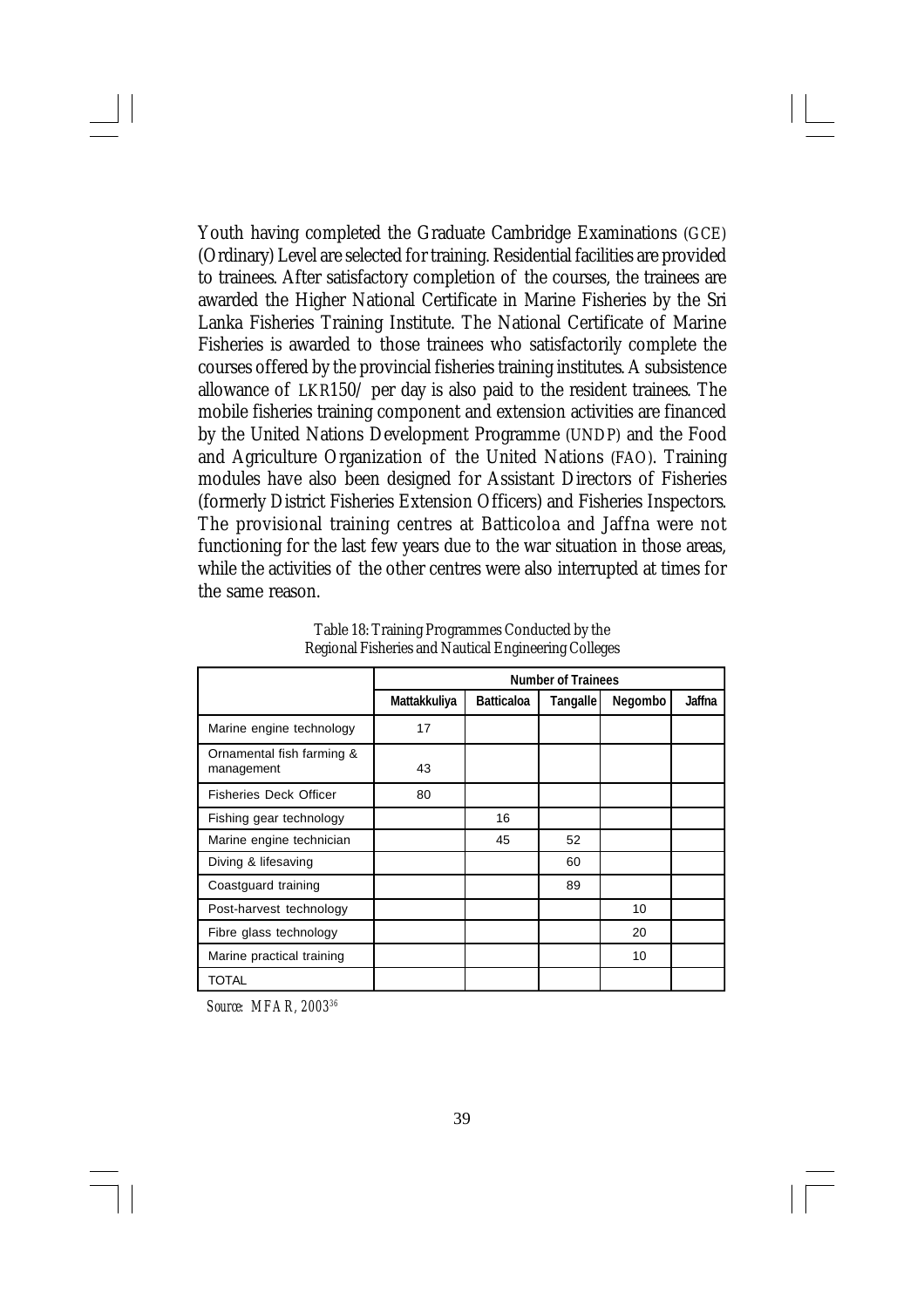# *National Institute for Fisheries and Nautical Engineering (NIFNE) (Sagara Viswavidyalaya)*

NIFNE was established in 1999 with financial help from the Japan Industrial Co-operation Agency (JICA), with the intention of providing more advanced education in fisheries and nautical engineering to youth passing the GCE (Advanced) Level examination. It designed courses in the fields of fisheries and nautical engineering, leading to a Bachelor of Science (B.Sc.) degree. The institute recently obtained affiliation to the Sri Jyawardenapura University. Below is the course outline :

- a. Aquaculture
- b. Post-harvest fish processing
- c. Marine fisheries
- d. Fisheries extension and management
- e. Marine engineering
- f. Harbour construction, cost conservation and management
- g. Aquaculture engineering
- h. Refrigeration, airconditioning and naval electrical engineering

According to Progress Report 2000 of the Ministry of Fisheries, NIFNE intends to carry out its future teaching and learning processes in collaboration with foreign universities and higher educational colleges. Accordingly, some initiatives have already been taken to discuss with the Norwegian Agency for Development (NORAD) and universities in Australia and the United States.

MFAR's performance report highlights a new division started in 1997, which conducted or assisted in several training programmes on ornamental fish farming, fish shrimp diseases, revitalization of co-operative societies, fish farming and seed production, and so on. About 375 fishermen and 28 officers participated in these programmes. Foreign training is also provided to officers under short-term courses.

According to MFAR's Progress Report 2003, it has also conducted a series of training courses and workshops for field staff of the Department of Fisheries and managers of the newly formed fisheries co-operative societies. The State-sponsored People's Bank provided the necessary finance for the residential training courses conducted at the School of Co-operative s, Polgolla.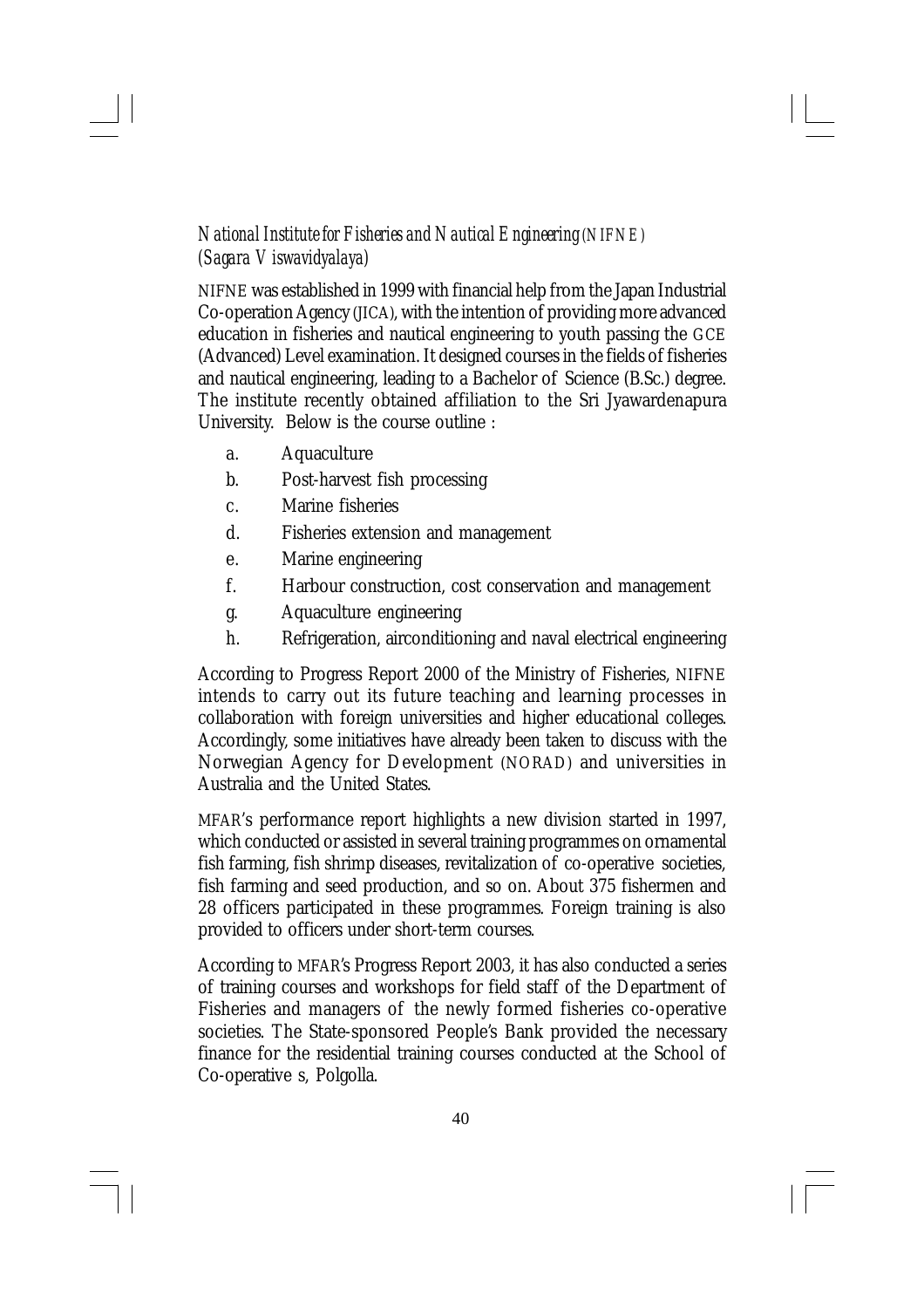Quite recently, under the Coastal Environment Education Programme, the Ministry of Fisheries also conducted three programmes:

- training for social studies teachers in Polonnaruwa, Kurunegala and Tangalle
- regional officer training programmes in the Divisional Secretariat of Tangalle, Bentota, Beruwala and Dikwella
- exhibitions in Kandy, Kegalle, Kurunegala and Kalutara

#### *Scholarships for Students*

Under this programme, scholarships are offered to selected students from very poor fisher families to undergo training or degree courses, although the extent of such help extended is quite small.

## **Assessment of Benefits**

Very few of the young people trained in regional training centres have gone into fisheries. The major setback in the training programmes is that very few youths having a fisheries background are selected for training. Since the trainees are paid a daily allowance, this training opportunity is considered by many as a "means of living" rather than as a training opportunity. Moreover, trainees not having a fisheries background hardly opt to work in the fisheries sector, especially in active fishing operations, for lack of motivation, understanding, perseverance, and the ability to engage in long fishing trips.

The hastily formed NIFNE too has become a white elephant. It has become another "university" providing more room for GCE-equipped youth to pursue higher education. Rather than their interest in fisheries, it is the lack of other alternatives that motivates the students to enter NIFNE. Although it was earlier suggested that NIFNE should give priority to students from fishing communities, this has not been a criteria for selection. NIFNE has not produced graduates yet, and its contribution towards fisheries development is yet to be seen.

Of the various programmes offered, the on-the-job training courses offered by the mobile services of the regional training centres appear to the most popular among the fisher population. Participation of fishers in these training programmes has been quite high. However, the major obstacle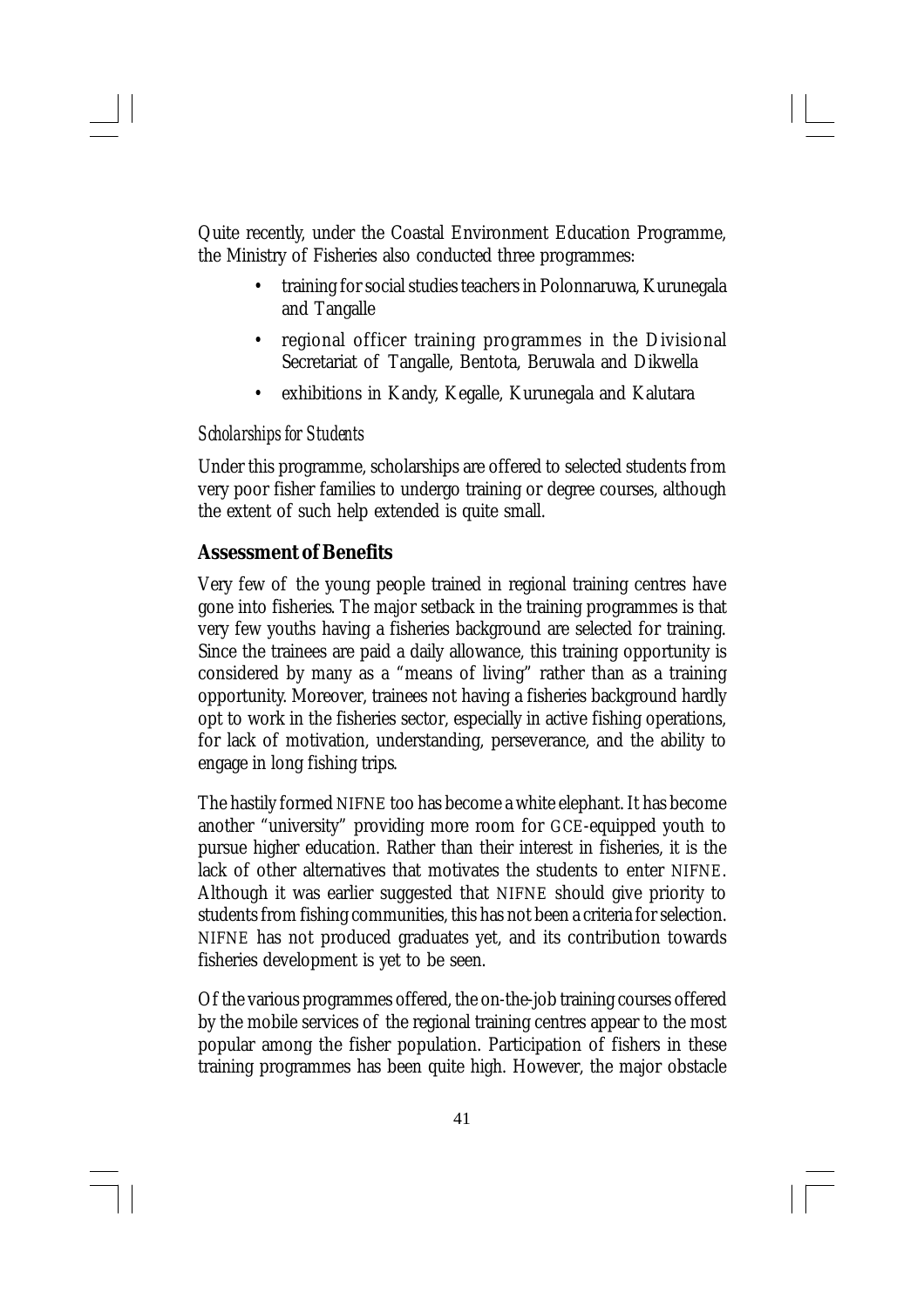for expanded operations of the mobile services by the regional training centres is the lack of facilities and funds. Very few training vessels and equipment are available with the regional training centres to extend this facility.

## *B. 5. Fisheries Co-operative Societies*

The fisheries co-operative movement in Sri Lanka has contributed positively to social welfare in many respects. First, the asset-poor fishers were able to gain access to modern capital-biased technology (mechanized craft and associated gear) through co-operative s that could offer group guarantees as collateral. Second, most of the State help reached the poorest categories of fishers through the fisheries co-operative system. Third, some of the well-functioning co-operative s were able to raise the capital required to develop community facilities such as community centres and auction sheds. Fourth, some co-operative s were even able to provide some social security benefits to their members. Fifth, by promoting savings among their members, certain fisheries co-operative societies were able to design loan schemes for their members, providing them with credit to meet diverse economic and social needs.

The modern co-operative movement in Sri Lanka had its beginning in 1912 with the emergence of rural credit societies. The history of fisheries co-operatives proper dates to the early 1940s. During the period 1941- 1947, there were around 49 fisheries co-operatives of several kinds, which shared the requirement that the catch was sold by the society on behalf of the members. Even at the infant stages of development of fisheries co-operatives, loans were issued to them to meet the credit needs of their members, especially to enable them to adopt mechanized fishing. Most of the issues of 3.5-tonne day boats with inboard engine (ODOC) were made through fisheries co-operatives that offered a 50 per cent subsidy.

By 1989, there were only 15 large primary co-operative societies actively operating in the fisheries field, out of the total of 60 such societies. The total membership, including the non-operative societies, stood at approximately 20,000. This represented only 17 per cent of the total fishing community. The Department of Co-operatives and MFAR, after obtaining the opinions of various fisheries representatives on the declining status of the fisheries societies, arrived at a policy decision to remedy the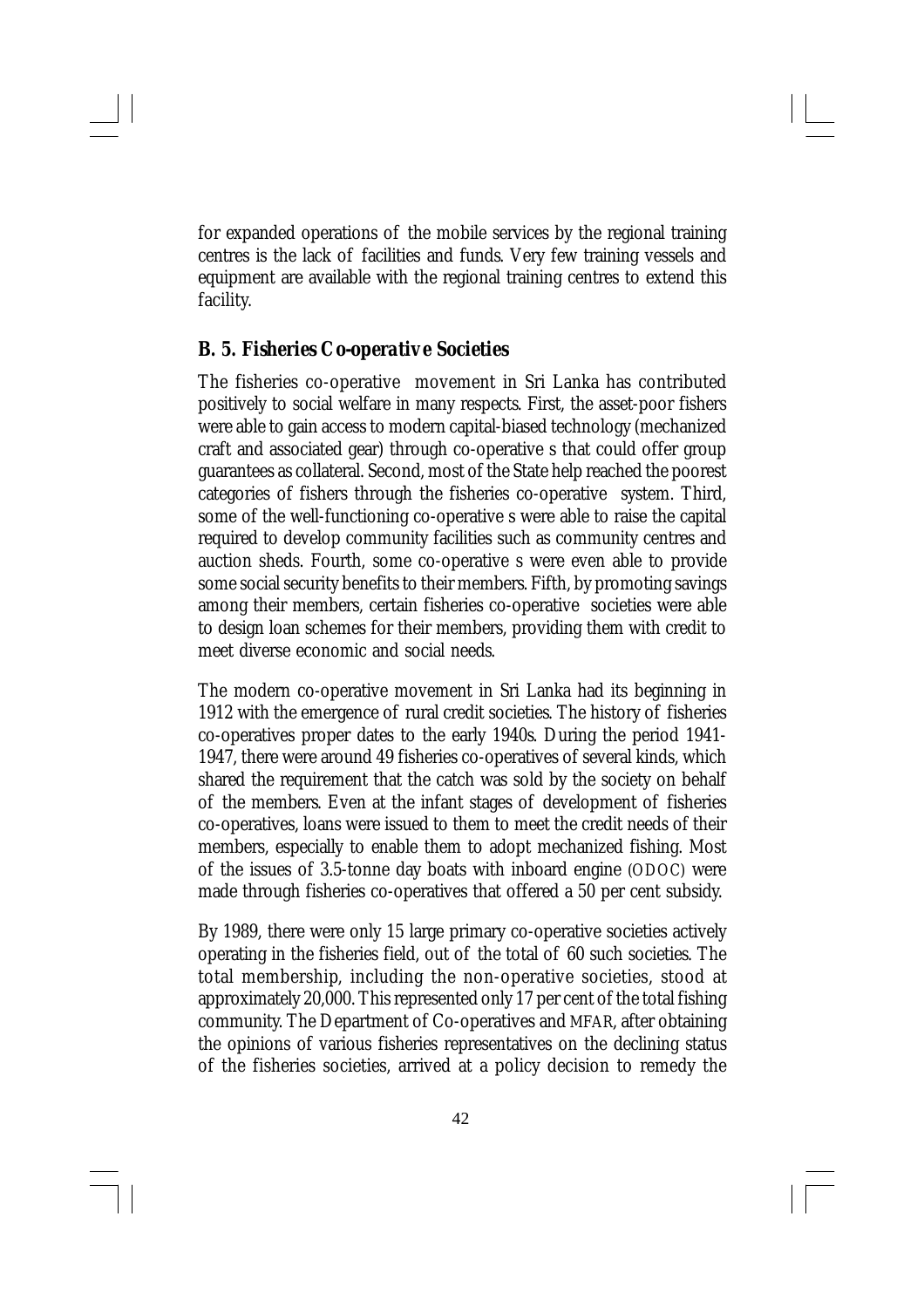situation — a major re-organization of the societies, which led to the establishment of fisheries co-operative societies at every *grama niladhari* (village-level administrative division). This programme was extended to various districts by 1993 and many societies started to operate quite successfully. The type and number of fisheries co-operative societies functioning in 1993 are given in Table 19.

Table 19: Active Fisheries Co-operative Societies in 1993

|          | <b>Type of Society</b>                                                                            | <b>Number</b> |
|----------|---------------------------------------------------------------------------------------------------|---------------|
| a.       | Large primary societies                                                                           | 15            |
| b.       | Grama Niladari division-level societies (including inland<br>fisheries co-operatives)             | 766<br>09     |
| C.       | Day-boat owners (mechanized) societies                                                            | 01            |
| d.       | All Ceylon Madel (Beach-seine) Owners Society                                                     | 01            |
| е.<br>f. | All Ceylon Abu Dhabi Trawler Owners Co-operative. Society <sup>37</sup><br>Fish producers society | 01<br>01      |
| g.       | Boat builders society                                                                             | 01            |
| h.       | <b>Small Fish Traders Society</b>                                                                 | 01            |
|          | TOTAL                                                                                             | 795           |

By 1998, there were a total of 746 co-operative societies related to fisheries activities in the country, of which 630 were primary societies in the marine sector, while 91 were in the inland sector. The membership stood at 77,656, of which 60,571 were male members. Of all the primary societies, only 392 were found to be active (53 per cent), 53 were defunct and 173 (40 per cent) were designated as "weak societies".

Despite the structural changes noted in the co-operative movement, the number of co-operative societies declined during the 1993-1998 period. However, a slight improvement in numbers is evident by the year 2000. Also worthy of note is the establishment of co-operative societies of owners of multi-day craft (see Table 20).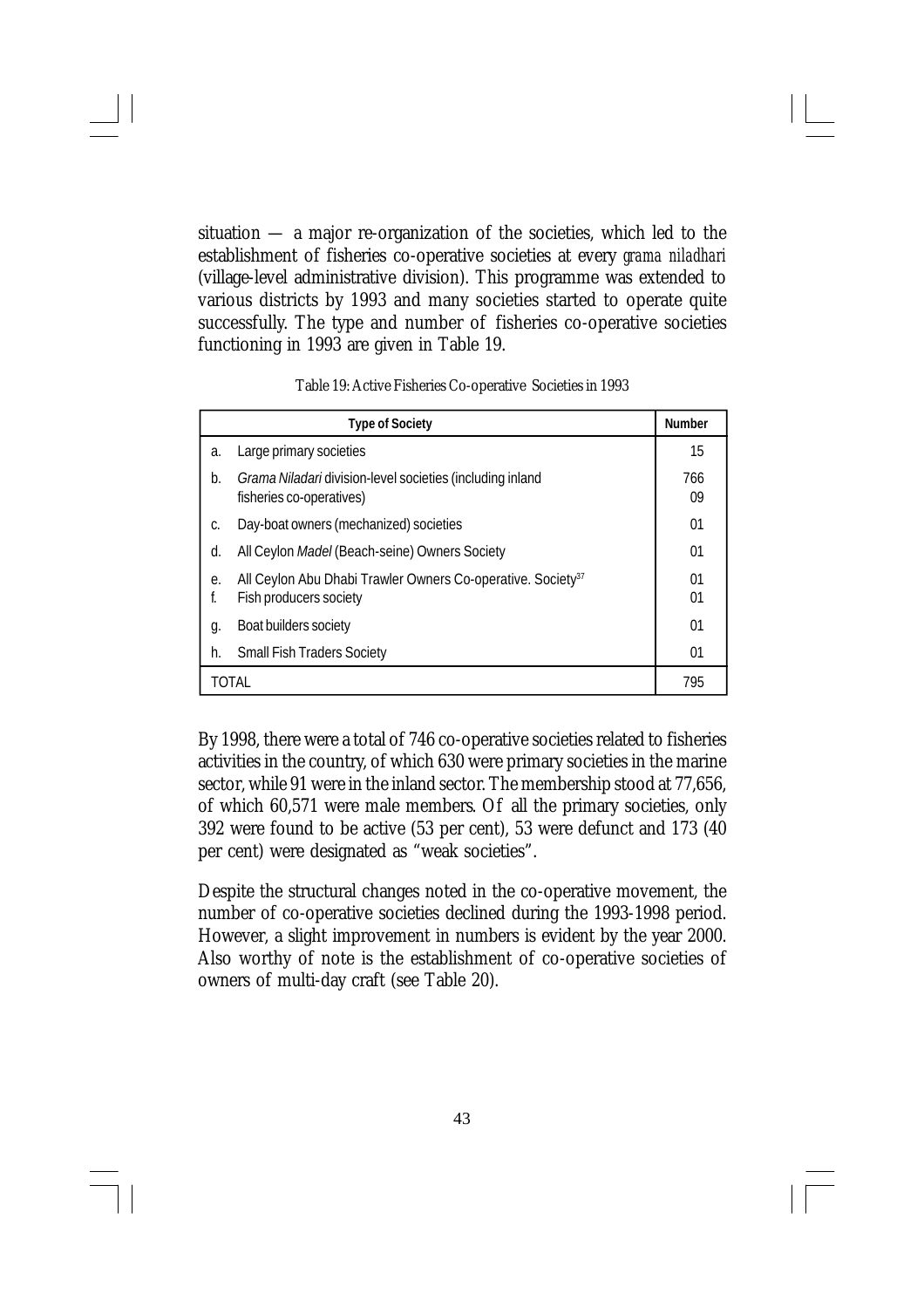|                                              | 1998             | 2000             |
|----------------------------------------------|------------------|------------------|
|                                              | No. of societies | No. of societies |
| Village-level societies (marine)             | 630              | 747              |
| Inland fisheries societies                   | 91               | 101              |
| Large primary societies                      | 04               |                  |
| Day-boat and multi-day boat owners societies |                  | 06               |
| District societies                           | 06               | 08               |
| Madel owners co-operative societies          | 01               | 01               |
| District unions                              | 08               |                  |
| Other societies                              | 05               | 05               |
| Sri Lanka National Fisheries Union           | 01               | 01               |
| Total                                        | 746              | 869              |
| <b>Total Membership</b>                      | 77,656           | 101,223          |

Table 20: Status of Fisheries Co-operative Societies in 1998 and 2000

*Source: MFAR, 1998<sup>38</sup>; MFAR, 2000<sup>39</sup>*

#### *Idiwara Bank Programme*

In 1998, the village-level co-operative societies which were dedicated to the development of the fishing community through the strength of their membership and management skills (in the operation of lending and savings schemes) were elevated to the status of banks (called *idiwara* banks). The number of *idiwara* banks operating in 1998 was 13, and the number rose to 60 by 2000. Action was also taken to set up a national fisheries co-operative bank by amalgamating the co-operative banks and other co-operative societies that are illegible to obtain banking status. Grouping the small-scale fish traders using pushcarts and motorcycles in Colombo and Gampaha districts, two co-operative societies have been registered under a post-harvest technology project funded by the Overseas Development Agency of the British government. A work manual on cooperative laws and bookkeeping was also prepared and distributed among the co-operative societies and fisheries inspectors.

#### **Assessment of Benefits**

The political changes in the country have had a significant impact on the fisheries co-operative movement. The channelling of credit, subsidies, craft and gear through co-operatives followed a highly fluctuating trend,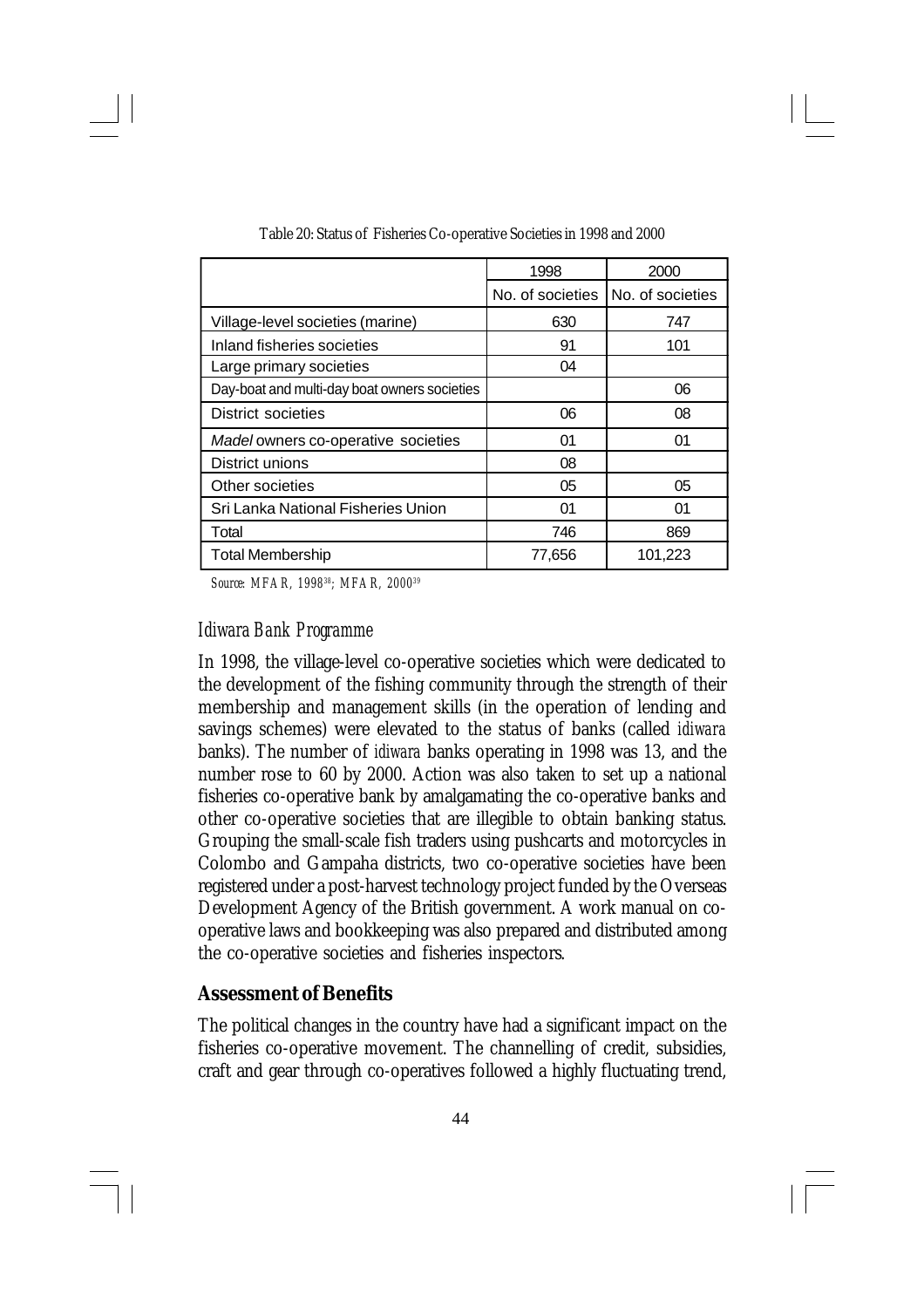along with shifts of political power from one party to the other. Most of the fisheries co-operatives in the past were hastily formed soon after the general elections, and the office bearers usually consisted of persons closely associated with the political party in power. The politicians then channelled the limited goods through the political clientele system. Once the privileged individuals managed access to expensive craft and gear, the co-operatives collapsed.

Poor management of co-operatives are usually attributed to lack of interest among office bearers, lack of training of personnel in business management, lack of awareness among members of principals of cooperation, political interventions, and poor loan recovery rates. In June 1994, MFAR decided not to channel subsidies through the co-operatives but to grant them to individual applicants. This had serious repercussions on the functioning of the co-operatives, and many fishworkers who had already obtained loans from fisheries co-operatives stopped repaying them. Co-operative officials claimed that this change in policy led to the collapse of many co-operatives. MFAR appointed a special Committee for Rehabilitation and Development of Fisheries Co-operatives in 1995 to study the present status of fishery co-operatives and to make recommendations on how they could be re-organized to meet the varying needs of fishworkers. Among other things, this committee recommended granting of subsidies to fishworkers through the co-operatives, and several changes are likely to take place in this sphere in the future.

A major change in fishing community organizations took place in 2003, when MFAR decided to establish Landing Site Fisheries Management Committees, which were to be recognized as those representing the true interests of the fisher population. All public help to the fisheries sector were to be channelled through these committees. Moreover, it was intended to introduce fisheries management measures through these committees, starting with management at the landing site. Each society was pledged LKR1 mn financial support initially. Unfortunately, this programme was never properly implemented, and today these landing site committees remain dormant. The consequences of this initiative were very damaging to the fisheries sector. But most damaging was the collapse of the entire fisheries co-operative movement.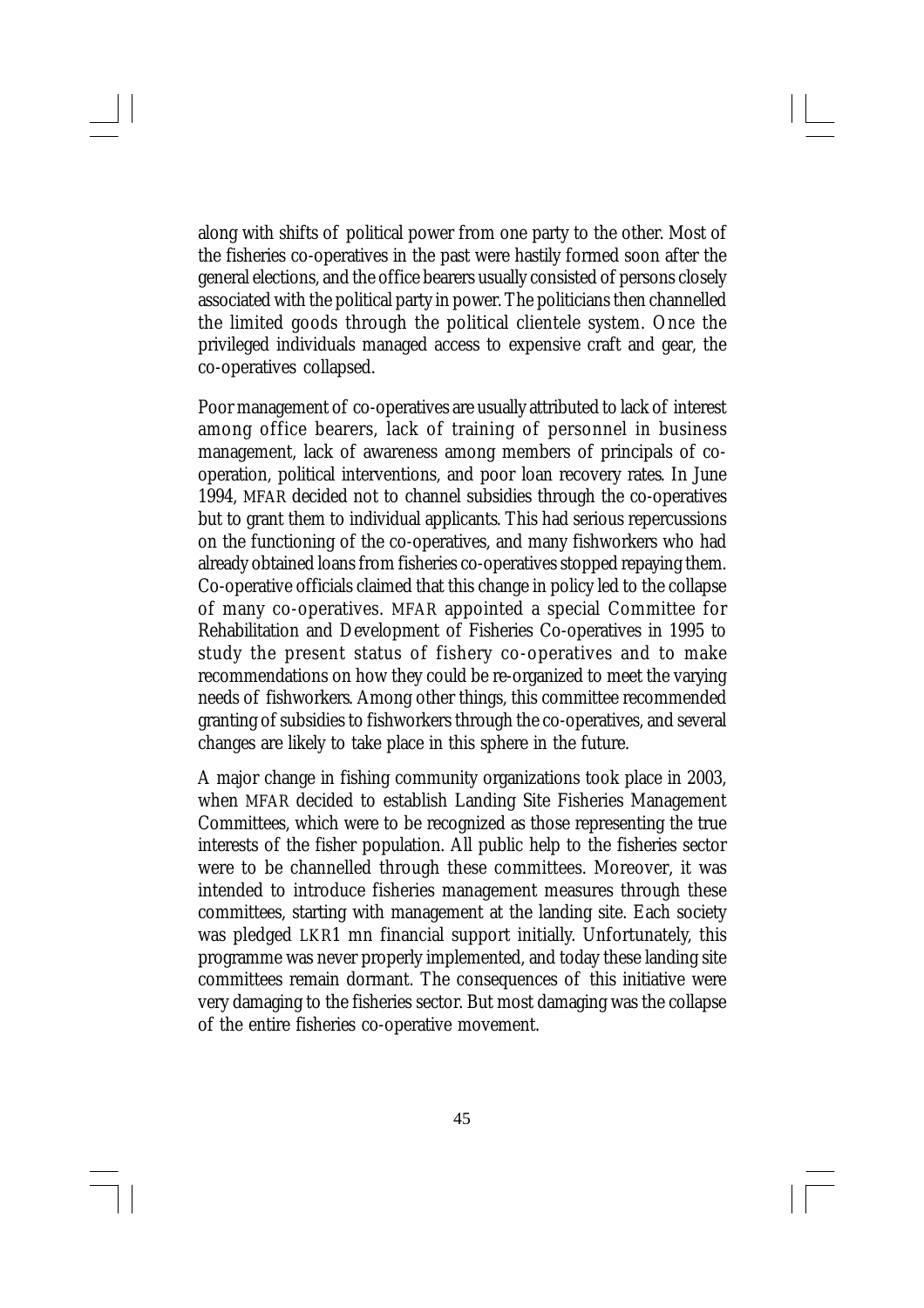## **PART III**

# **State Involvement in the Provision of Social Security Measures in Sri Lankan Fisheries**

### **Introduction**

I<br>fami f social security measures include medical care, sickness benefit, unemployment benefit, old-age benefit, employment injury benefit, family benefit, maternity benefit, invalidity benefit and survivors' family benefit, as defined by the ILO, then the Sri Lankan government's involvement can only be found in the sphere of old-age, invalidity and survivors' family benefits. Taken in a broader sense, craft and gear insurance could also be considered as a measure of social security because the absence of such insurance may drag fishers into crises of subsistence in the short run. Delays in meeting craft and gear repair expenses (for lack of insurance for the risk of damage or loss of craft and gear) put fishers out of employment.

Social security is often regarded an important element in poverty alleviation programmes, indicating that social security is a matter for the poor. In the fisheries sector, this is a debatable issue, because fishers do not belong to a homogeneous group and the wealth status of different groups varies too. For example, the owners of multi-day craft, who belong to a rich business class, do not require social security from various hazards and risks. However, the owners of small boats may require such protection, because they may not be wealthy enough to hedge the various risks and uncertainties that might befall them. Based on the income levels<sup>40</sup>, it may be generally argued that all workers and owner-operators in fisheries and their families should be provided with some form of social protection against various hazards and risks.

## **Government Expenditure on Social Security Measures**

State involvement in social security measures is in the form of operating fisheries insurance schemes and pension and social security benefit scheme. The government expenditure on these activities during the study period is given in Table 21.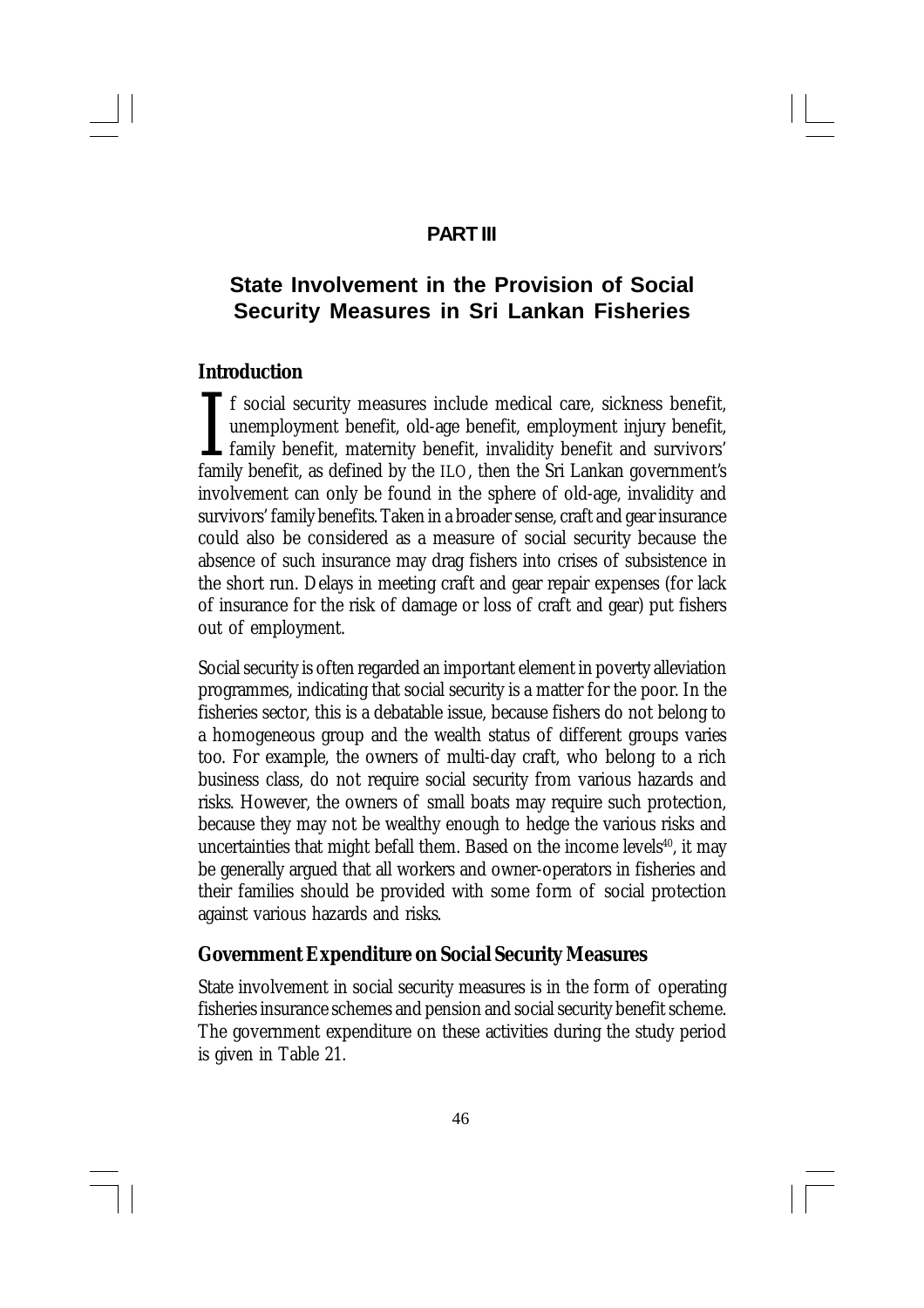| <b>Time Period</b> | Insurance<br>schemes(LKR) | Pension<br>scheme(LKR) |
|--------------------|---------------------------|------------------------|
| 1984-1994          | 75                        | 0.86(0.08)             |
|                    | $(19.2\%)$                | $(0.2\%)$              |
| 1995-2001          | 70 (10)                   | 5(0.71)                |
|                    | (3.5%)                    | $(0.2\%)$              |
| 2002-2003          | 1.5(0.75)                 | 7.02(3.51)             |
|                    | $(0.61\%)$                | $(3.29\%)$             |

Table 21: Government Expenditure on Social Security

*1 average annual allocation of funds is in italics*

*2 given in parentheses are percentages (percentage from the total government expenditure on social welfare and social security)*

*Source: MFAR<sup>41</sup>*

Expenditure on fisheries insurance schemes remained quite high both during the UNP regime (1984-1994) and the UF regime (1995-2001). However, expenditure on the operation of insurance schemes dropped drastically from about LKR70 mn in the 1995-2001 period to LKR1.5 mn in the 2002-2003 period. The high expenditure in the operation of the insurance schemes in the two early periods can be attributed to the development of deep-sea fishing in the late 1980s and the need to insure expensive multi-day craft, gear and accessories against the risk of damage or loss. The low interest shown by the government in these schemes since 2001 could be due to the poor economic situation of the country, as indicated by the negative rate of growth of the GDP in 2001. However, the interest in the fishermen's pension scheme appears to be growing gradually, although the amounts spent are small.

## **An Assessment of Social Security Schemes**

## **Fishermen's Pension Scheme**

The fishermen are provided with benefits in the event of any physical disability (invalidity benefit) or old age (old-age benefit), while upon death, the dependents are provided with compensation (survivors' benefit/family benefit). Among all insurance schemes, the fishermen's pension scheme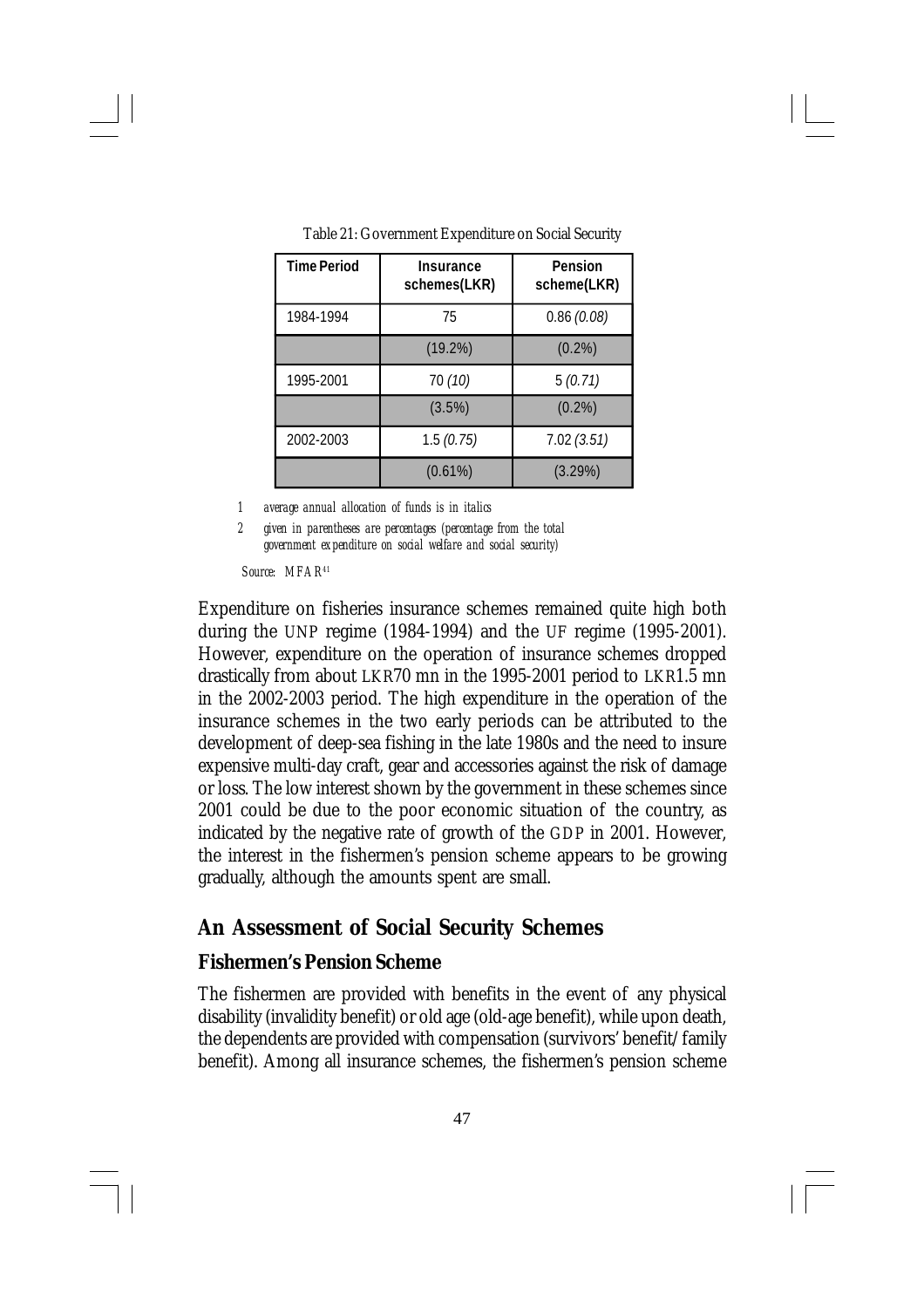is the most popular among the fishing communities, and features the following objectives (as stated in government reports):

- § providing social security for fishermen during any disability or old age
- § providing compensation to the dependents of the fisherman at the time of his death
- § encouraging the fishermen to engage continuously in fishing
- § stimulating youth to engage in fishing
- § improving savings and thrifts habits among the fishing community

Of course, the last three objectives do not fall under social security measures.

The Fisheries Pension and Social Security Benefit Scheme Act No.23 of 1990 was implemented with effect from 21 April 1991. By 30 September 1993, 18,169 fishermen had contributed to this scheme. All registered fishermen contributing to the scheme had access to its benefits. The beneficiaries would receive a pension after they reach the age of 60 years, while they would also receive "full" or "partial" benefits in case of disability (see Table 22).

| Age (as at the date of incidence) | <b>Full Disability</b><br>Benefit (LKR) | PartialDisability<br>Benefit (LKR) | <b>Death Gratuity</b><br>Allowance (LKR) |
|-----------------------------------|-----------------------------------------|------------------------------------|------------------------------------------|
| Between $18 - 30$ years           | 50,000                                  | 25,000                             | 25,000                                   |
| Between 31 - 35 years             | 40,000                                  | 20,000                             | 20,000                                   |
| Between $36 - 40$ years           | 30,000                                  | 15,000                             | 15,000                                   |
| Between $41 - 45$ years           | 20,000                                  | 10,000                             | 10,000                                   |
| Between 46 - 60 years             | 12,000                                  | 6,000                              | 6,000                                    |

Table 22: Disability Benefits and Death Gratuity Allowances

*Source: MFAR 1991<sup>42</sup>*

Fishermen falling in the age group of 18-54 years could apply for the pension once they are 60 years old, while those contributing when they are between 55-59 years, could only apply for pension five years after they commence contributing to the scheme. Then they are entitled to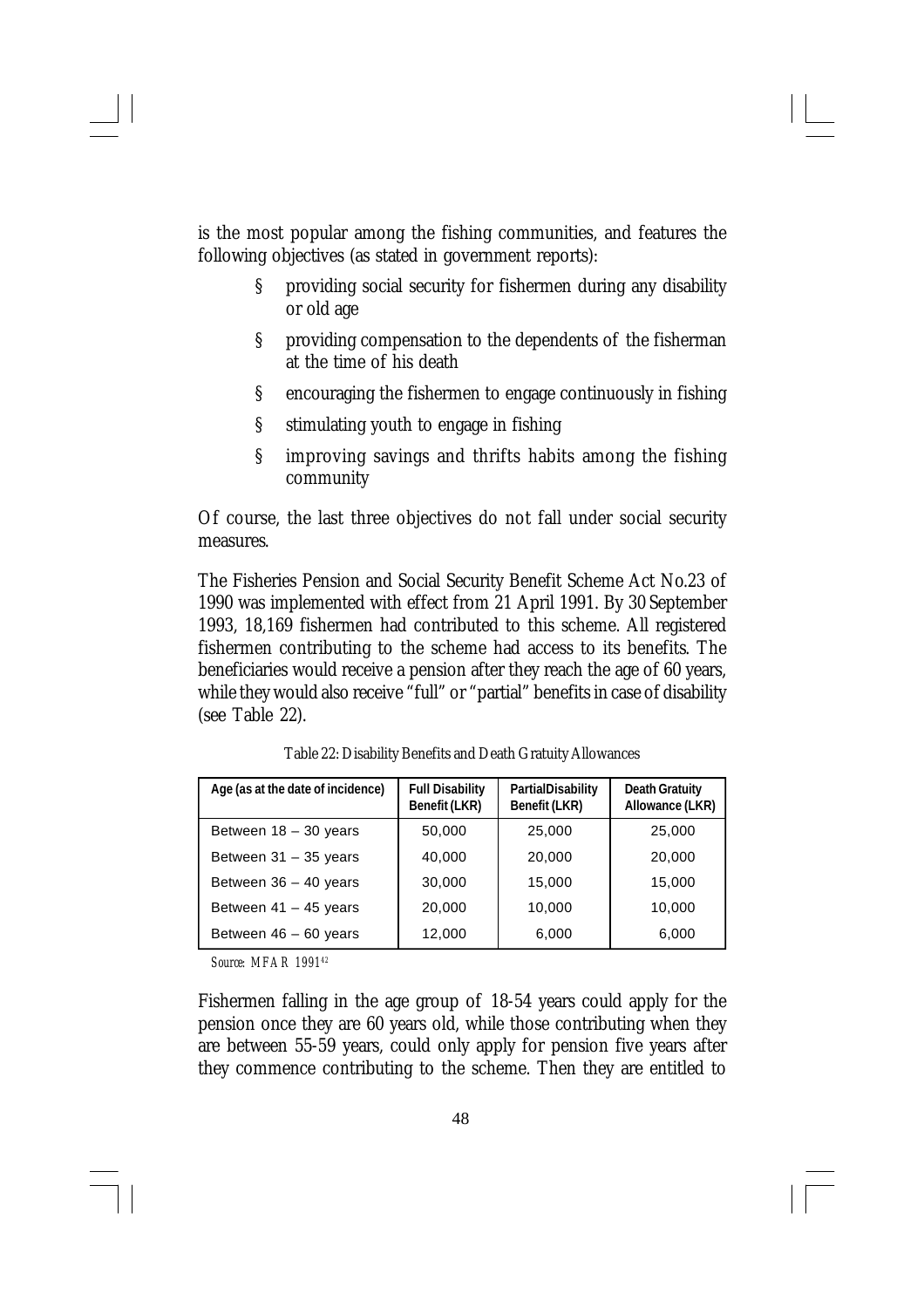receive the pension continuously. If the contributor dies or becomes disabled before he starts to receive the pension, the premia paid and accumulated interest are paid to his/her inheritor/s. If a contributor who was receiving a pension dies, his spouse will be eligible to receive the pension up to the 85th birthday of the demised contributor. This shows that the pension scheme, while providing old-age benefits, also provides invalidity and survivors' benefits.

To be considered eligible for benefits under the scheme, the contributor must:

- a. be a fisherman between the age of 18 and 59, and engaged in fish catching or breeding in sea/lagoons/inland waters bodies;
- b. not be an owner of three or more boats of more than 6 tonnes weight;
- c. not be an owner of one or more fishing plots of more than 5 acres;
- d. should not be an employee receiving, or has received, benefits from an employees provident fund;
- e. should not be an employee of a pensionable job or receiving a pension;
- f. should not be a person paying income tax and
- g. should not be a person claiming any widow's and orphan's pension.

Premia are paid in accordance with the age at the date of commencement of contributions to the scheme. The government contribution to the fund is equal or more than the premium paid by the contributor. Premia are paid every three months. If all premia are paid at once at the time of enrolment in the scheme, the contributor will receive a discount equal to 50 – 85 per cent, depending on age.

## **Assessment of Benefits**

In the sphere of social security, the fishermen's pension scheme appears to be the best means of security for fishermen in old age and when they are disabled. The premia payable appear to be quite low compared to the kind of social security that the scheme offers to the contributors. However,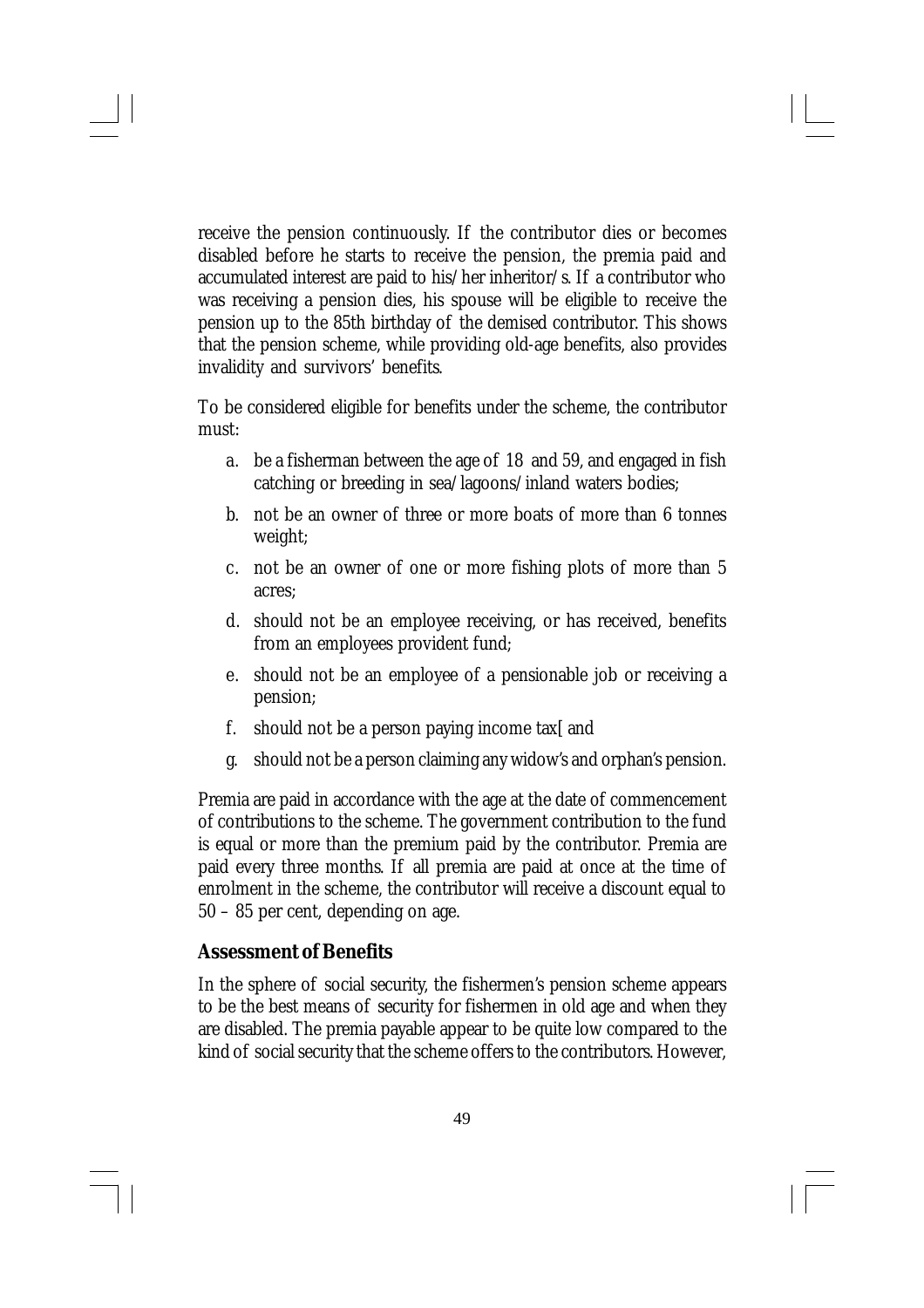field studies did not reveal such a happy state of affairs. What follows is a discussion based on field studies conducted in Kandegodalla and Dondra in Matara District, and Sisilasagama in Hambantota District.

#### *Fishermen's contribution to the pension scheme*

Almost all fishermen are aware of the existence of the pension scheme, but only about half of them are aware of its terms and conditions. Of the total sample population, only 45 per cent have contributed to the scheme. The following were noted as the factors responsible for fishermen's involvement in the scheme:

- a. The presence of an active community organization has a major role to play in creating awareness or an interest in the scheme. It should be noted in this respect that geographical and social immobility are the two characteristics of fishermen that prevent them from having access to information. It is well known that fishermen have fewer dealings with outsiders and especially with external institutions. In the Sri Lankan context, the fisheries cooperatives function as the arena for interaction among fishermen and various forms of collective action. They form the only institutional setup in which fishermen seek membership. Fisheries co-operatives also have a long history of mobilizing fishermen. Since the country's independence, all State help has been channelled to the fishing communities through the fisheries cooperatives, which have played a very important role in providing the less resourceful fishermen with access to new technology. The fishermen-government link was also maintained through the co-operatives. Therefore, fisheries co-operatives have a major role to play in creating awareness among their members of the pension scheme. The fishermen's contributions to the scheme were found to be high where the fisheries co-operatives were found to be active.
- b. It is also to be noted that the link between the Crop Insurance Board, which is operating the pension scheme<sup>43</sup>, and the fishing communities is quite weak. Informational asymmetries between the two groups and the physical distance lead to misunderstandings and long delays in payments.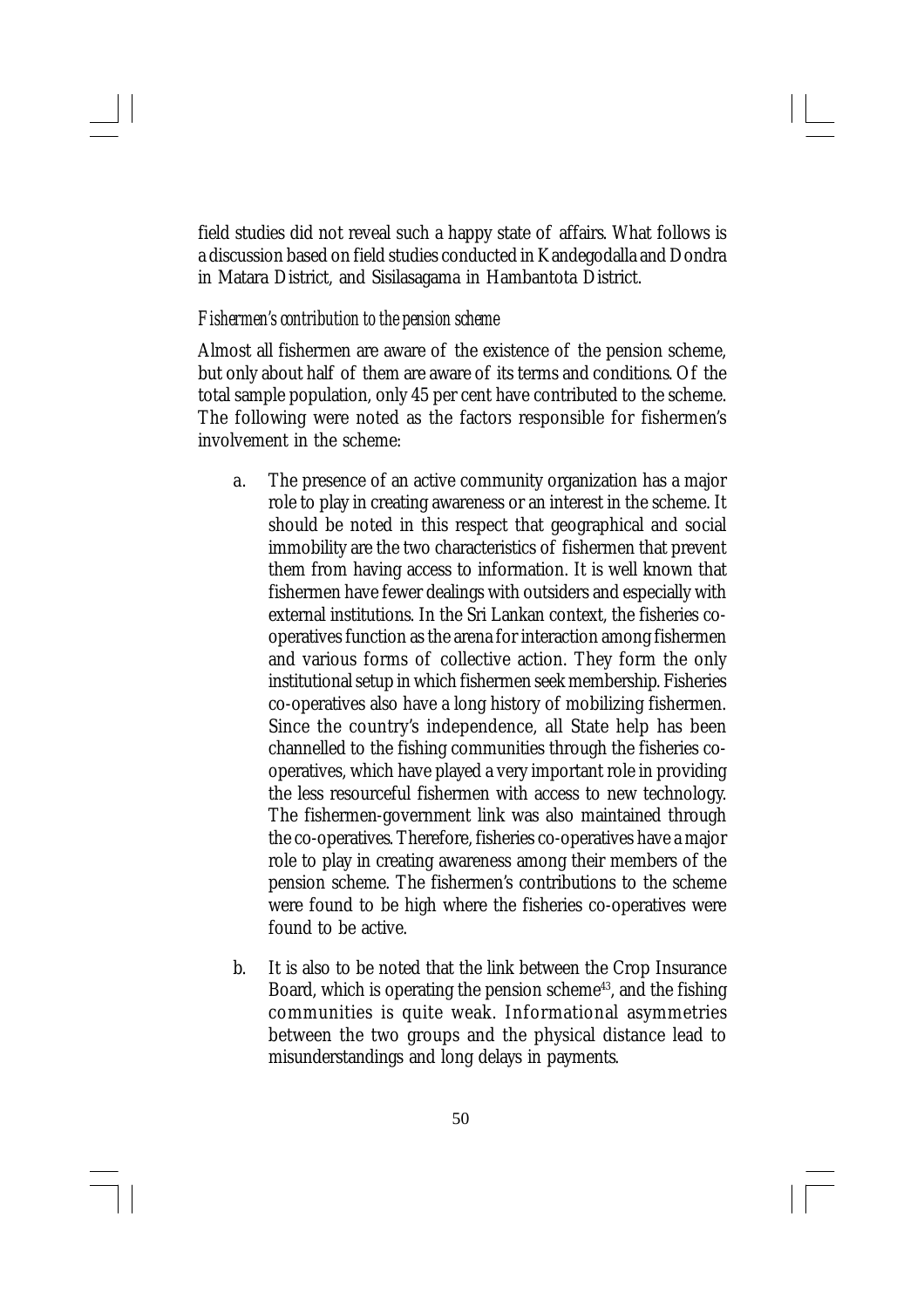- c. It is difficult to get fishermen involved in any scheme requiring regular payment of premium because of the irregular nature of fishing incomes. Even after enrolling in a scheme, a fishermancontributor may be forced to default premium payments when his income is low, due to bad seasons, bad weather, low catches, etc. The emergence of insurance agencies providing insurance against the risk of low catches due to bad weather or lean seasons is unlikely because of the problem of covariant catches<sup>44</sup>.
- d. Some fishermen feel that the pension is too low to meet their subsistence requirements. This is quite surprising because the average incomes of those who make such comments appear to be lower than the potential pension they could receive from the scheme. Yet, the fishermen who are confronted with high catch fluctuations also face "lucky catches" (random large catches), which help them to purchase durable consumption goods, which is not possible with low, but regular, incomes. This could be one reason why fishermen consider the pension to be too low. Moreover, fishermen, especially those engaged in artisanal smallscale fisheries, hardly have incomes over and above their subsistence needs, and therefore regular payment of premia would be difficult for them. The other side of the coin is that they may find the pension benefits to be inadequate due to their use of high discount rates in comparing the present value of future pension benefits with present incomes. Of course, it is natural for people living at the level of subsistence to use high discount rates.

## **Suggestions for Improvement**

i. Fishermen feel that the pensionable age should be brought down to 50 years. Due to the arduous work associated with fishing, fishermen say that they become feeble by the age of 50. Yet, during field studies, it was difficult to find fishermen retiring from work at 50. The fishermen pension scheme should be operated through the fisheries co-operative system, which can act as a mediator and a catalyst. A village-level institution is likely to succeed better than an outside institution in respect of mediatory services.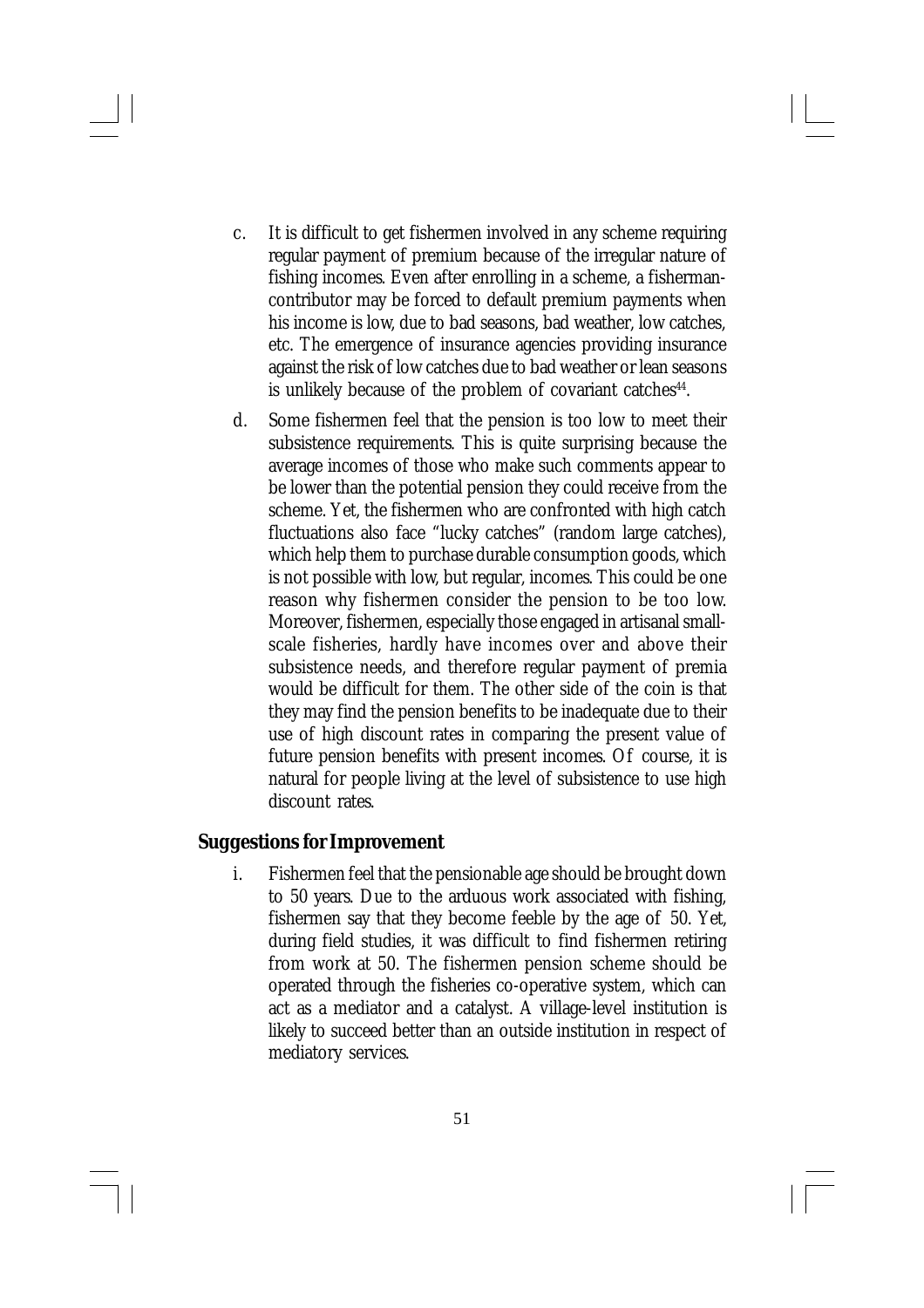ii. Awareness programmes should be carried out through community organizations such as fisheries co-operatives to educate the fishermen about the scheme.

#### **Fisheries Insurance**

Due to the highly fluctuating and unpredictable nature of fish catches and the hazardous nature of the marine environment in which craft and gear are put into operation, fishermen are likely to confront two types of shocks: idiosyncratic shocks and aggregate shocks, both affecting food entitlements of fishing households.

Idiosyncratic shocks are shortfalls in income confronted by individuals in a fishing community at random, meaning that all individuals in a group or community do not confront these shocks at one and the same time. These shocks can originate from many sources. Catch variability due to the unpredictable nature of fish behaviour may result in income shortfalls which are resource-related. Then there are operational hazards such as those arising from sudden loss or damage to craft and gear, or health hazards, which again will affect food entitlements of households. In the case of certain fisheries, such as the beach-seine fisheries, uncertainty in having access to resources, may also give rise to income shortfalls. The most distinguishing feature of idiosyncratic shocks is the absence of any positive correlation in outcomes among individual fishermen<sup>45</sup>.

In the short run, changes in weather, fish migratory habits, changes in seawater temperature, etc. may result in poor fish catches, affecting all fishermen in a particular geographical area in a similar fashion. These are aggregate shocks. They can also originate from long-term catch fluctuations, such as those arising out of the seasonal nature of fishing operations. At such instances, outcomes of all fishermen rise and fall together.

Both idiosyncratic shocks and aggregate shocks affect the consumption of fishermen to varying degrees, and there exists a high demand for insurance among fishermen to smooth consumption.

Formal insurance is a phenomenon in modern societies, where specialized insurance agents emerge to cater to the demand for insurance, leading to the emergence of insurance markets. Formal insurance usually exists only for idiosyncratic shocks. If all fishermen make claims for indemnity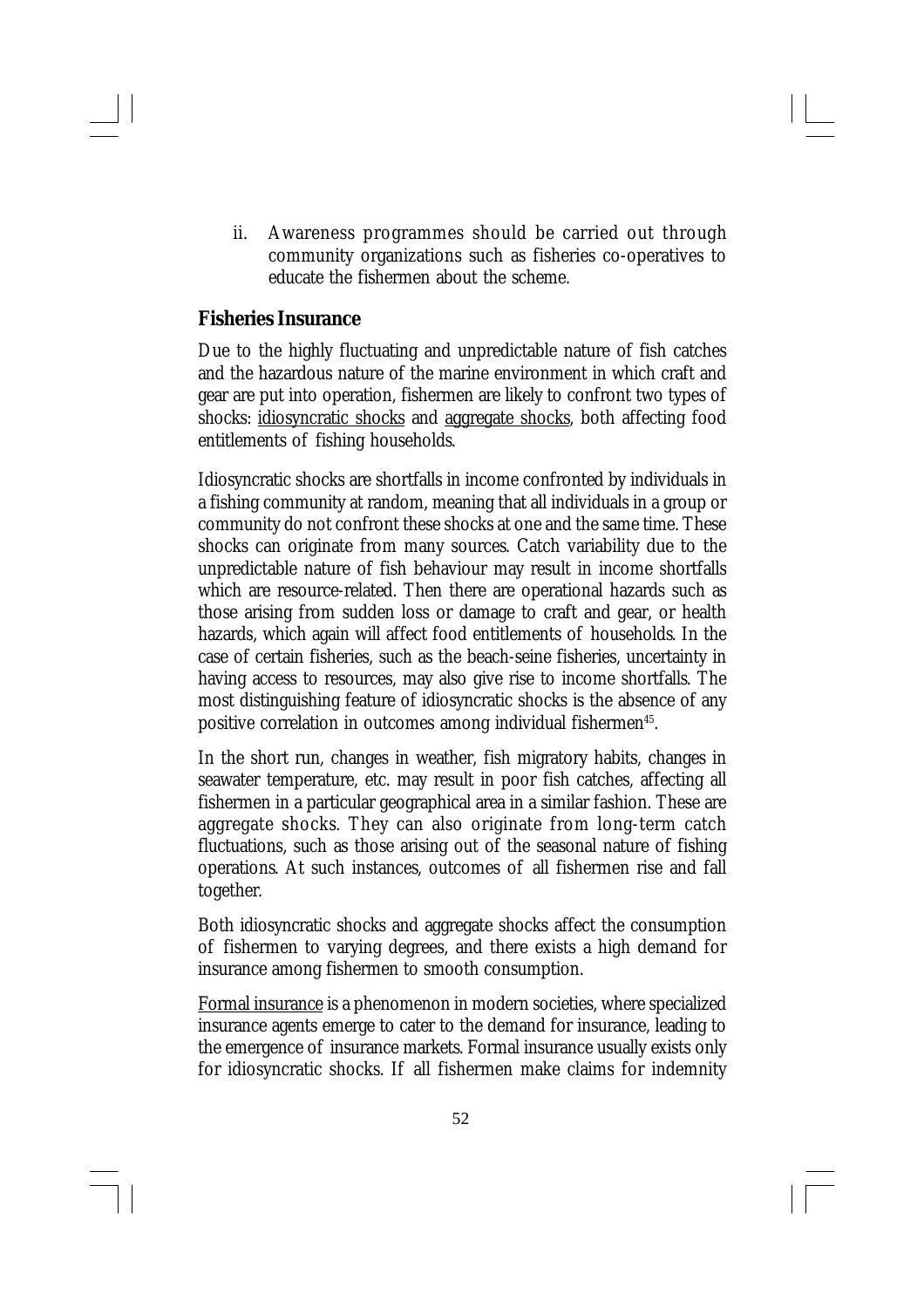payments at one and the same time (due to aggregate shocks), the scheme cannot function. Since anonymity between insurers and insurees is greater, formal insurance is constrained heavily by incentive problems, although the insurers are better equipped to enforce punishment through the legal apparatus on those who breach the conditions of the contract. When information is asymmetrically distributed, the insurance agents are forced to collect information, the cost of which will have to be charged from insurees by way of higher premia. Moreover, the cost of information collection will also be time-consuming. High premia and delays are likely to make formal insurance less attractive to fishermen.

Due to the hazardous nature of the marine environment, craft and gear often confront damages or losses, the risk of which exist both in traditional and modern fisheries. Nevertheless, due to the fact that the new technology is costly, the cost of this risk is greater in mechanized fishing than in traditional fishing. Two components of this cost can be identified: the cost of repairs and replacement of craft and gear; and the cost in terms of loss of fishing time. The high cost of repairs and replacement in mechanized fishing is related to (i) the need for specialized technical services and (ii) the high cost of spare parts. By contrast, the traditional fishing communities had their own carpenters and village "technicians" who could attend to all repair needs. Repairs could be done with locally available material, such as wood, glue, ropes, splinters, etc. As for the mechanized craft, which are highly sophisticated, they require the attention of qualified technicians for serious repair. Moreover, spare parts for engines have to come from outside the fishing village or the country. Therefore, unless spare parts are readily available, there arises the uncertainty of securing the necessary spare parts at the time they are needed. Further, the need to replace a particular part (of an engine or a communication device or a fish-finding devices) may demand a very high financial commitment on the part of the craft owner. Therefore, fishermen who are engaged in mechanized fishing are confronted with new risks, which were only very weakly present in traditional fisheries.

## **Types of Insurance Schemes**

The Sri Lanka Insurance Corporation and the National Insurance Corporation are the two major organizations providing insurance against fishing-related risks.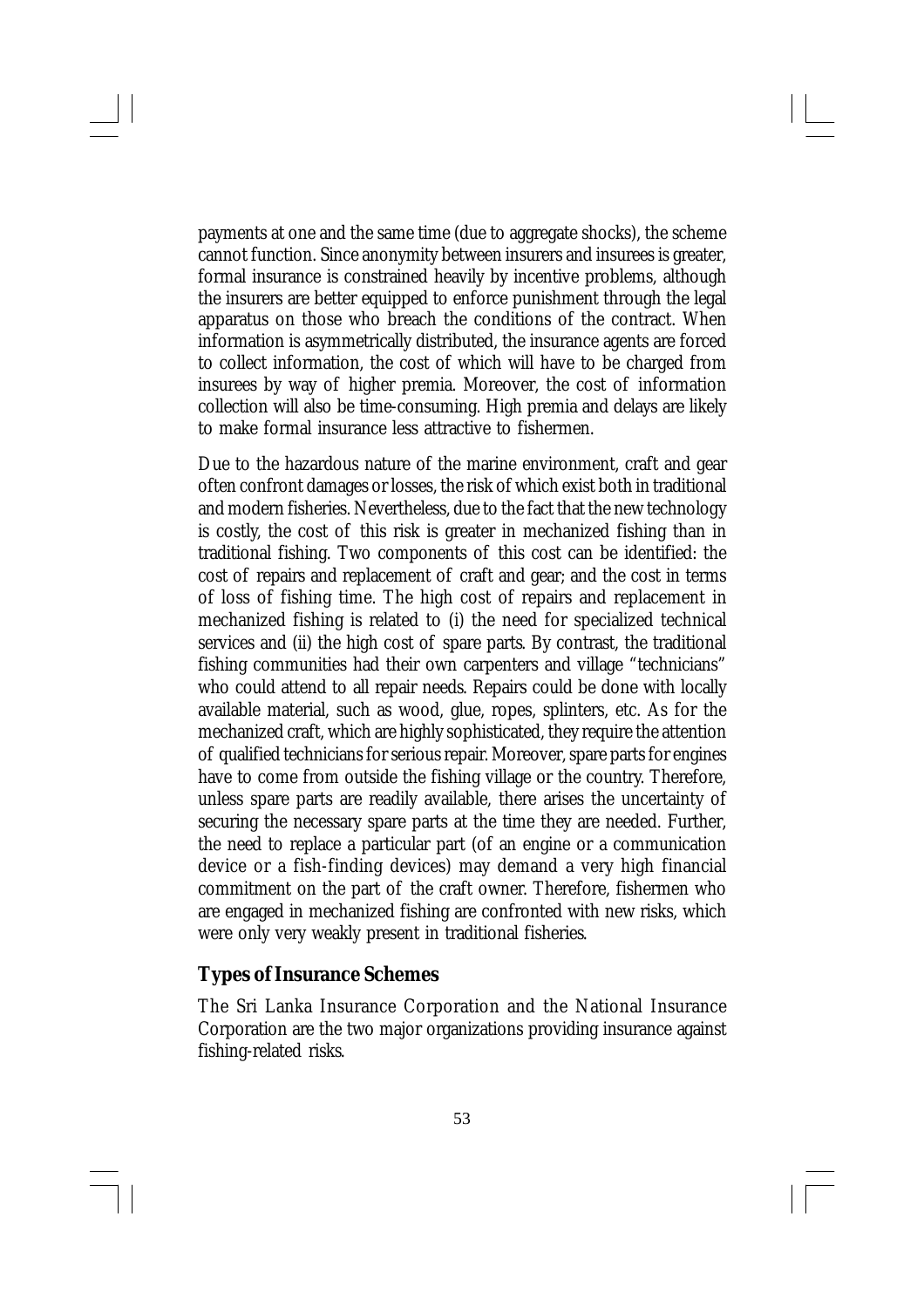## *Sri Lanka Insurance Corporation*

In 1982, the Sri Lanka Insurance Corporation commenced a scheme that provided insurance against total loss or damage to fishing equipment. Subsequently, the scheme was expanded to cover both total and partial loss or damage. In order to contribute to this scheme, the needy fishermen are required to obtain a licence for the craft, which gives them the right to fish with their craft.

#### *National Insurance Corporation*

The scheme that is being operated today commenced on 27 June 1984. The basic features of the scheme, called the "Fishing Boat Policy", follow those designed for the fisheries insurance scheme operated by the Sri Lanka Insurance Corporation.

At present, three types of insurance schemes are being operated by the above institutions:

- a. Insurance for loss or damage to both craft and gear (full coverage scheme)
- b. Partial coverage scheme
- c. Accident insurance scheme

In Sri Lanka, all craft owners are required to insure their craft and gear before registration. It is also a requirement for craft owners interested in borrowing from State-sponsored banks for productive purposes. However, the interest of craft owners in insurance schemes appears to be quite weak.

A study was carried out during the period 1989-1991 by Amarasinghe (see Amarasinghe 2005<sup>46</sup>) to find out the extent of contribution of different categories of fishermen to these insurance schemes. It is evident from information provided in Table 23 that the owners of large mechanized craft (3.5 to 5.5 tonnes) have shown a greater interest in these schemes and they represented 80.49 per cent of the total insurers. Of this, a considerable number of craft owners (63.39 per cent) have insured their craft fewer than two times. The interest of these craft owners in the schemes initially could be attributed to their intention of obtaining credit from the formal credit market, which required fishermen to insure their crafts before loans were issued. Therefore, once the fishermen obtained the required loan, they probably lost their interest in insurance.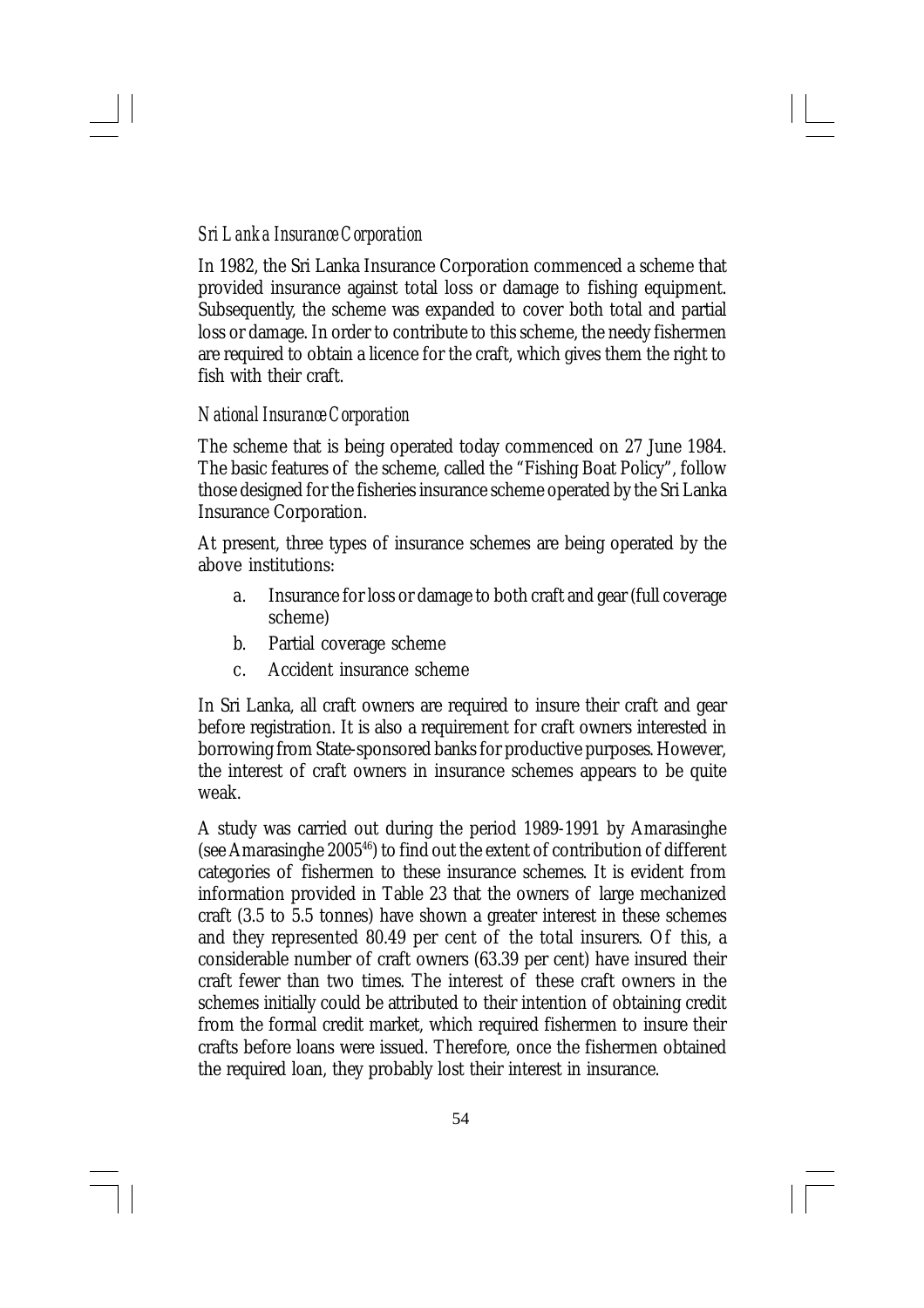|                                            | Percentage of craft owners reporting (%) |                                                     |                                                                   |  |  |  |
|--------------------------------------------|------------------------------------------|-----------------------------------------------------|-------------------------------------------------------------------|--|--|--|
|                                            | Contribution to<br>formal insurance      | Withdrawing after<br>paying less than<br>two premia | Continuing to<br>contribute to insurance<br>after the second year |  |  |  |
| NMTC <sup>47</sup>                         | 6.67                                     | 6.67                                                |                                                                   |  |  |  |
| MTC <sup>48</sup>                          | 29.41                                    | 29.41                                               |                                                                   |  |  |  |
| FRP <sup>49</sup>                          | 57.40                                    | 46.43                                               | 10.97                                                             |  |  |  |
| ODOC <sup>50</sup> &<br>MDOC <sup>51</sup> | 80.49                                    | 63.39                                               | 17.10                                                             |  |  |  |

Table 23: Participation of Craft-owners in State Insurance Schemes

sample informants (n=101)

Those who have insured their fishing craft more than two times (17.10 per cent) consisted mainly of fishermen who have obtained large (5.5 tonne) craft through loan schemes established by MFAR. In these schemes, the ownership of the boat was vested with the bank, which was the collateral for the loan, and insurance of craft and gear was made compulsory. Asked as to what made them withdraw from State insurance schemes, almost all fishermen stated that there were long delays in making indemnity payments and that the insurance premia were too high.

In another study carried out in the south of Sri Lanka in 1997 (see Amarasinghe 2005<sup>52</sup>), an attempt was made to find out the contribution of different sources in meeting the cost of craft and gear repairs. Tables 24 and 25 give the amounts obtained by fishermen from all different sources in meeting the cost of craft and gear repairs. Formal insurance has been the least attractive source of funds for craft and gear repairs, for various reasons, such as, registration of craft, access to credit, craft owners being compelled to contribute to State insurance schemes, and so on. Due to the use of highly valued fishing equipment, most of the recent owners of MDOCs have insured their craft and gear and, as revealed by Tables 24 and 25, approximately a third of the repair expenses have been secured through indemnities paid by the insurance agencies. Fishermen are usually interested in securing repair funds within the shortest time possible in order to reduce the number of fishing days lost, a need which is unlikely to be fulfilled by the formal insurance agencies, which need time for information collection. It is well known that when insurance is lacking or when insurance markets are inadequately formed, people tend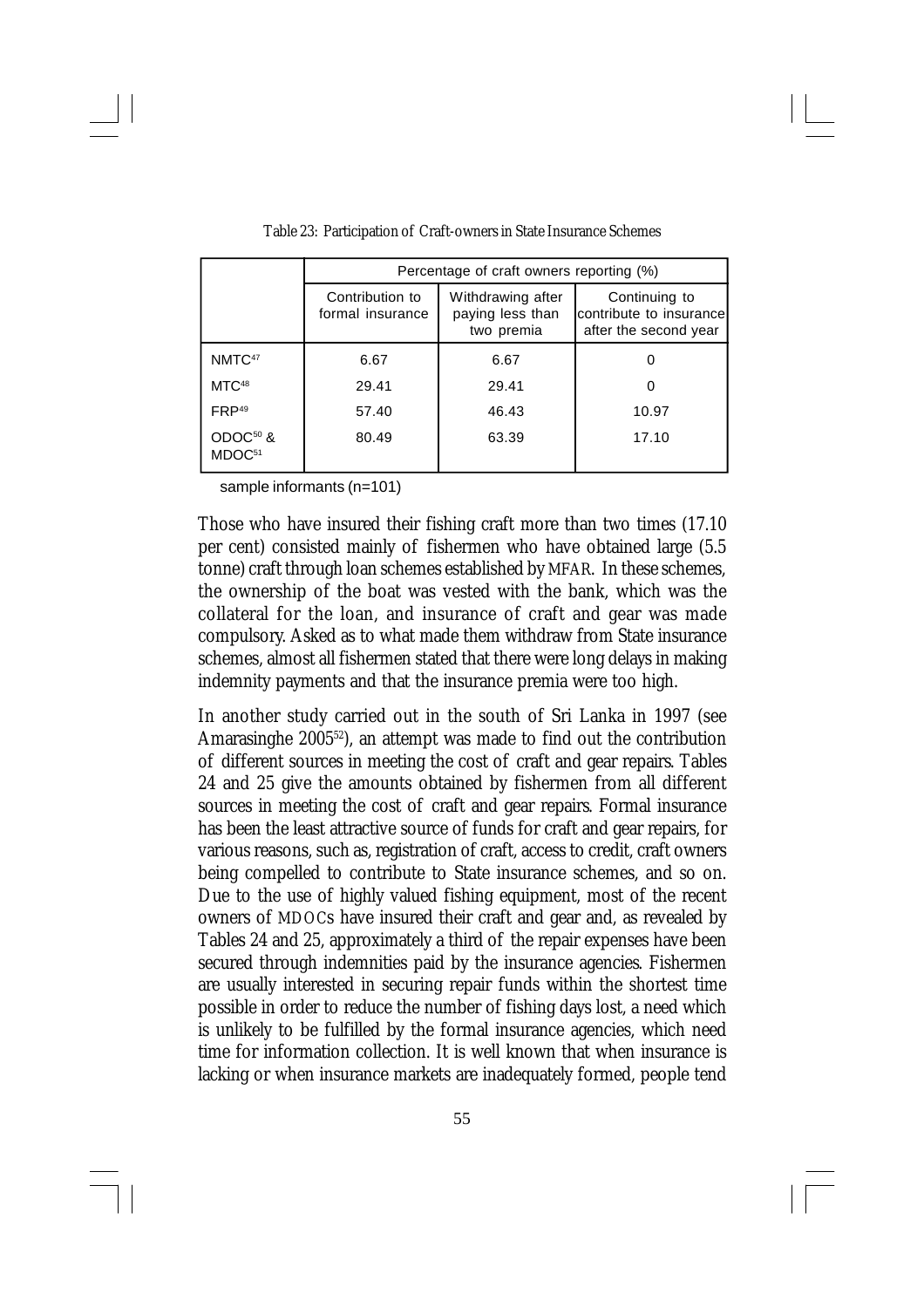to resort to credit, which is an insurance substitute. While fishermen have resorted to both formal and informal sources of credit, the latter have played a more important role than the former. The village moneylender, fish merchants, fellow fishermen, etc. have all been important sources of credit for fishermen who were looking for external sources of funds to meet repair expenses.

|             | Average amount of funds obtained from different sources for craft repairs (LKR)<br><b>Fish</b><br>Friends and<br>Savings<br>Formal<br>Money<br>Formal<br>Merchant<br>Credit<br>Lender<br><b>Relatives</b><br>Insurance |          |      |      |      |       |
|-------------|------------------------------------------------------------------------------------------------------------------------------------------------------------------------------------------------------------------------|----------|------|------|------|-------|
|             |                                                                                                                                                                                                                        |          |      |      |      |       |
| <b>NMTC</b> | 500                                                                                                                                                                                                                    | 100      | 350  | 75   | 311  | 3690  |
| <b>MTC</b>  | O                                                                                                                                                                                                                      | 269      | 733  | 2000 | 400  | 3847  |
| <b>FRP</b>  | 0                                                                                                                                                                                                                      | $\Omega$ | 929  | 1762 | 484  | 5698  |
| <b>ODOC</b> | $\Omega$                                                                                                                                                                                                               | 5682     | 2500 | 4773 | 5318 | 11327 |
| <b>MDOC</b> | 1000                                                                                                                                                                                                                   | 530      | 1909 | 3636 | 4121 | 22667 |

Table 24: Sources of Funds for Craft Repairs

*Source: Amarasinghe, 2005<sup>53</sup>*

|             | Average amount of funds obtained from different sources for gear repairs (LKR) |                  |                 |                         |                                 |         |  |
|-------------|--------------------------------------------------------------------------------|------------------|-----------------|-------------------------|---------------------------------|---------|--|
|             | Formal<br>Insurance                                                            | Formal<br>Credit | Money<br>Lender | <b>Fish</b><br>Merchant | Friends and<br><b>Relatives</b> | Savings |  |
| <b>NMTC</b> | 0                                                                              | 78               | 316             | 694                     | 213                             | 3384    |  |
| <b>MTC</b>  | 0                                                                              | 229              | 200             | 686                     | 0                               | 3969    |  |
| <b>FRP</b>  | 474                                                                            | 337              | 211             | 1018                    | 491                             | 7545    |  |
| <b>ODOC</b> | 0                                                                              | $\Omega$         | 4000            | 1108                    | 1703                            | 14644   |  |
| <b>MDOC</b> | 8088                                                                           | 3509             | 2842            | 5474                    | 1491                            | 28719   |  |

Table 25: Source of Funds for Gear Repairs

*Source: Amarasinghe, 2005<sup>54</sup>*

What is quite interesting to note in the information furnished in Tables 24 and 25 is the importance of personal savings in meeting repair expenses. Irrespective of the technological category, personal savings have been the major source of funds used in meeting craft and gear repairs/ replacement. This study showed that fish merchants did form an important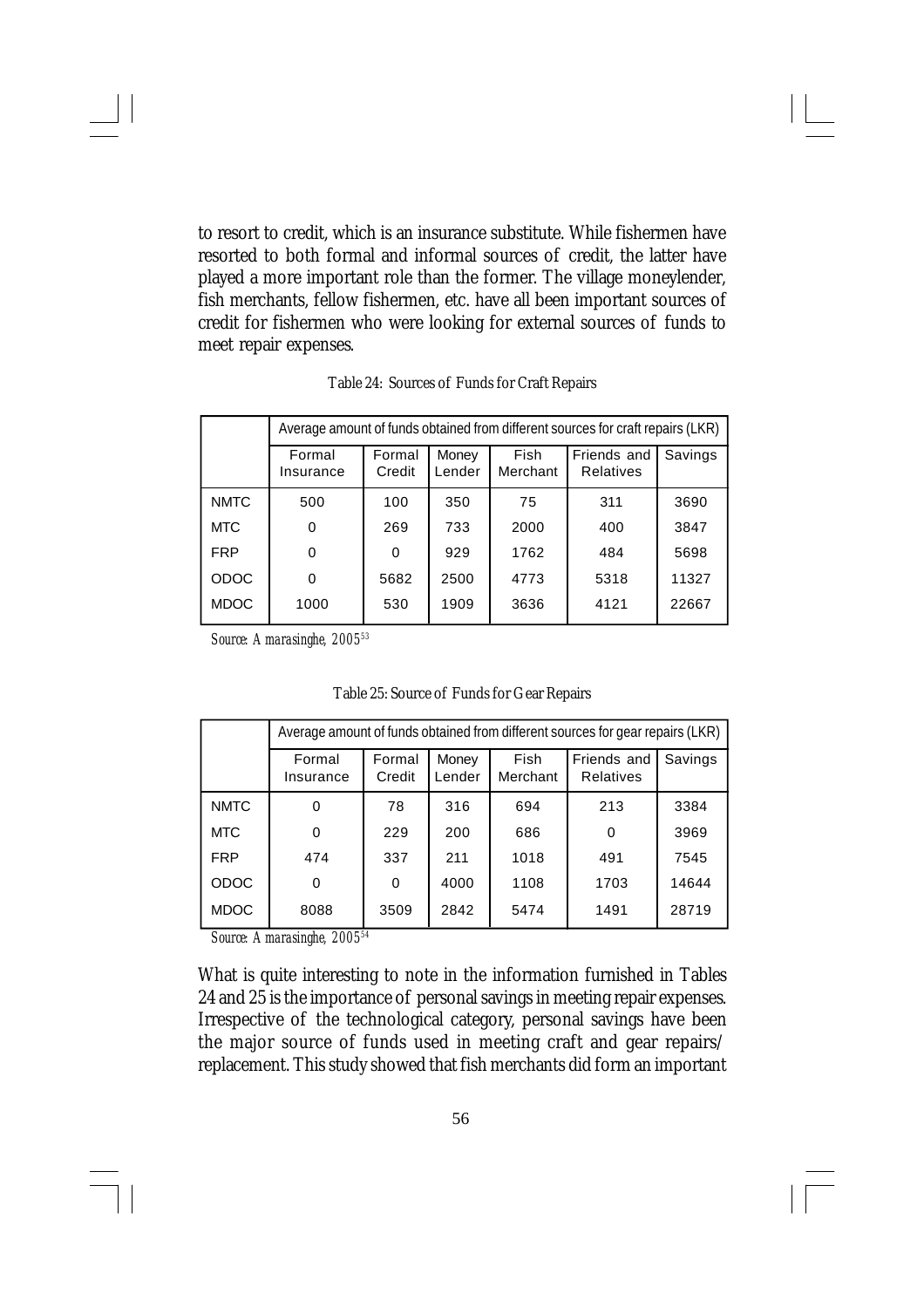source of funds within the fishing community, but this was not the major source of funds for repairs.

It is to be noted that craft owners generally insure their craft and gear (although not in a regular manner), but not the crew. With craft mechanization, modernization and the introduction of deep-sea fishing, the crew workers are increasingly facing higher risks of personal injury and even death. Therefore, the need for insuring crew workers against such injury and death has become more pronounced in modern fisheries. Yet, many craft owners refrain from purchasing such insurance because national laws for compulsory insurance do not exist.

## **Assessment of Benefits**

Private insurance agencies providing insurance against fishing-related risks are absent in Sri Lanka. A large number of fishermen had contributed to formal insurance schemes, but after the initial premia had been paid, many of them have withdrawn from them. The owners of highly valued craft, such as the modern MDOC, continued to contribute to State insurance schemes, and they formed the major beneficiaries of these schemes as well. Yet, field studies have revealed that the indemnity payments received by them from formal agencies accounted for less than 30 per cent of the total repair and replacement expenses incurred on the affected fishing assets. Long delay in indemnity payments is the major complaint made by fishermen against State insurance agencies. However, time-series data has revealed an increasing degree of participation in formal insurance schemes by fishermen operating large mechanized craft.

Under the condition of inadequately formed insurance markets, fishermen often turned to insurance substitutes, such as credit. Two major sources of credit can be identified: formal credit institutions (consisting of banks and co-operatives) and informal credit sources (consisting of fellow fishermen, relatives, moneylenders and merchants). While fishermen borrow from both sources, informal credit represents the larger share of the total borrowings of fishermen. Craft owners depend heavily on selfinsurance to cope with the risk of damage and loss of fishing assets. It appeared that, in the face of inadequately developed insurance markets, inadequately available community funds, and lack of suitable collateral acceptable to lenders, the fishermen finds "self insurance"<sup>55</sup> to be the best hedge against the risk of damage and loss of fishing asset.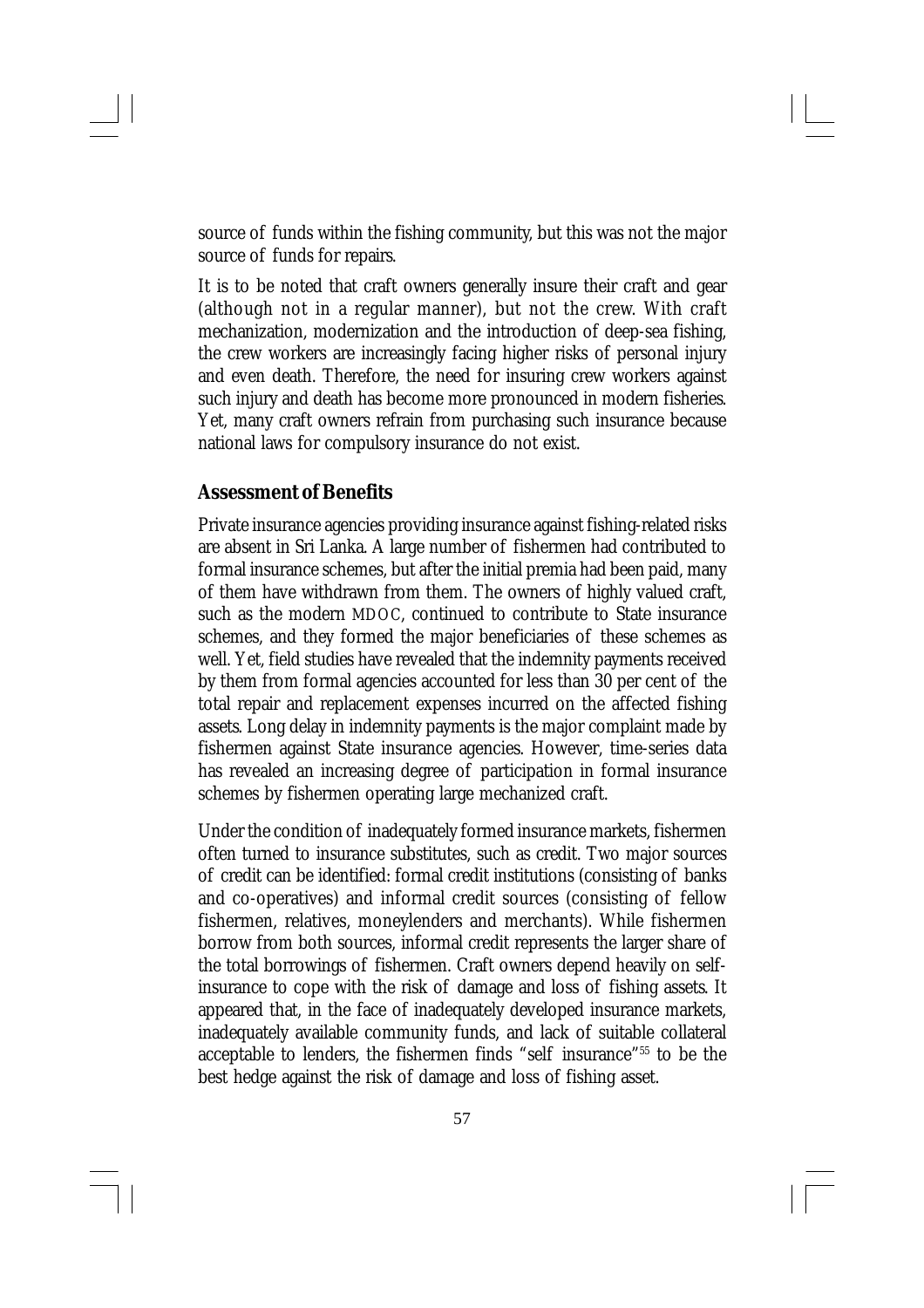In respect of personal injuries, the affected fishermen have to seek help from the community. The absence of any national laws protecting crew from risk of injury and death is the major reason for the apathy of craft owners in insuring their crew against such risks. This is a serious problem in multi-day fishing where fishermen are engaged in longer fishing trips and fish in deeper waters. Another safety-at-sea issue that repeatedly arises in discussions with fishermen is the threat of capture, arrest or conflict at sea. Almost every month, five to 10 Sri Lankan deep-sea fishing boats are arrested and detained for alleged illegal fishing in foreign territorial waters. Many boatowners who are outsiders and, therefore, have no concern for their crew workers other than extracting the highest returns from their labour, often turn a blind eye to incidences of arrest of crew workers. Their main concern, under such circumstances, is to get the boat, not the crew, released.

In order to improve the work conditions of crew on board multi-day vessels, it has recently been suggested that a work agreement (contract) be signed between the owner and crew member at the time of latter's recruitment to the craft, and that such agreement should indicate, among other things, the duration of employment, the catch-share and assistance when confronted with personal injury, etc. It has also been suggested that craft owners should insure both craft, equipment and the crew against the various fishing-related risks and uncertainties.

## **Other Schemes**

Apart from the schemes that have been discussed earlier, the State has assisted fishing communities and the fisheries sector in general in a number of ways, although all of them cannot be clubbed under "social welfare measures". For example, subsidies constituted a very important element in the "assistance package" of the government. Since the late 1950s, the government channelled large amounts of funds to the fisheries sector in the form of subsidies. Mechanized fishing, which had a capital bias, and therefore was not attractive to ordinary resource-poor fishermen, was introduced to the latter through subsidies and subsidized credit, channelled through fisheries co-operatives. This had the important consequence of curtailing the process of marginalization of artisanal and small-scale fishermen and guaranteeing them secure livelihoods and higher average incomes. This was the case in the introduction of small mechanized craft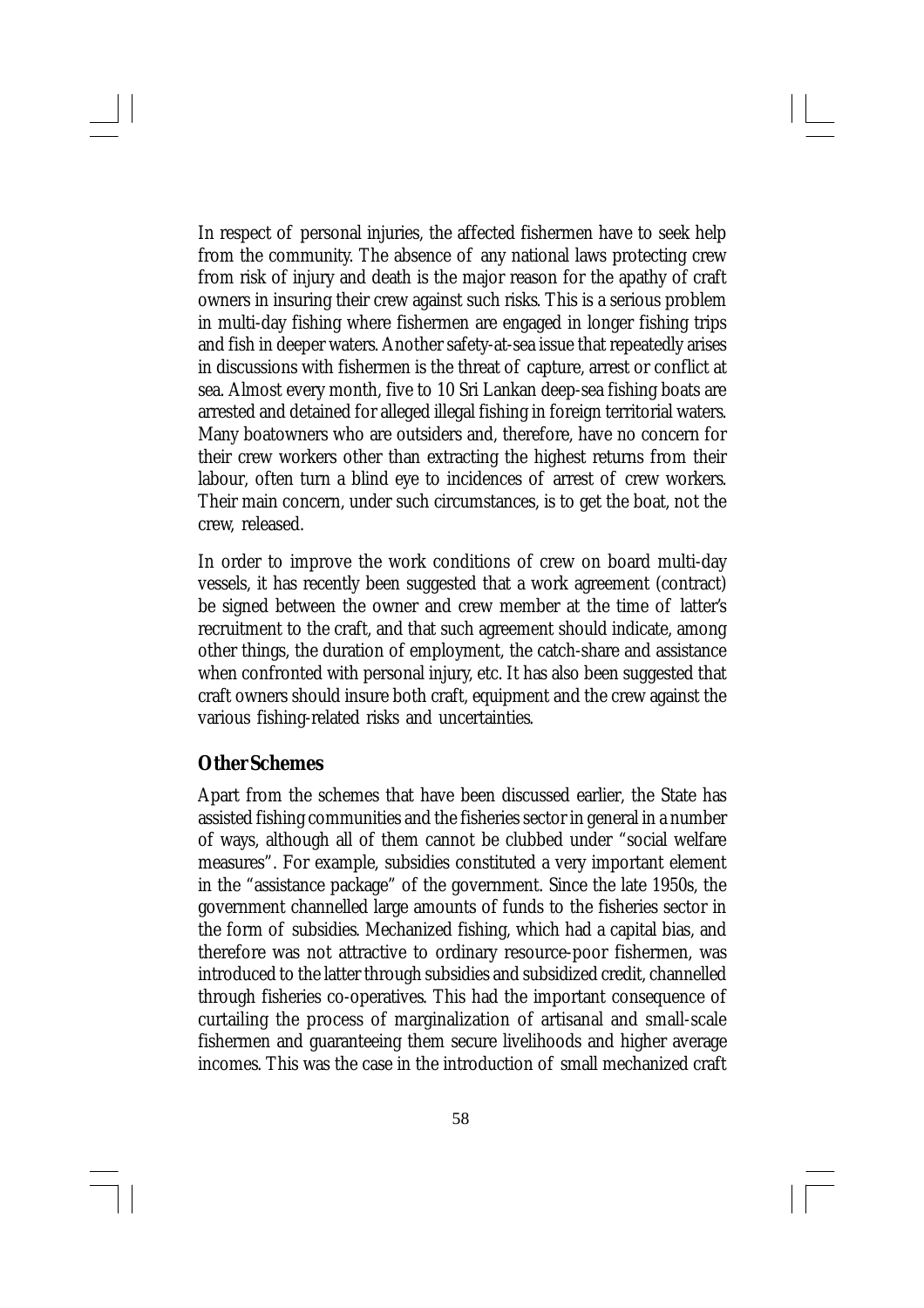and day boats with inboard engine (3.5-tonne craft) in the early 1960s. Beach-seining was the most popular technique of fishing prior to the introduction of these craft and the introduction of mechanized craft using gill nets had adverse impacts on the beach-seine fisheries. Their catches were low and crew shares were becoming insufficient to meet family subsistence requirements. There was also the problem of controlling the entry of more and more nets into the beach-seine fisheries, and pressure within the beach-seine fisheries was also growing. Therefore in the mid-1990s, the government intervened to control the number of nets in beachseine fisheries. For example, in Tangalle, in southern Sri Lanka, the government brought down the number of seines from 96 to 7, and they were allowed to operate under a co-operative system. By the time the new technology was introduced, there were large numbers of fishers who had been displaced from beach-seine fisheries or who were earning very low incomes. These fishers were provided with assistance, in the form of subsidies and subsistence credit to take up mechanized fishing and to use new fishing techniques. It is now evident that subsidies had played an important function at that time, in preventing or curtailing the process of marginalization of artisanal and small-scale fishers.

The assistance lent to families hit by calamities, such as cyclones, disappearance of craft and crew at sea, is irregular, and families are also badly affected by the arrest of fishermen for poaching in foreign waters. For example, the government took steps to provide dry rations worth LKR492,898 to 177 fishing families who were affected by the disappearance of crew members along with the fishing boats. In addition, the government took steps to release 147 fishermen who were detained in foreign countries, along with 21 boats, during the same year. However, such assistance is quite random, and there is no clear-cut government policy concerning these issues.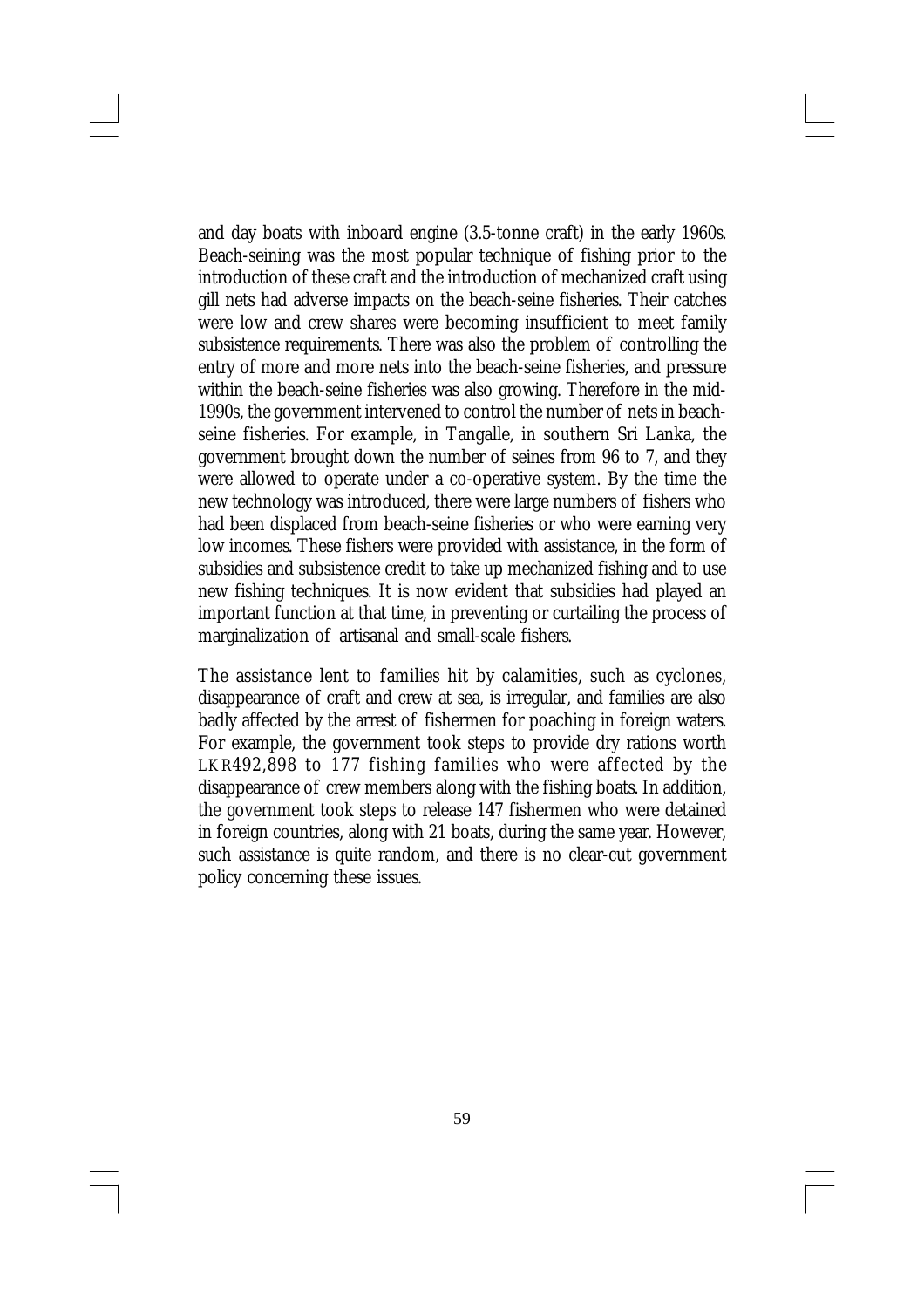## **PART IV**

# **Concluding Remarks**

 $\prod_{\text{amount}}$ **The provision of social welfare facilities for the fishing population** in Sri Lanka has been a responsibility of the government since independence in 1948. The government has been channelling huge amounts of public funds towards a number of social security measures, during the latter half of the last millennium. However, the emphasis has mainly been on promotional type of measures. This has also shown a fluctuating trend, depending on the political vision of the government in power. Evidently, the expenditure on social welfare measures has been higher during the left-aligned United Front regime than during the UNP regime, the latter representing more bourgeois interests. This notable fluctuation in the allocation of funds during different political regimes can be easily attributed to the lack of a national fisheries policy in the country. However, quite recently, a draft national fisheries policy was prepared, which clearly identifies a number of social security measures that should be adopted to increase the welfare of various individuals and groups in the fisheries sector.

Regional disparities in the allocation of funds also give rise to serious problems. This differential treatment would have definitely fuelled the already escalating ethnic problems in the country. Immediate attention should be paid to improve the social welfare measures in the coastal districts of the north and the east of the country. Another alarming trend is the declining amount of investment on social welfare measures evident since 2001. Although the poor growth rate and the war situation have had a depressive impact on all government expenditure on social welfare, this situation, if remain unattended, would even lead to the collapse of some of the existing social welfare schemes.

Government attention to social security has been quite recent. Community initiatives in devising modes of providing social security have been quite weak in Sri Lanka. This can be attributed to several reasons. First, people expect the government to provide them with everything. It is to be noted that the Sri Lankan government has been the major catalyst in the introduction of mechanized fishing in the 1950s, the "agent of change" in the process of the "blue revolution", the "big brother" in providing the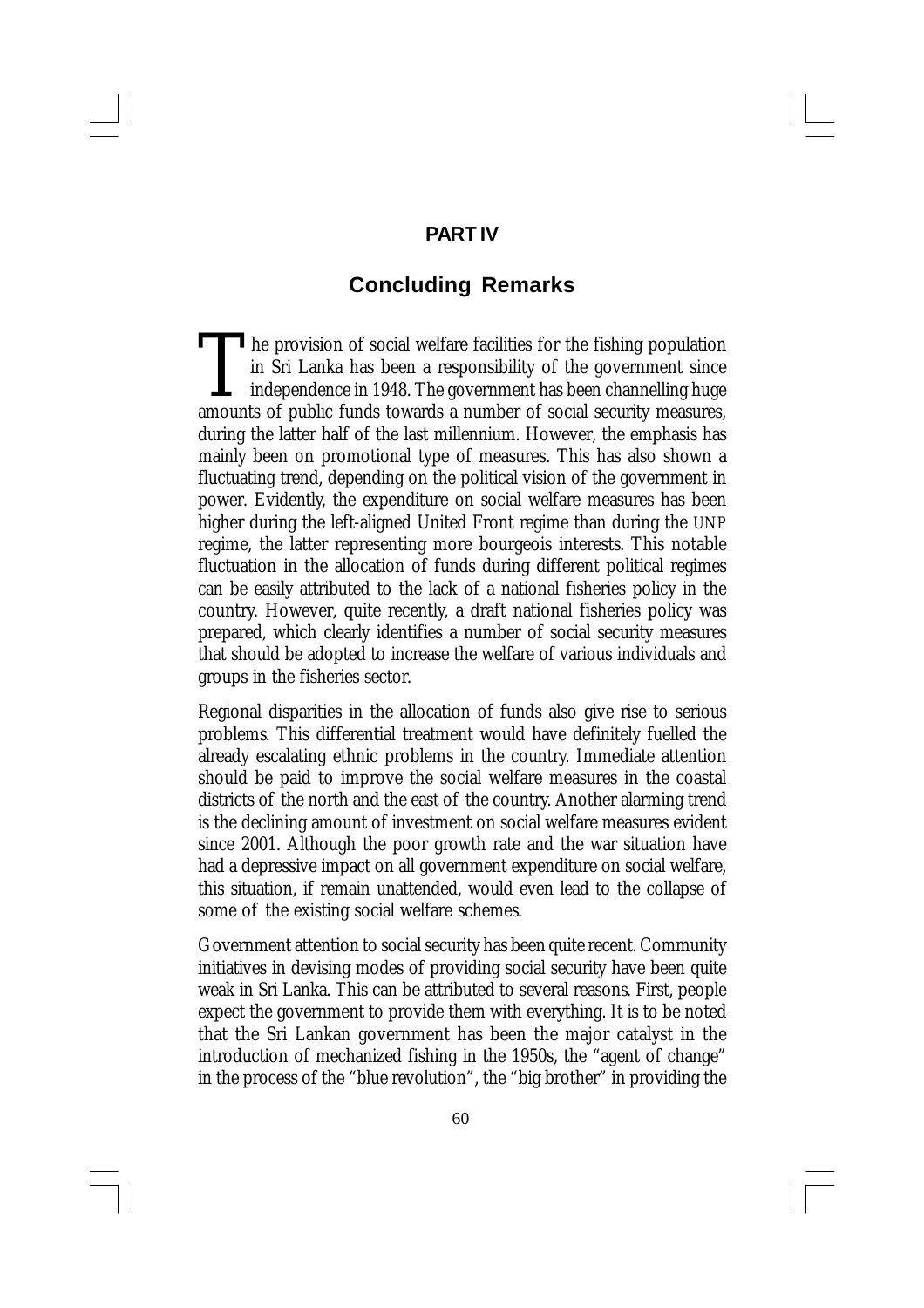community members with subsidies and subsidized credit, development of fisheries infrastructure, the provider of houses, health and sanitation, training, insurance, old-age security, etc. Therefore, community initiatives in meeting social security needs of members rarely emerged.

Second, fisheries co-operatives remained the only dominant form of community organization in the modern fisheries. Yet, these were sponsored by the government, and many of them were hastily formed to obtain State help in the form of mechanized craft under subsidy schemes, engines and subsidized credit that were issued to fishers through government banks. Every time a new government was elected to power, those who had links to the political party in power formed a co-operative in order to receive government aid to be distributes to their political clientele. With the fall of that government, such co-operatives too collapsed.

Third, even though a number of co-operatives succeeded in promoting savings among their members and then designing various credit and insurance schemes that provided many forms of social security, such organizations operated independently and in isolation. Some co-operatives are actually functioning as banks. A few efficiently functioning cooperatives provide a number of social security benefits to their members on occasions of personal injury, illness, death, disability, etc. Unfortunately, no attempt has been made to unify the fisheries co-operatives that were scattered throughout the country. The fisheries co-operative system is also politically divided, due to its various political affiliations. Such affiliations could be traced back to the time of the establishment of the individual co-operatives, with the involvement of those supporting the political party in power. Therefore, unification of such organizations was difficult and, therefore, the co-operative movement did not form a strong community organization that could influence government action.

Fourth, due to the short-sighted political aims of the government in 2002 that led to the establishment of landing site committees, the whole cooperative system collapsed and today, hardly any community initiative to provide social security measures to fishers and their families exists, apart from certain individual initiatives of co-operatives operating in the northwestern, northern and eastern districts. The success story of the latter could be attributed to the non-intervention of the government in the establishment of landing site committees of the said districts due to the prevailing war situation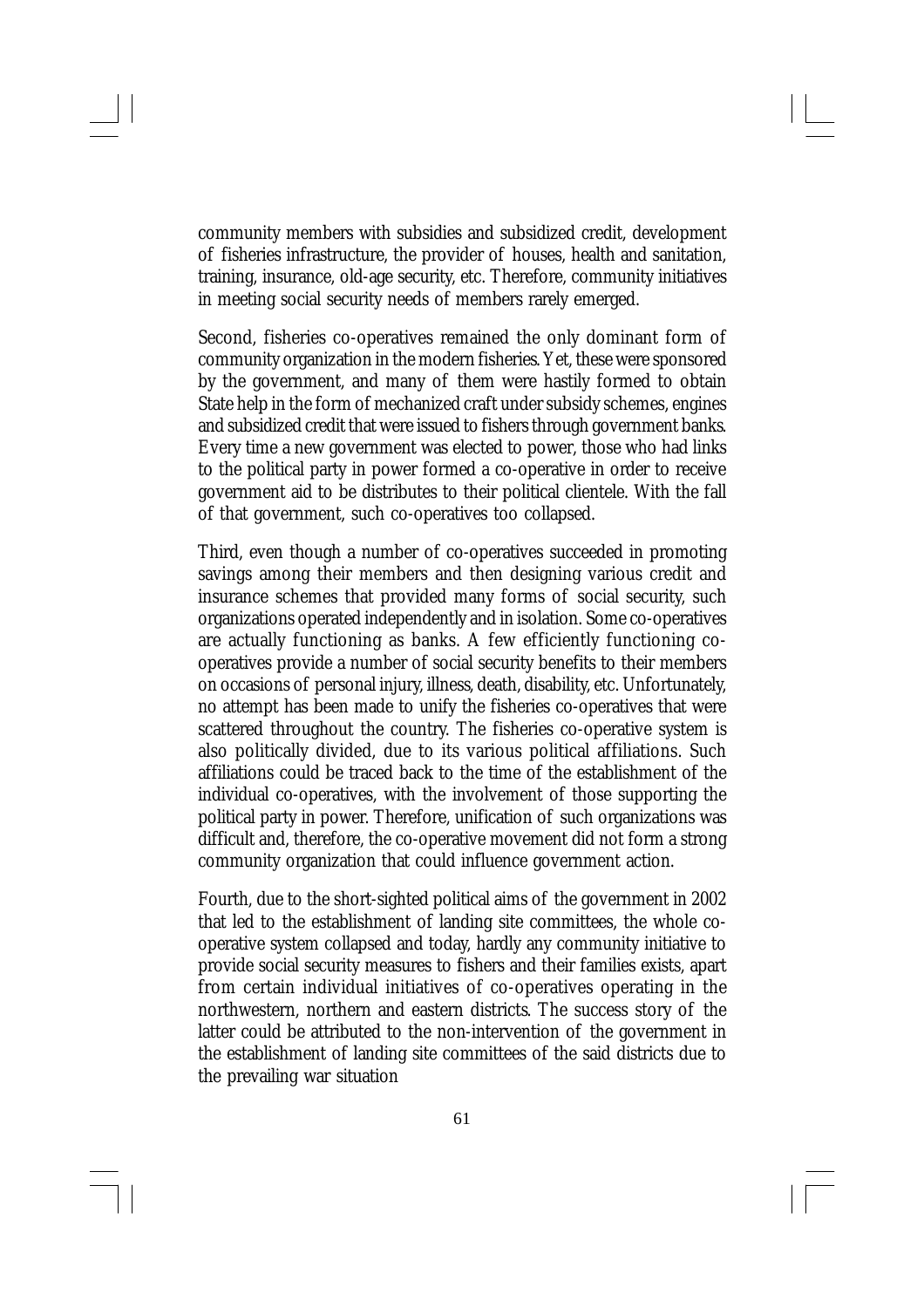With the adoption of mechanized fishing, especially with the development of deep-sea fishing, many new risks have emerged, which were nonexistent or weakly present in traditional fisheries. Apart from the higher risks of damage and loss of craft and gear, these risks include a large array of personal risks such as the risk of injury, illness, disability, death and arrest at sea. It is to be noted that very little attention has been paid by the government of Sri Lanka in providing insurance against such risks. Although the State introduced very ambitious fisheries insurance schemes in the 1970s, they were meant to provide insurance against damage or loss of craft and gear. Neither public nor private agencies have emerged to provide insurance cover against personal risks. Nevertheless, one solution was to get the craft owners to provide such insurance cover for their crew. In the early 1990s, there was a move by two strong fisheries NGOs, namely, the United Fishermen's and Fishworkers Congress (UFFC) and the National Fisheries Solidarity (NAFSO), to provide for some of these social security requirements by making compulsory the signing of a work contract between the craft owners and crew workers. But this suggestion has yet to be adopted.

It is also worthy of mention that the United Front government (1994- 2001), which made all arrangements to adopt this measure, withdrew from implementing it at the last moment, probably due to lobbying activities by the rich class of multi-day craft owners. The weak bargaining power of the fisheries-related NGOs can be attributed to their scattered nature, their unwillingness to work together towards a common objective, diversity in interests, lack of a common platform for interaction, the interest of individual NGOs to impress the donors by maintaining a dominant position, political affiliations, and so on. In this sphere, the recent efforts by the ILO to seek the possibility of adopting five conventions and two recommendations defining conditions of work in commercial fishing, for small-scale fisheries, should be appreciated. A great interest has been shown by many fishworker organizations in adopting these measures and the process of preparing new guidelines defining work conditions in smallscale fisheries is under way.

Safety at sea is another issue that has hardly received the attention of fisheries planners and policymakers. One good example is the failure of the government to take into account safety measures on board, and in registering and issuing fishing licences to mechanized boats. A good majority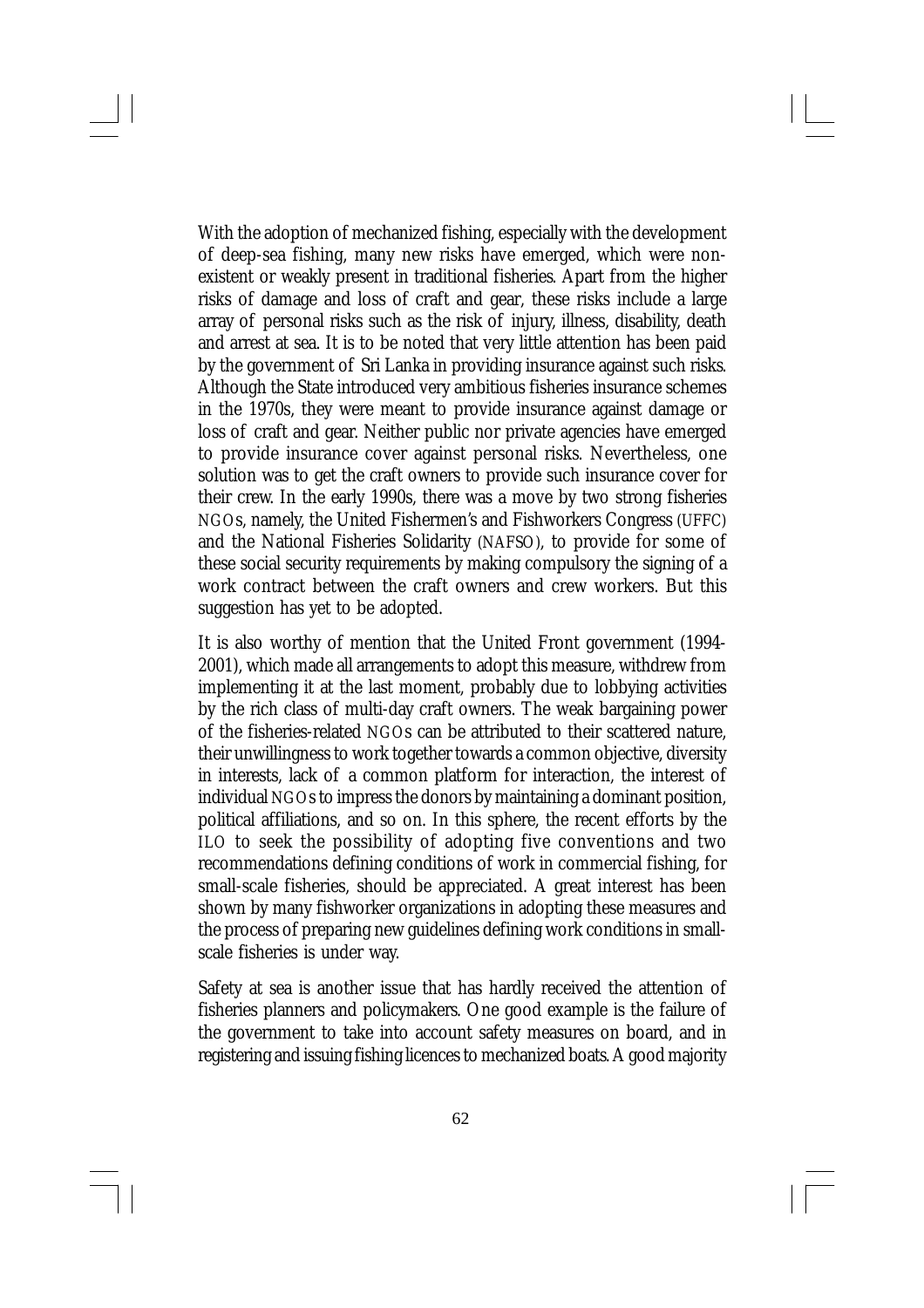of multi-day craft do not have even simple life-saving devices such as life jackets, distress flares, etc. The time has come for fishery planners and policymakers to seek the possibility of introducing simple sea-safety measures to small-scale fishing units.

Provision of social security to women and children is another issue that has to be addressed immediately. The household responsibilities of women are growing along with the development of the deep-sea fisheries subsector, in which the fishing trips are longer. Not only do the women have to feed, educate and protect children and manage the household, but they are also supposed to confront and resolve all health and other household problems, and meet social obligations. Many more problems are confronted by fisherwomen in the deep-sea sector due to the increasing incidence of arrests of their husbands for illegal fishing in neighbouring countries. When the breadwinner gets arrested, the fisher family is seriously affected and the fisherwomen have to undergo tremendous hardships. Another serious problem confronted by women in the deep-sea fisheries subsector is the difficulty of controlling the children, especially the boys, when their fathers are away from home for long periods. More serious is the problem of child abuse and drug abuse, which are now quire pervasive in the coastal areas in the south of Sri Lanka. Neither the boatowners nor the government have designed any effective means of helping these families. A number of NGOs can be found organizing savings and investment groups among women in certain areas. Some of these NGOs are involved in the provision of financial help to take up income-generating activities. However, there is no national policy on these issues. Women form one group that has received least attention in respect of social security. The same is true with children. The country's training schools and the National Institute of Fisheries and Nautical Engineering have become educational and training institute that harbour those students who have dropped out in their attempt to pursue the conventional university education. Very few children from fisher families have access to these training institutions.

## **The Draft National Fisheries Policy Paper and Social Security**

MFAR has recently drafted a National Fisheries Policy, which has given serious concern to a number of social security needs of fishers and their families. Some of the policy actions suggested are given below.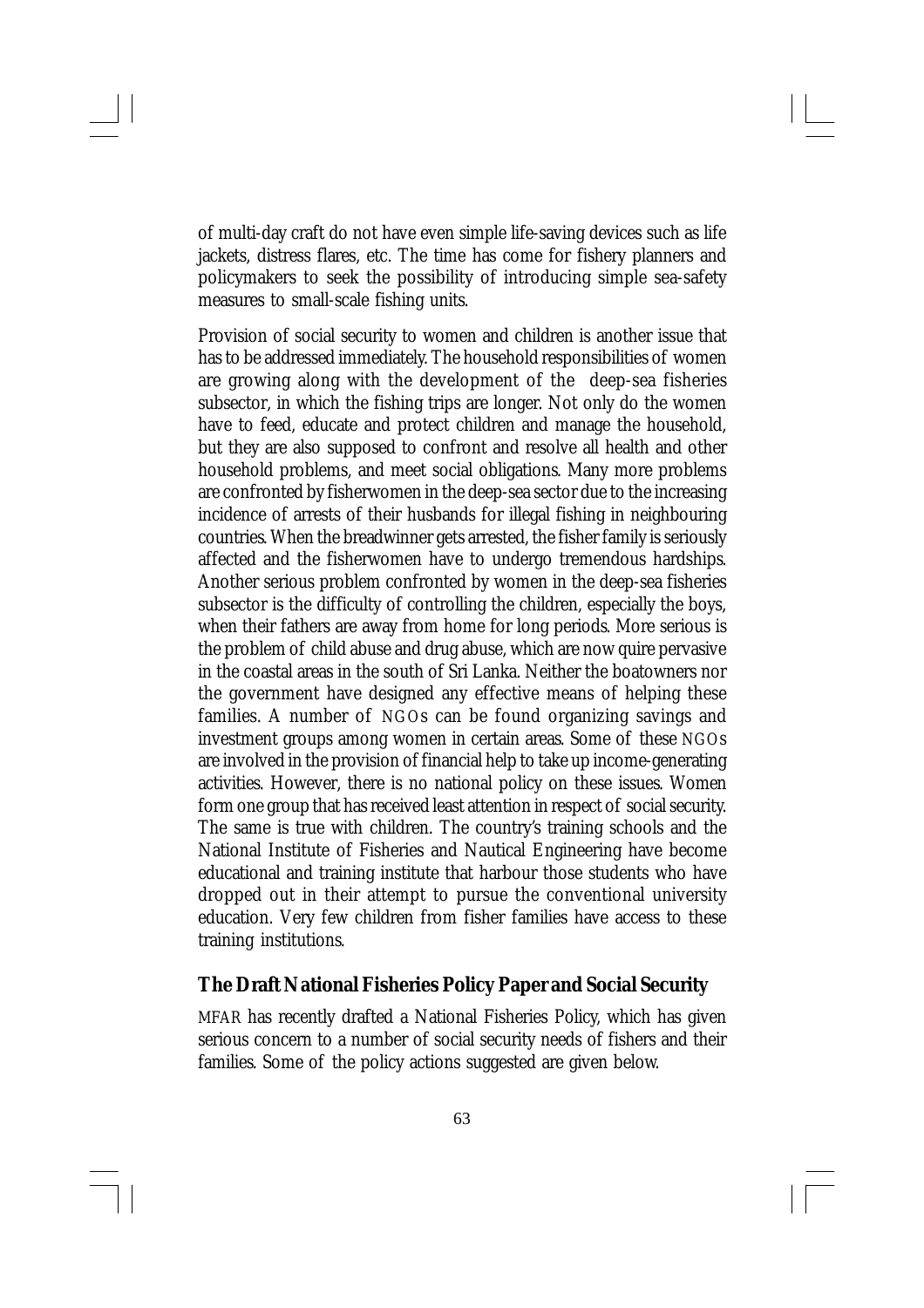- Standards for multi-day craft shall be defined, which may include standards for craft designs, engine horsepower, accessories such as communication, navigation and safety equipment, and facilities such as accommodation for crew, medical facilities, size of fuel, ice and water holds. Craft that do not conform to such standards shall not be registered and shall not be allowed to fish.
- Work conditions of crew labourers in multi-day craft shall be clearly indicated in a work agreement signed between the crew workers and boatowners, prior to the employment of the former. Employment of crew labourers in multi-day boats without such work agreements shall be considered a punishable offence.
- A basic minimum requirement of health facilities and safety equipment for multi-day craft shall be determined, which would become a necessary condition for craft registration.
- Work conditions of fishworkers in the harvesting and the processing sector shall be subject to Sri Lanka's labour laws.
- Craft propelled by inboard engines shall be required by law to hold a valid insurance policy, which shall cover not only damage or loss of craft and gear, but also compensation payable to crew members for injuries incurred whilst engaged in fishing, and to the family of the crew member in the case of his death at sea.
- All owners of multi-day craft shall be required to contribute, by way of a fee, to a Boat Crew Welfare Fund at the time of paying annual registration fees. This fee shall be used to help families of crew workers who are arrested and detained in foreign countries.
- The NIFNE shall develop certificate courses of short duration, to train youth from fishing communities. In the selection of candidates for training, children of fishing families shall receive priority, provided that they meet the basic requirements for enrolment.
- Fisherwomen shall be provided with self-employment opportunities by helping them take up fish-processing activities or other income-generating activities. Such help shall take the form of awareness campaigns, training and soft loans.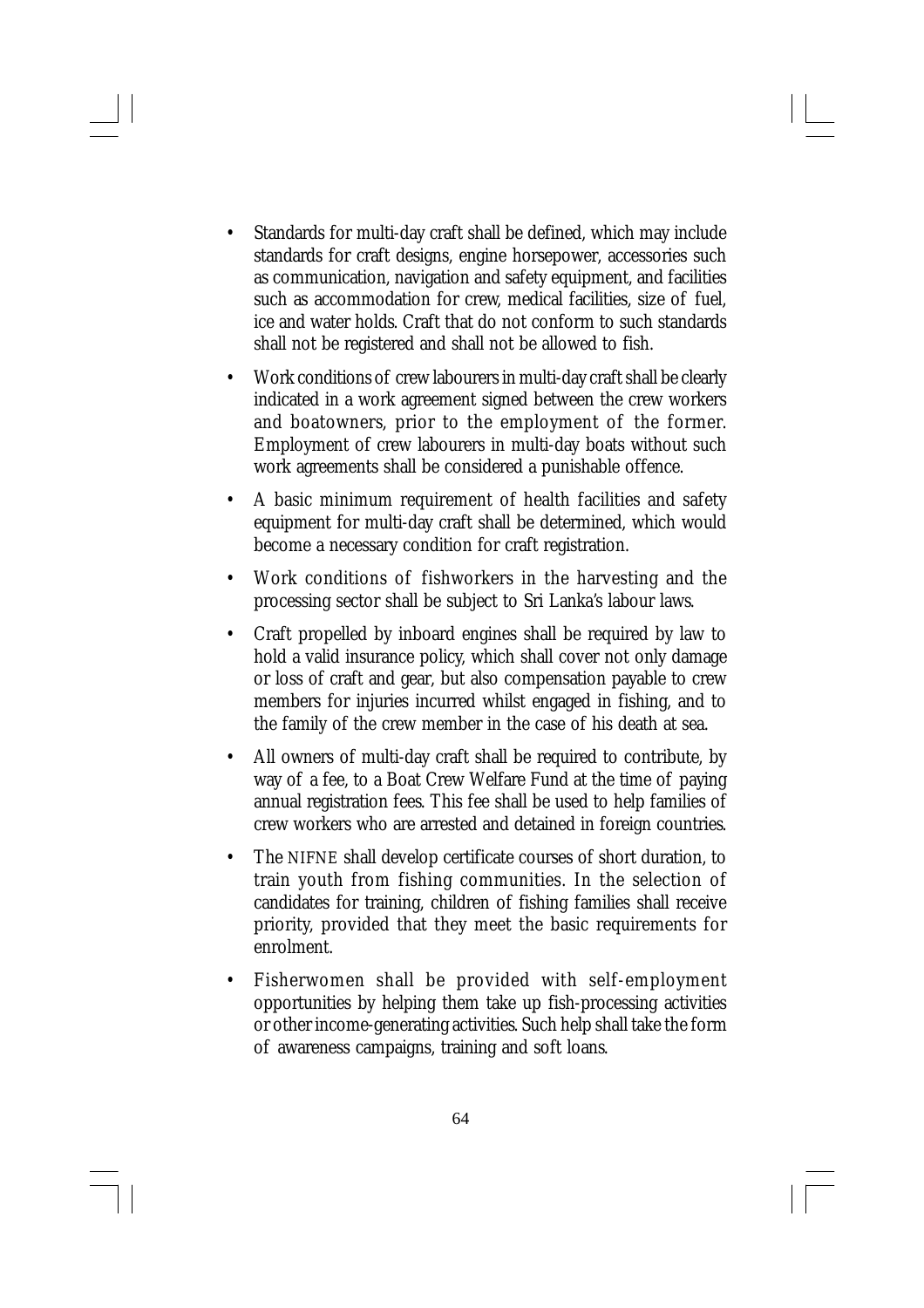- MFAR shall design a scholarship scheme to help fishermen's children who qualify to continue into secondary and tertiary education but are unable to do so due to financial constraints.
- MFAR shall make special efforts to help fishing families affected by natural calamities, including loss of lives at sea. Such assistance shall be extended to affected families in the form of assistance to women to take up employment, assistance to grown-up children to undergo training in fisheries-related fields of their choice, assistance by way of providing houses, soft loans to grown-up male children to take up fishing and any other measure deemed appropriate.

It is quite evident that most of the social security measures have been well addressed in the draft fisheries policy paper. However, its adoption and implementation have been delayed by the recent chaotic situation in the country caused by the Indian Ocean tsunami of 26 December 2004.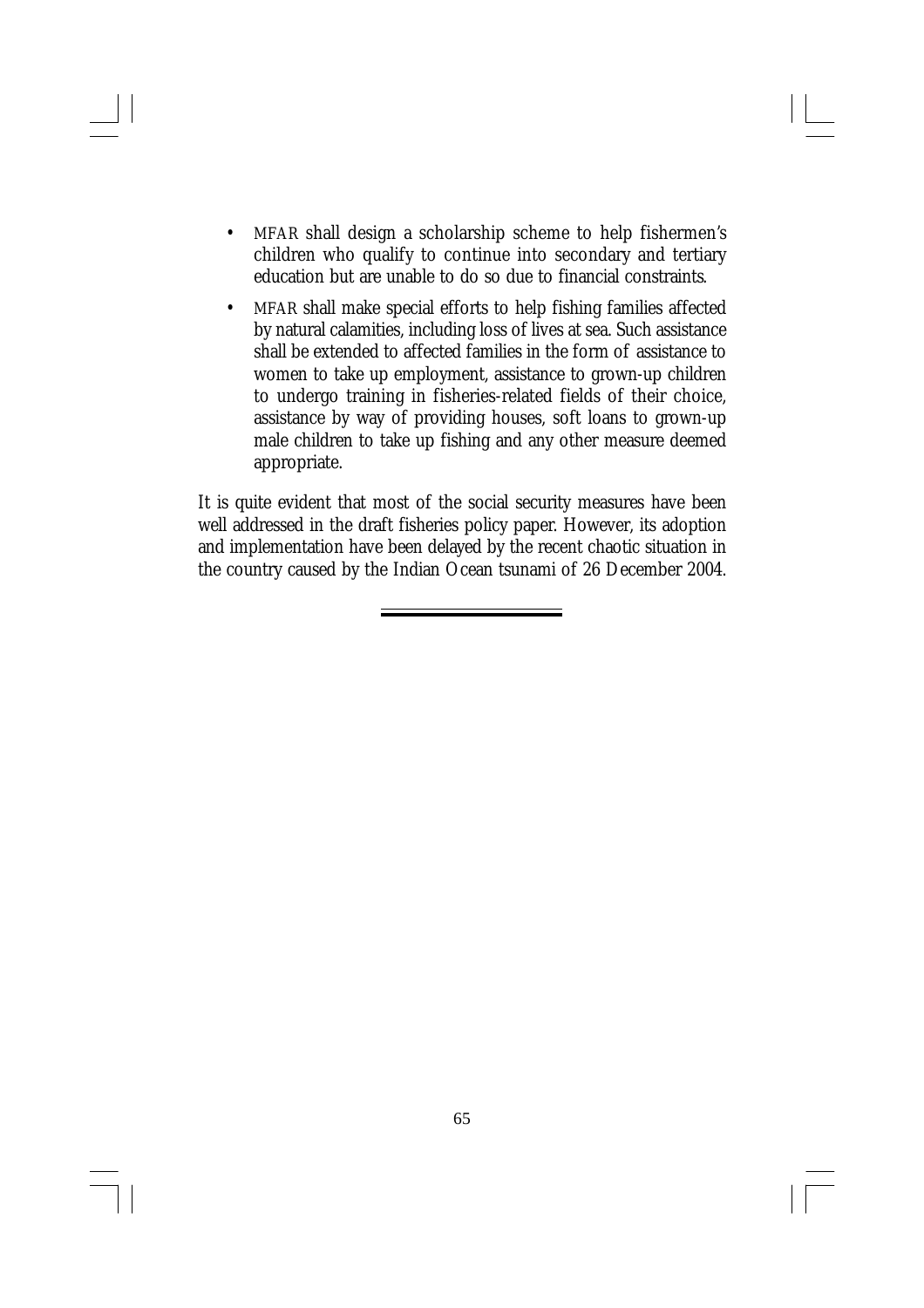#### Endnotes

<sup>1</sup> Senior Lecturer, Faculty of Agriculture, University of Ruhuna, Mapalana, Kamburupitiya, Sri Lanka

2 Amarasinghe, O. (2005) Modernization and Change in Marine Small-scale Fisheries of Southern Sri Lanka (in print)

3 Amarasinghe, O. (2004) International Trade in Fish and Fish Products

- 4 Kurien, J. and A. Paul (2000) Nets for Social Safety
- 5 Kurien, J. and A. Paul *op cit.*
- 6 Dreze, J. and A. Sen (1987) Coping with Vulnerability and Disaster
- 7 Kurien, J. and A.Paul *op cit.*
- $8$  1 US  $\text{\$ = LAR. 103}$

9 Fisheries Administration Reports, 1984-1996, Ministry of Fisheries and Aquatic Resources, Colombo

<sup>10</sup> Our Progress 1998-2003, Ministry of Fisheries and Aquatic Resources, Colombo

<sup>11</sup> Administration Reports and Progress Reports, 1994-2001, Ministry of Fisheries and Aquatic Resources, Colombo

<sup>12</sup> *ibid.*

<sup>13</sup> *ibid.*

- <sup>14</sup> *ibid.*
- <sup>15</sup> *ibid.*

<sup>16</sup> Our Progress 2001, Ministry of Fisheries and Aquatic Resources, Colombo

<sup>17</sup> Fisheries Year Book 2001, National Aquatic Resources Research and Development Agency, Colombo

<sup>18</sup> Our Progress 2003, Ministry of Fisheries and Aquatic Resources, Colombo

<sup>19</sup> Printouts from Statistical Department, Ministry of Fisheries and Aquatic Resources, Colombo

 $20$  160 perches = 1 acre

<sup>21</sup> Our Progress 1999, Ministry of Fisheries and Aquatic Resources, Colombo

<sup>22</sup> Our Progress 2000, Ministry of Fisheries and Aquatic Resources, Colombo

<sup>23</sup> Fisheries Administration Report, Ministry of Fisheries and Aquatic Resources, Colombo

<sup>24</sup> Amarasinghe, O. (2005) *op cit.*

<sup>25</sup> Central Bank of Sri Lanka (2001). Economic and Social Statistics of Sri Lanka, Colombo

- <sup>26</sup> Non-mechanized traditional craft
- <sup>27</sup> Mechanized traditional craft
- <sup>28</sup> 17-23 ft. fibreglass boats with OBM

29 Large day-boats with inboard engines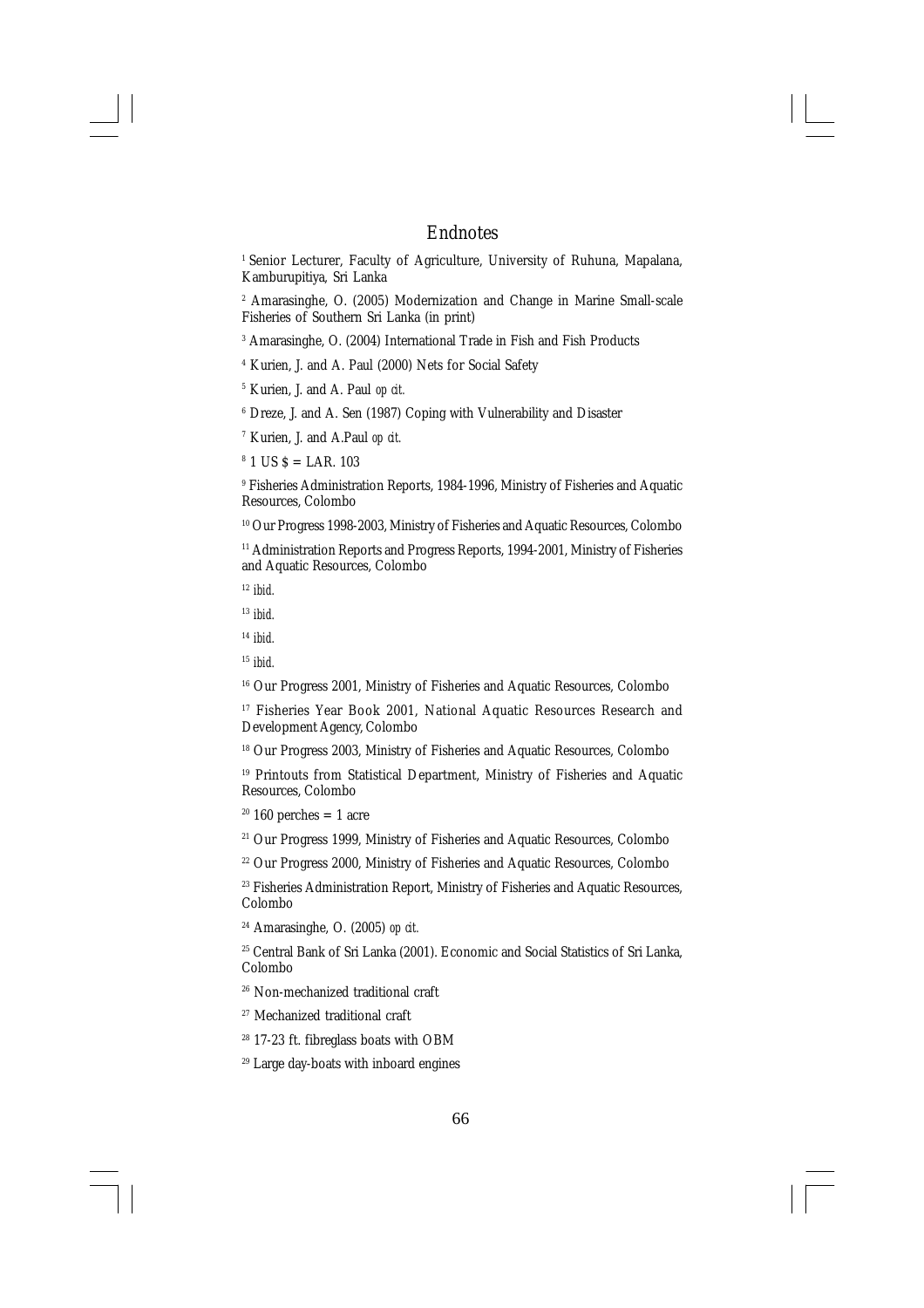<sup>30</sup> Multi-day craft with inboard engines, ice holds, fuel holds and cabins for crew

<sup>31</sup> Central Bank of Sri Lanka (2001). Economic and Social Statistics of Sri Lanka, Colombo

<sup>32</sup> *ibid.*

<sup>33</sup> *ibid*

<sup>34</sup> *ibid.*

<sup>35</sup> Galappaththy (2003) Social Security Measures in the Fisheries Sector of Sri Lanka

<sup>36</sup> Our Progress 2003, Ministry of Fisheries and Aquatic Resources 2003, Colombo

<sup>37</sup> Boats were issued to fishermen with subsidies through a programme financed by the 'Abu Dhabi Fund'. The beneficiaries formed a co-operative.

<sup>38</sup> Ministry of Fisheries 1988 *op cit.*

<sup>39</sup> Ministry of Fisheries 2000 *op cit.*

<sup>40</sup> Amarasinghe, O. (2004) *op cit.*

<sup>41</sup> Administration Reports and Progress Reports, 1994-2001, Ministry of Fisheries and Aquatic Resources

<sup>42</sup> Fishermen's Pension Scheme (1991), Ministry of Fisheries and Aquatic Resources, Colombo, Sri Lanka

<sup>43</sup> The Crop Insurance Board earlier operated the Agricultural Insurance Scheme. This scheme had to be abandoned for high indemnity payments, which exhausted the funds allocated to the scheme by the government. Rather than dissolving the Board, the government decided to assign the task of operating the fishermen's pension scheme to the Crop Insurance Board.

<sup>44</sup> Catches of all fishermen will rise and fall together during bad weather or lean seasons.

<sup>45</sup> In agriculture, the harvest of all farmers rise and fall together with changes in the natural environment: weather, pest and diseases, etc. (This is called yield risk covariance or covariant yields.) This is not generally true in fisheries.

<sup>46</sup> Amarasingh, O. (2005) *op cit.*

<sup>47</sup> Non-mechanized traditional craft

<sup>48</sup> Mechanized traditional craft

<sup>49</sup> 17-23 ft. fibreglass day boat with OBM

<sup>50</sup> Large day-boat with inboard engine

<sup>51</sup> Multi-day craft

<sup>52</sup> *ibid.*

<sup>53</sup> *ibid.*

<sup>54</sup> *ibid.*

<sup>55</sup> Self-insurance strategies inclued activity diversification, accumulation of assets (gold, durable consumer goods), savings, etc.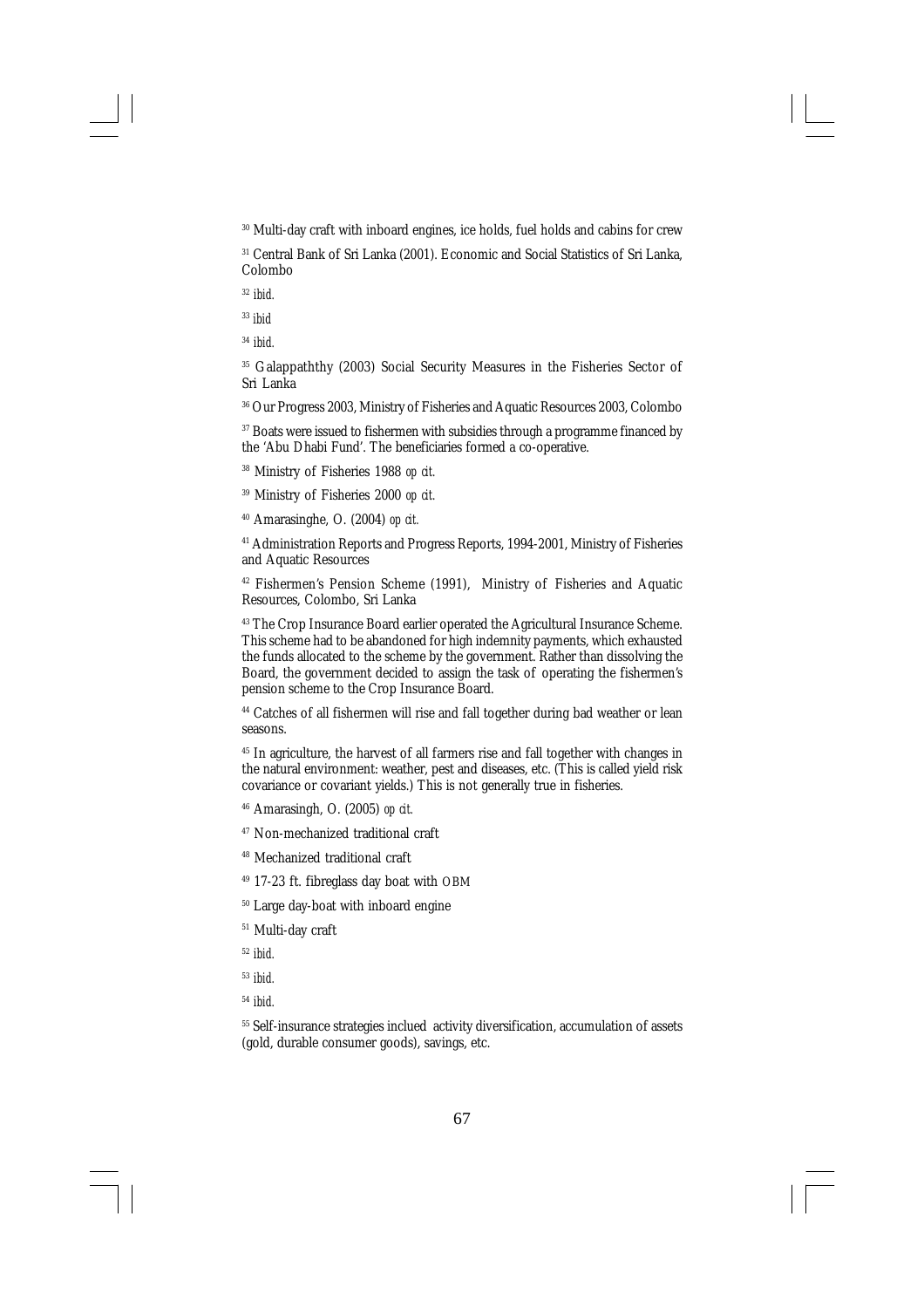#### REFERENCES

- Amarasinghe, O. (2005) *Modernization and Change in the Marine Small-scale Fisheries of Southern Sri Lanka* (in print)
- Amarasinghe, O. (2004) *International Trade in Fish and Fish Products and Food Security in Sri Lanka,* FAO, Rome, Italy
- Kurien, J. and A. Paul (2000) *Nets for Social Safety*, International Collective in Support of Fishworkers (ICSF), Chennai, India
- Central Bank of Sri Lanka (2001) *Economic and Social Statistics of Sri Lanka*, Colombo, Sri Lanka
- Dreze, J. and A. Sen (1987) *Coping with Vulnerability and Disaster*, London School of Economics, London, UK (mimeo)
- Galappaththy (2003) *Social Security Measures in the Fisheries Sector of Sri Lanka*, Faculty of Agriculture, University of Ruhuna, Matara, Sri Lanka (unpublished dissertation)
- Ministry of Fisheries and Aquatic Resources (1984-1996) *Fisheries Administration Reports*, Colombo, Sri Lanka
- Ministry of Fisheries and Aquatic Resources (1991) *Fishermen's Pension Scheme*, Colombo, Sri Lanka
- Ministry of Fisheries and Aquatic Resources (2003) *Our Progress: 1998-2003*, Colombo, Sri Lanka
- Ministry of Fisheries and Aquatic Resources (2003) *Our Progress: 2003*, Colombo, Sri Lanka
- Ministry of Fisheries and Aquatic Resources (1994-2001) *Administration Reports and Progress Reports: 1994-2001*, Colombo, Sri Lanka
- Ministry of Fisheries and Aquatic Resources (2001) *Our Progress: 2001*, Colombo, Sri Lanka
- Ministry of Fisheries and Aquatic Resources (2004) Printouts from Statistical Department, Colombo, Sri Lanka
- National Aquatic Resources Research and Development Agency (2001) *Fisheries Year Book 2001*, Colombo, Sri Lanka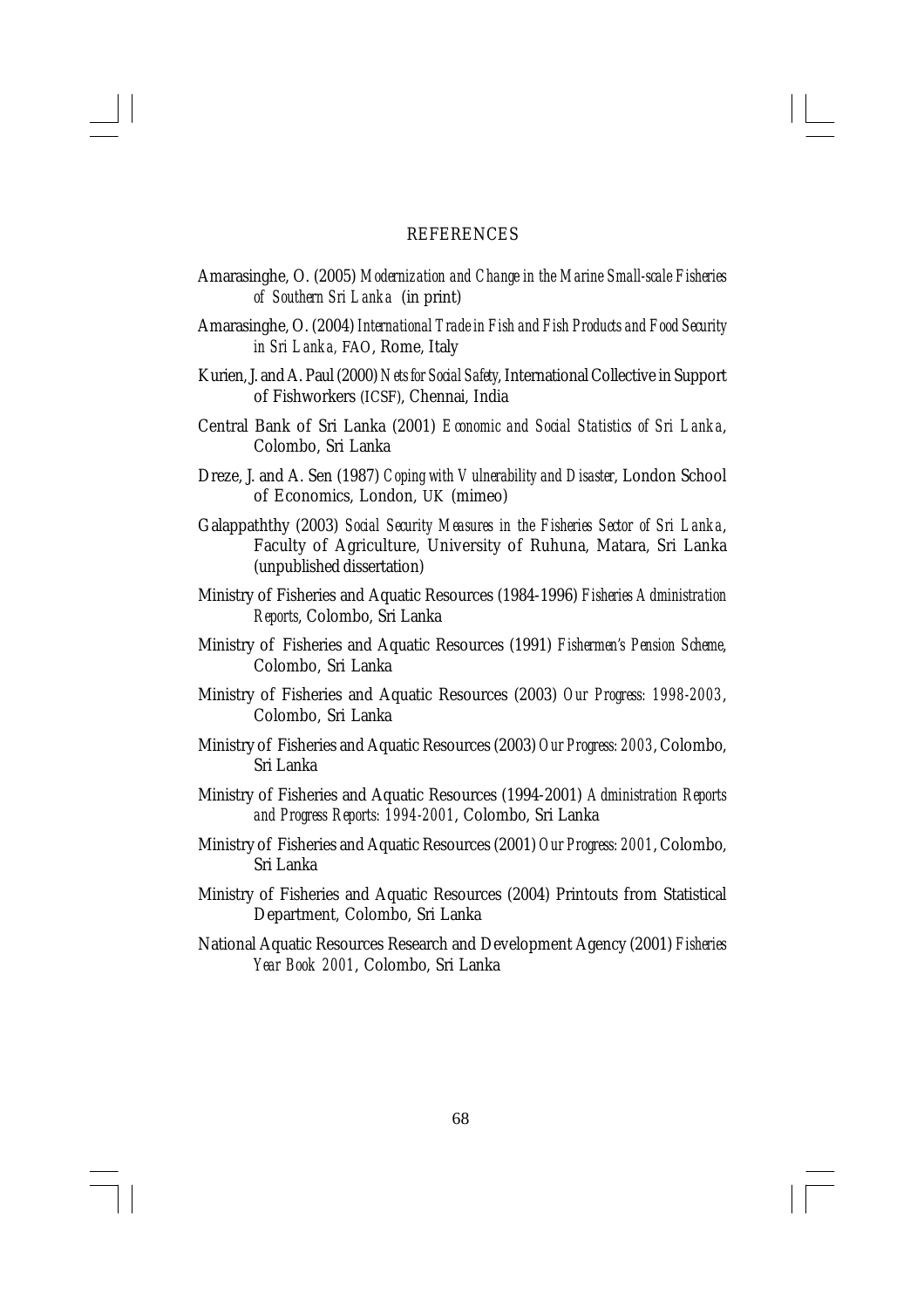SAMUDRA Monograph

**Social Welfare and Social Security in Sri Lankan Fisheries**

**Written by** Oscar Amarasinghe

May 2005

ISBN 81-902873-0-3

**Published by** International Collective in Support of Fishworkers 27 College Road, Chennai 600 006, India

> **Edited by** KG Kumar

**Designed by** P Sivasakthivel

**Printed at** Sri Venkatesa Printing House, Chennai

The opinions and positions expressed in this Monograph are those of the authors concerned and do not necessarily represent the official views of ICSF

Information contained in this publication may be reproduced freely. However, acknowledging ICSF would be appreciated.

> ICSF, 27 College Road, Chennai 600 006, India Tel: 91-44-2827 5303 91-44-2825 4457 Email: icsf@vsnl.com http://www.icsf.net